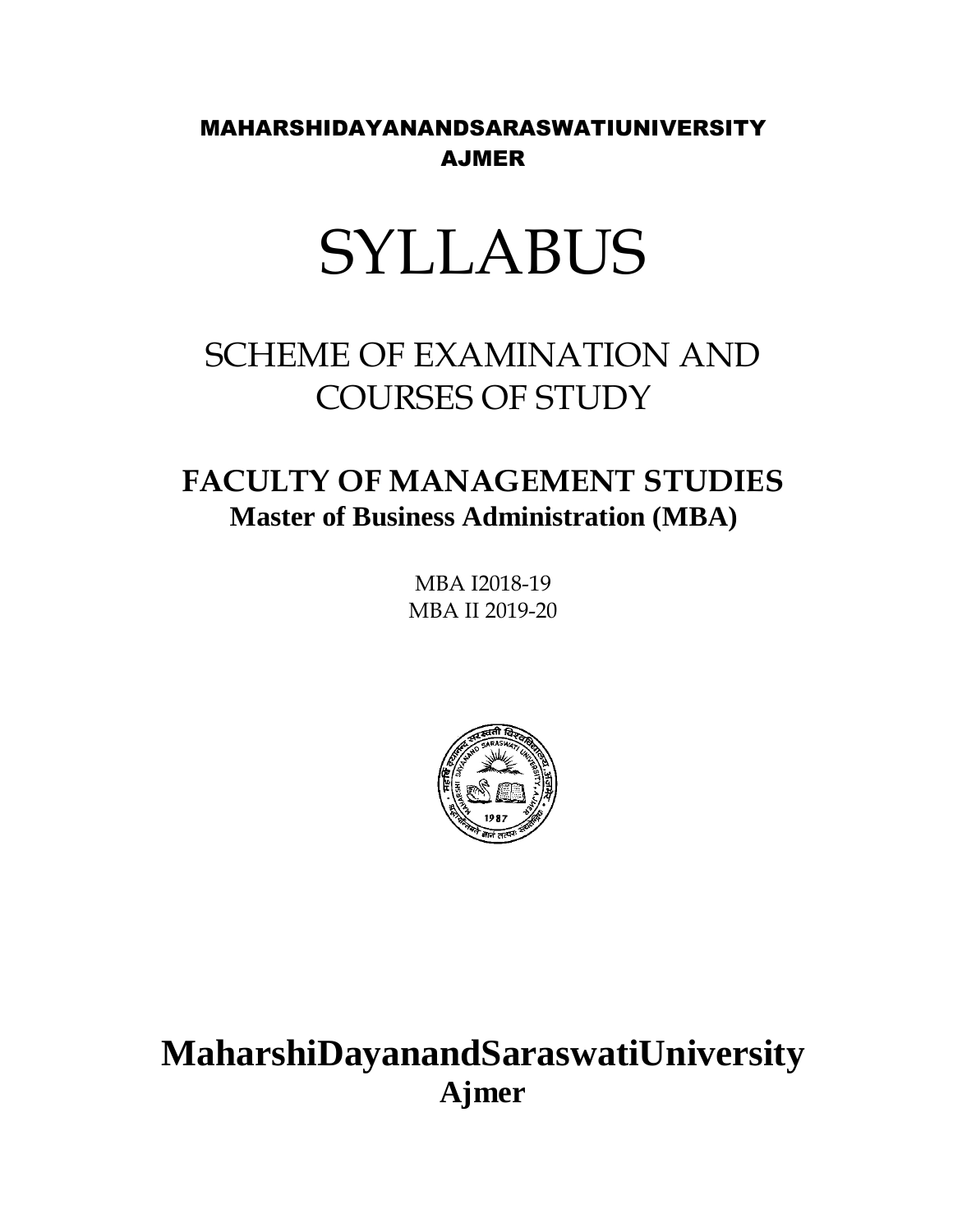### **Master of Business Administration (MBA) ORDINANCE FOR MBA PROGRAMME Programme of Study: 2018-20**

#### **1. Objective**

MBA programme of MaharshiDayanandSaraswatiUniversity, Ajmer shall be a two year programme designed to create middle level managers for the corporate. MBA graduates shall also be available for placement with small and mid sized firms as functional experts. The MBA level education should also prepare learner to take up self employment in a chosen area of expertise.

#### **2. Programme**

MBA programme is designed as a four semester programme spread over a two year period.

#### **3. Eligibility**

- a. Candidate seeking admission to MBA programme shall have passed graduation in any faculty from the any University Grants Commission (UGC) recognized University in India or abroad recognized equivalent thereto in any discipline (Science, Arts or Commerce) with at least 50% marks (45% for SC/ST/OBC) marks in aggregate
- b. Candidates who have appeared or are going to appear in graduation final year examination may apply for admission to MBA programme for the coming academic session. Admission of such candidates shall remain provisional until the specified date of that year, and if s/he fails to submit her/his marks sheet showing that s/he has passed graduation examination with at least 50% marks, in aggregate, her/his admission shall stand cancelled.

#### **4. Admission**

Admission procedure to MBA programme shall be determined by relevant authorities/ university.

#### **5. Course structure**

Each semester shall have seven courses. Each course would be of 35-40 hours in instructionand equal hours of self study.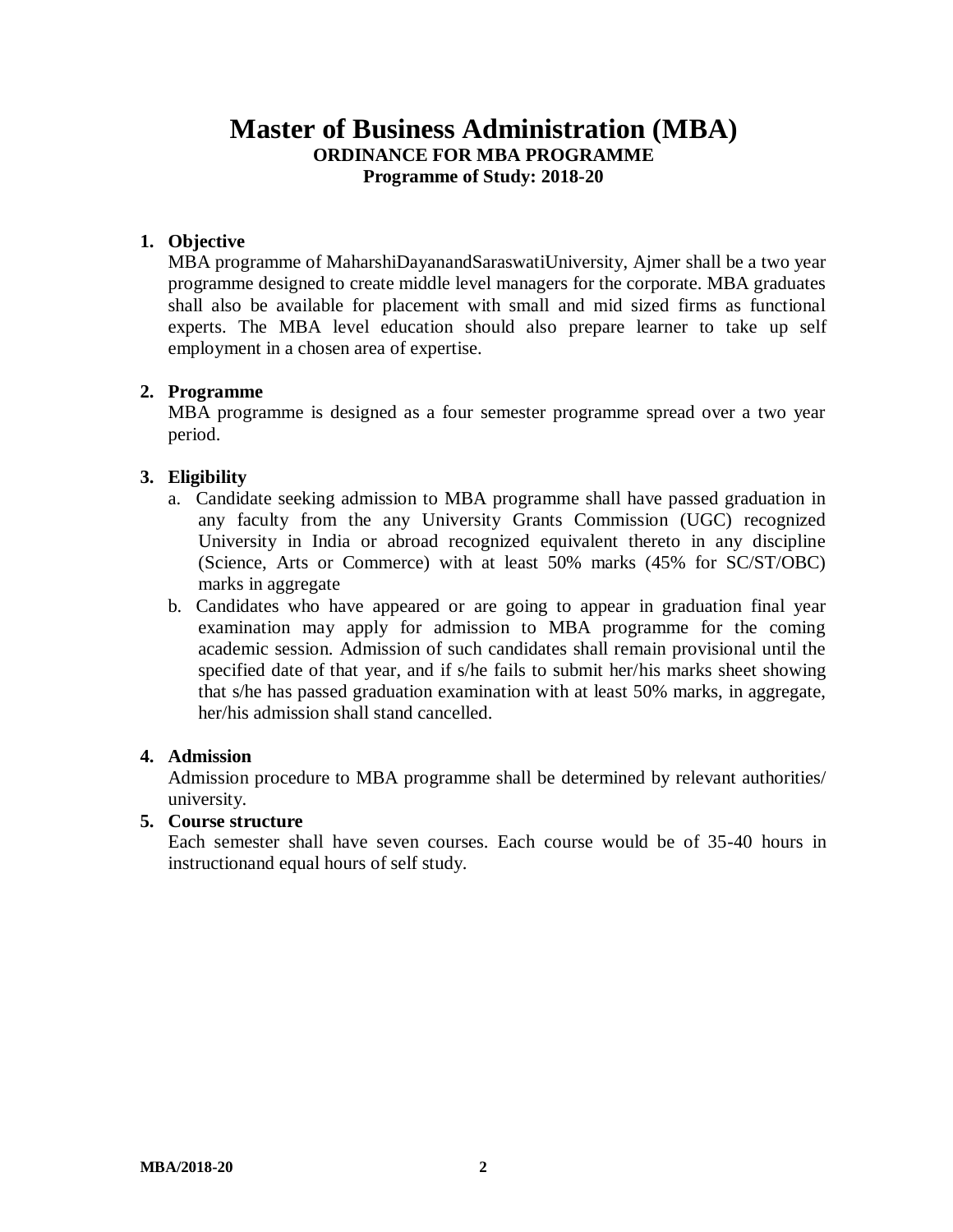|                     | Year 1                                                |                 |                 |
|---------------------|-------------------------------------------------------|-----------------|-----------------|
| <b>Semester I</b>   | <b>Papers</b>                                         | <b>Marks</b>    |                 |
|                     |                                                       | <b>External</b> | <b>Internal</b> |
| 101                 | <b>Management Concepts</b>                            | 70              | 30              |
| 102                 | <b>Accounting for Management</b>                      | 70              | 30              |
| 103                 | <b>Managerial Economics</b>                           | 70              | 30              |
| 104                 | <b>Statistics for Management</b>                      | 70              | 30              |
| 105                 | Organisation Behaviour & Managerial Skills            | 70              | 30              |
| 106                 | <b>Quantitative Techniques</b>                        | 70              | 30              |
| 107                 | <b>Computers applications for Management</b>          | 70              | 30              |
|                     | <b>Total</b>                                          |                 | 700             |
| <b>Semester II</b>  | <b>Papers</b>                                         | <b>Marks</b>    |                 |
|                     |                                                       | <b>External</b> | <b>Internal</b> |
| 201                 | <b>Marketing Management</b>                           | 70              | 30              |
| 202                 | <b>Financial Management</b>                           | 70              | 30              |
| 203                 | Human Resource Management                             | 70              | 30              |
| 204                 | Production and Operations Management                  | 70              | 30              |
| 205                 | <b>Business Environment</b>                           | 70              | 30              |
| 206                 | <b>Research Methodology for Business</b>              | 70              | 30              |
| 207                 | Viva-Voce                                             | 100             | $-$             |
|                     | <b>Total</b>                                          |                 | 700             |
|                     | Year 2                                                |                 |                 |
| <b>Semester III</b> | <b>Papers</b>                                         | <b>Marks</b>    |                 |
|                     |                                                       | <b>External</b> | <b>Internal</b> |
| 301                 | Elective 1                                            | 70              | 30              |
| 302                 | Elective 2                                            | 70              | 30              |
| 303                 | Elective 3                                            | 70              | 30              |
| 304                 | Elective 4                                            | 70              | 30              |
| 305                 | Elective 5                                            | 70              | 30              |
| 306                 | Elective 6                                            | 70              | 30              |
| 307                 | Training Project Report & Viva-Voce                   | 50              | 50              |
|                     | <b>Total</b>                                          |                 | 700             |
| <b>Semester IV</b>  | <b>Papers</b>                                         | <b>Marks</b>    |                 |
|                     |                                                       | <b>External</b> | <b>Internal</b> |
| 401                 | <b>Business Policy and Strategic Management</b>       | 70              | 30              |
| 402                 | <b>Management Information System</b>                  | 70              | 30              |
| 403                 | <b>International Business Management</b>              | 70              | 30              |
| 404                 | <b>Project Management</b>                             | 70              | 30              |
| 405                 | <b>Entrepreneurship and Small Business Management</b> | 70              | 30              |
| 406                 | Project Study                                         | 50              | 50              |
| 407                 | Viva-Voce                                             | 100             | $-$             |
|                     | <b>Total</b>                                          |                 | 700             |
|                     | <b>Grand Total</b>                                    |                 | 2800            |

## **Course structure for MBA Programme**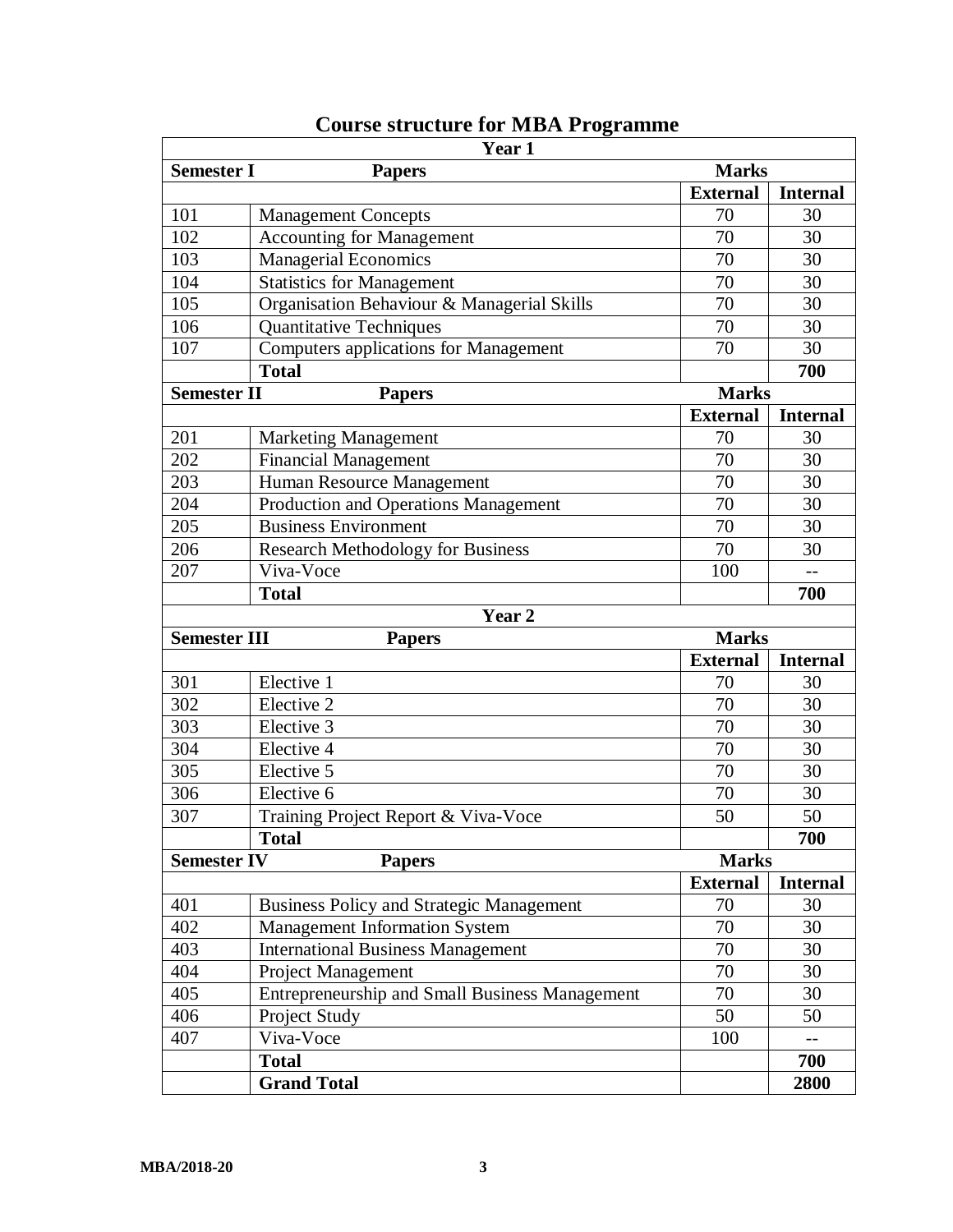#### **Master of Business AdministrationExamination (M B A Examination) (Semester Examination Scheme)**

#### **Regulation 22**

#### i. **Eligibility:**

- **a.** Candidates seeking admission to MBA programme shall have passed graduation in any faculty from any University Grants Commission (UGC) recognized University in India or abroad recognized thereto in any discipline (Science, Arts or Commerce) with atleast 50% marks (45% marks for SC/ST/OBC) in aggregate.
- **b.** Candidates who have appeared or are going to appear in graduation final year examination may also apply for admission to MBA programme for the coming academic session. Admission of such candidates shall remain provisional until the specified date of that year, and if she/he fails to submit her/his marksheet showing that she/he has passed graduation examination with atleast 50% marks, in aggregate, her/his admission shall stand cancelled.
- **c.** The final decision regarding the eligibility and/or the admission process would be as per the Rajasthan State designated body/ University.
- ii. There shall be 28 Papers (07 papers in Semester I and 07 papers in Semester II of Part I, 07 papers in Semester III and 07 papers in Semester IV of Part II).Every prescribed paper shall carry a total of 100 marks. There shall be 70 marks for term end examination and 30 marks for internal examination until and unless indicated otherwise. Courses 207, 307, 406 and 407 shall be evaluated as per scheme given in syllabus.
- iii. There shall be an examination at the end of each semester as determined by the University.
- iv. There shall be a semester-end external examination of 70 marks.Term end examination shall comprise of seven questions covering entire syllabus of the course. Students will have a choice of answering any 5 questions. Paper setter may choose to give a case study equivalent to two questions. In that case the student in addition to solving case study will have to answer any three from a total of five questions asked. A student shall generally be required to answer any five questions out of the seven questions asked.
- v. The medium of instruction will exclusively be in English and student has to answer all the question papers in the prescribed course in English only in both internal and external examinations.
- vi. At the end of second semester, all the students will have to undergo Summer Training of continuous period of 24 working days excluding holidays/ Sundays with an industrial, business or service organization by taking up a project.The student will undergo on the job training under the close supervision of a supervisor in the business organization. This training should help her/him develop a perspective of wholesome management of business activities. This would enable her/him to appreciate the importance of different business activities and see how different business activities are interrelated. She/He will have to submit a report on the organization she/he has undergo training and make a presentation before a panel of faculty members. A seminar on Summer Training Project Report has to be delivered by the students during Semester III of Part II. Training Report Evaluation shall be done as follows: 50 marks for Training Project Report to be evaluated by External Examiner based upon Viva-Voce, 50 marks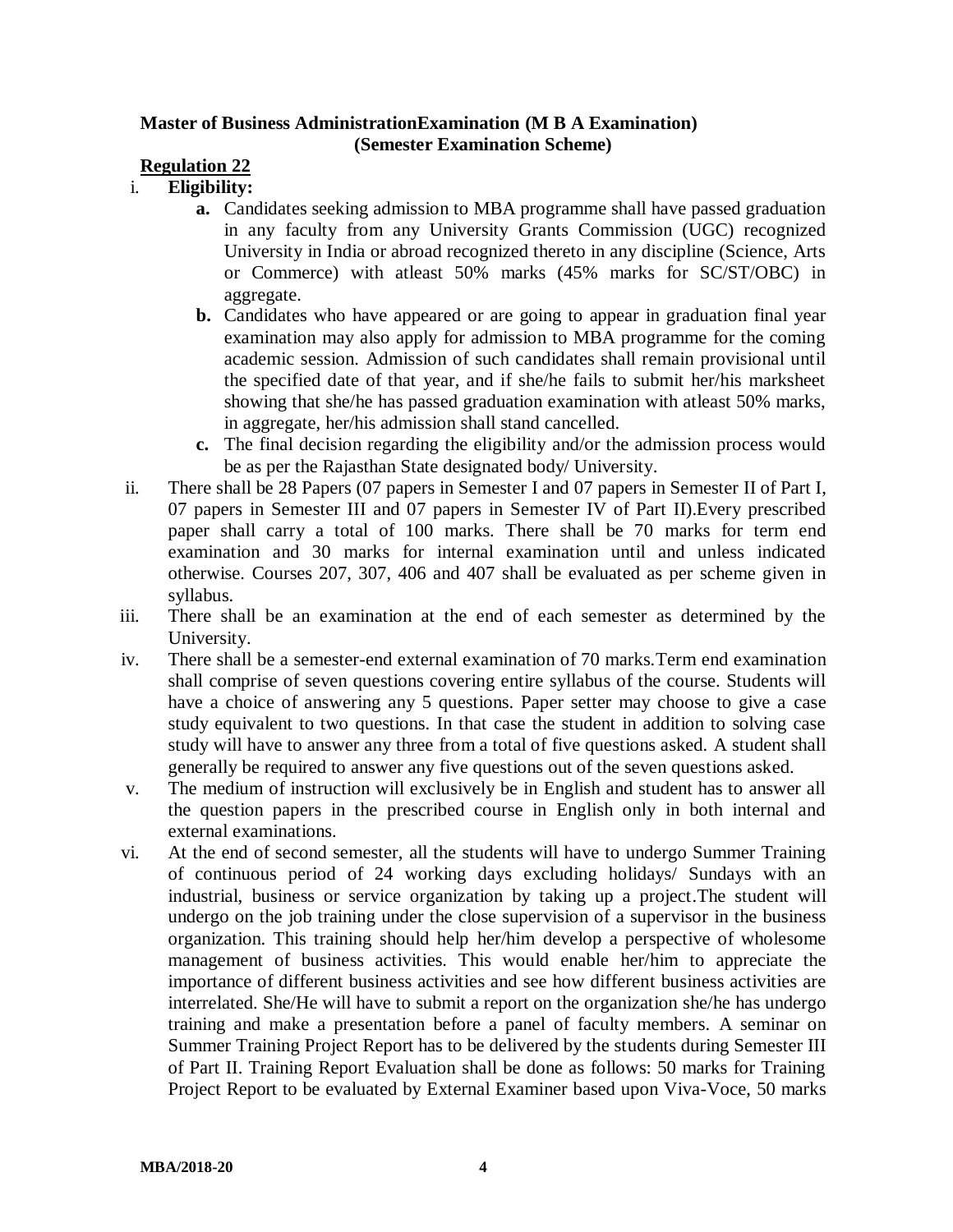for internal evaluation, 25 of which would be based on student presentation before the faculty members of the Department and the other 25 marks on the Summer Training Project Report submitted by the student.

- vii. Project Study would be based upon a topic of relevance under the supervision of one of the designated faculty members in writing on issues related to business management. This is a full term effort and Head of the Department will allocate the students to the faculty available in the department in consultation with faculty. Students have to make a presentation of Project Study in the presence of faculty members including Head of the Department. 50 marks are to be evaluated by supervisor and rest 50 marks by the external examiner during term end Viva-Voce.
- viii. The Viva-Voce examination will be held at end of Second Semester of Part I and also at the end of Fourth Semester of Part II. This shall be evaluated for 100 marks by a panel of one external expert, one internal expert and the Head of the Department.
- ix. In order to pass a semester, a student shall have to score a minimum of 40% marks in each course both in internal as well as external. **A student has to appear in both external and internal examination and shall have to secure 40% marks in external and internal examination separately to pass and also a minimum of 50% marks in aggregate in remaining papers except Allowed To Keep Terms (ATKT) papers..**
- x. Internal examination shall consist of continuous evaluation. Each paper shall be evaluated on the basis of internal assessment by the concerned teacher administering 3 feedback tests normally after 10-11 hours of teaching. Feedback test may be a written exam, quiz, presentation and class participation, exercise, essay, personal interview, simulation etc. Each feedback test shall be of 15 marks. Two best scores shall be added to obtain the total of internal scores.
- xi. To pass each semester a student will be Allowed To Keep Terms (ATKT) to next semester if she/he obtains a minimum of 50% marks in aggregate excluding ATKT papers and fails in not more than two courses. In a semester examination a student can hold at most four ATKT at any point of time. Whenever a student appears at an ATKT examination she/he will do so according to syllabus at that time and fulfills the requirements of the course enforced at that time. A student has to clear all the papers of Semester I to be eligible for appearing in IV semester of Part II.
- xii. Candidates reappearing at an examination in a subsequent year shall be examined in accordance with the scheme and syllabi in force and shall be entitled to the award of degree of the year in which they clear the last failing/ unclear paper.
- xiii. A student shall be required to successfully complete the programme within a continuous span of four years from the date of admission. During this period if there is any ATKT in any course/s, the same has to be passed with a maximum of three chances within a span of four year from the date of admission.
- xiv. A student shall be eligible for the award of Master of Business Administration (MBA) degree only if she/he fulfills the following conditions:
	- a) Passes all the four semesters as laid down in the syllabus as well as all the Viva-Voce examination and also secures minimum prescribed pass marks in the Project Study and Seminar on Training Project Report.
	- b) Fulfills all other requirements prescribed by the competent authority from time to time for satisfactory completion of each course of study in each of the two years.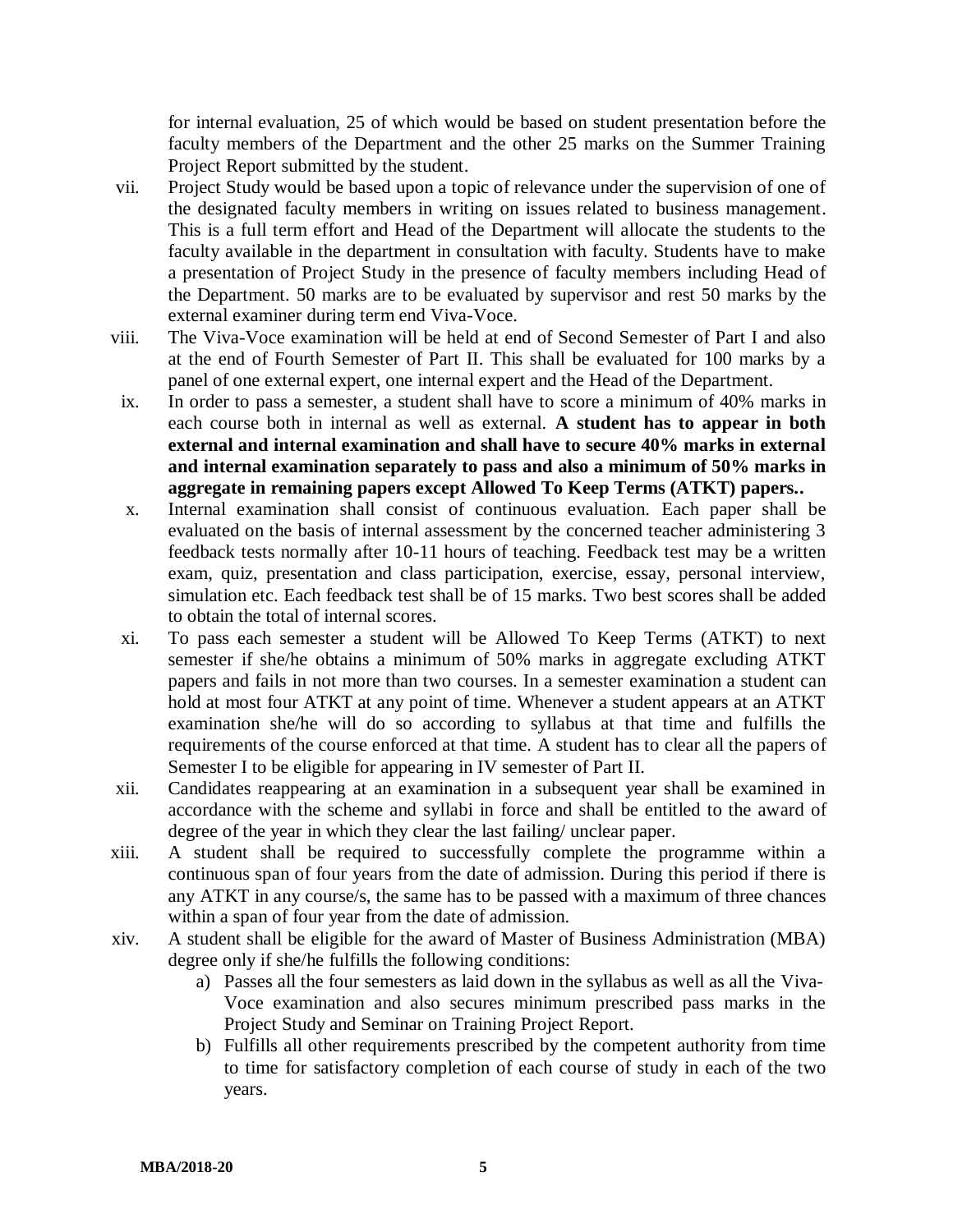c) Division of marks shall be awarded on the basis of aggregate marks obtained in all the papers prescribed for all the four semestersexaminations as follows:

| <b>Passed with I Division</b>  | Aggregate marks taken together of the Part I<br>and Part II of MBA examinations should be<br>60% and above.                 |
|--------------------------------|-----------------------------------------------------------------------------------------------------------------------------|
| <b>Passed with II Division</b> | Aggregate marks taken together of the Part<br>and Part II of MBA examinations should be<br>more than 50% and less than 60%. |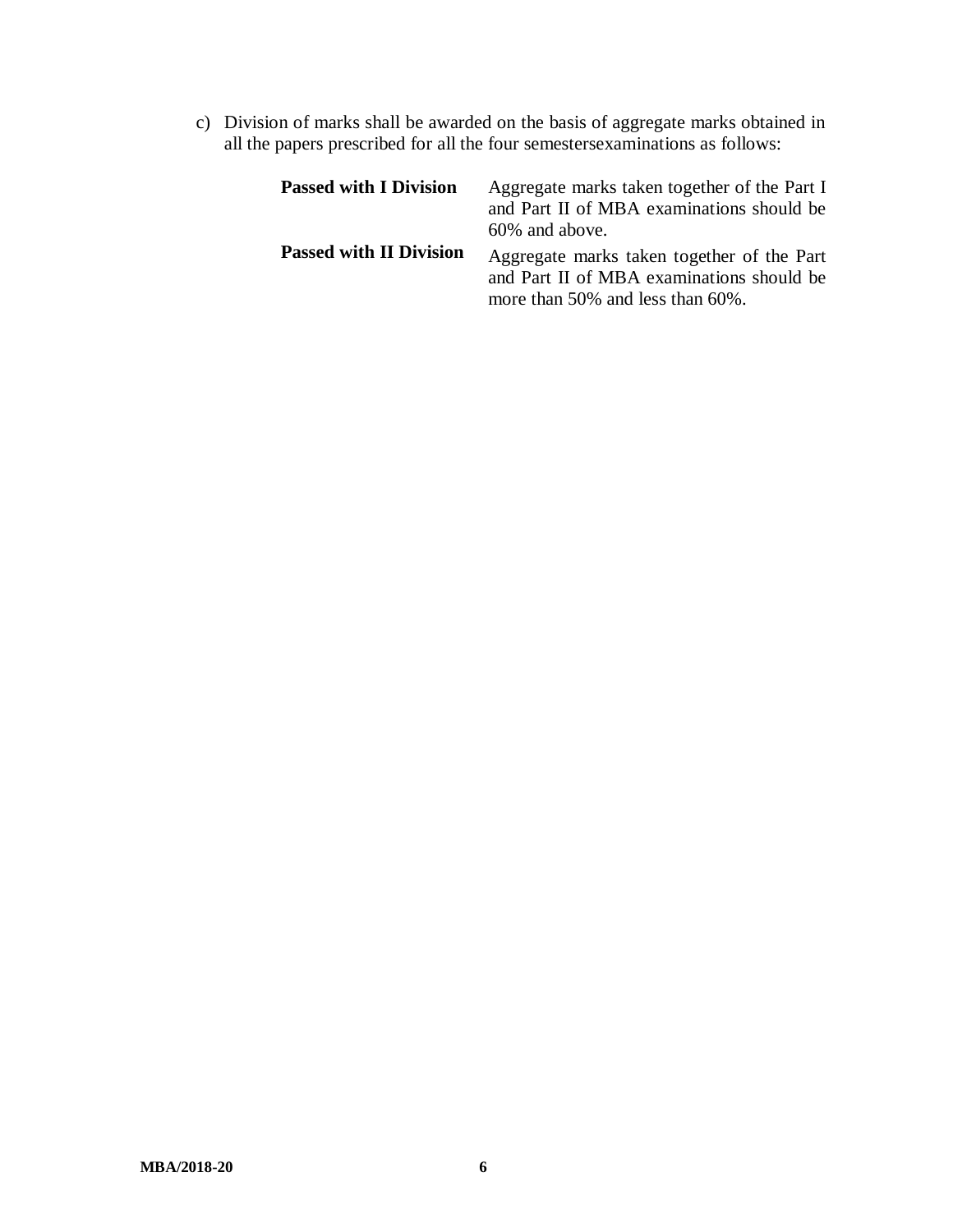#### **Programme Structure**

#### **101 Management Concepts**

| Objective             | This course will introduce the learner to the fundamentals of business<br>management.                                                           |
|-----------------------|-------------------------------------------------------------------------------------------------------------------------------------------------|
| Unit 1                | Nature, meaning and significance of management; Managerial processes,<br>functions, skills, and roles in organisation, Principles of Management |
| Unit 2                | Functions of Planning, Organising, Staffing, Directing Coordination and<br>Controlling                                                          |
| Unit 3                | Social Responsibility and Management Ethics, New Dimensions in<br>Management                                                                    |
| Suggested<br>Readings | <b>Stoner, Freeman</b> and Gilbert Jr. Management. Prentice Hall of<br><i>India</i> , New Delhi.                                                |
|                       | Certo, Samuel (2003). Modern Management. Pearson Education, New<br>Delhi.                                                                       |

#### **102 Accounting for Management**

| Objective To familiarise learner with the principles and techniques of accounting and |
|---------------------------------------------------------------------------------------|
| using financial and accounting information for managerial decision making.            |

- **Unit 1** Concepts, scope of financial and management accounting, Concepts and conventions of Accounting, Review of Double Entry System, Journal, Ledger and trial balance.
- **Unit 2** Trading, Profit and Loss Account, Balance Sheet, Adjustments on final accounts, Financial Statement Analysis: Ratio analysis, Cash flow and fund flow analysis.
- **Unit 3** Marginal costing, Standard costing and variance analysis; Budgetary control, Indian Accounting Standards and IFRS.
- Suggested Readings **Maheshwari, S.N.** ,**Management Accounting and Financial Control**. *Sultan Chand and Sons*, New Delhi.

**Bhattacharya, S.K.** and **Dearden, J., Accounting for Management: Texts and Cases**. *Vikas Publishing*, New Delhi.

#### **103 Managerial Economics**

- Objective The objective of this course is to acquaint the participants with concepts and techniques used in Economics and enable them to apply this knowledge in business decision-making.
- **Unit 1** Nature of business decision-making, Introduction to Managerial Economics, Theory of Demand and supply, demand forecasting; Elasticity of Demand,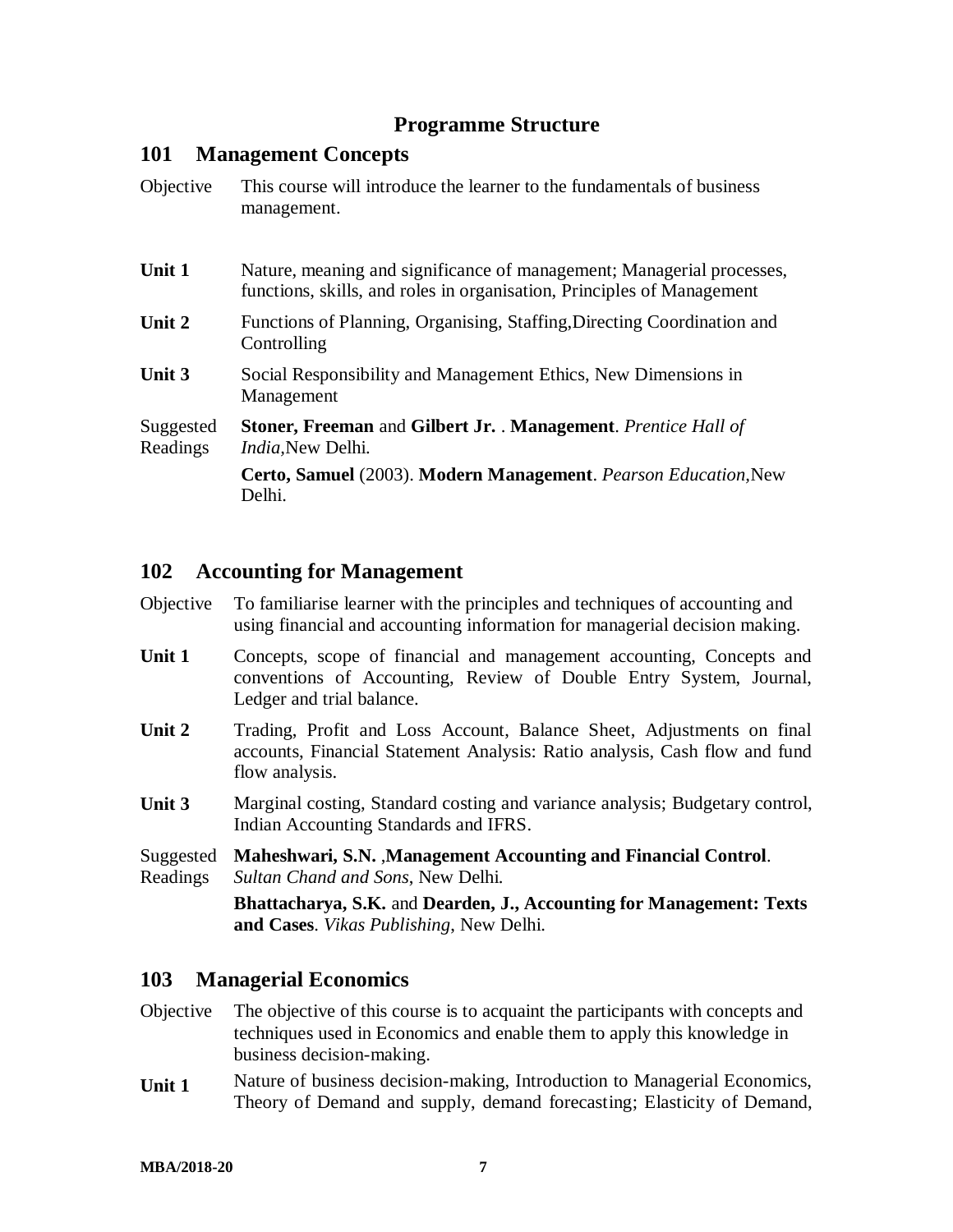|           | Income, Supply & advertising, influencing factors.                      |  |
|-----------|-------------------------------------------------------------------------|--|
| Unit 2    | Production and Cost - Returns to scale, Cost Curves, Market Structure – |  |
|           | Perfect competition, Imperfect Competition, Monopoly, Oligopoly         |  |
| Unit 3    | Macro Economics - Introduction to GNP and GDP, Inflation,               |  |
|           | Unemployment, Balance of Payments, Economic growth, Business Cycle      |  |
|           | and Recent Development in Economics                                     |  |
| Suggested | Varshney, R.L. and Maheshwari K.L., Managerial Economics, Sultan        |  |
| Readings  | Chand and Sons, New Delhi.                                              |  |
|           | Adhikary, M., Business Economics. Excel Books, New Delhi.               |  |
|           |                                                                         |  |

#### **104 Statistics for Management**

- Objective This course shall acquaint the students with the concepts and techniques used in Statistics and enable them to apply this knowledge in business decisionmaking.
- **Unit 1** Statistics; Characteristics, functions, limitations and scope; statistics in business management; Data collection and presentation, frequency distribution and analysis, measure of central tendency and dispersion, correlation and regression.
- Unit 2 Basic concepts of probability and probability distribution-binomial, poison and normal; Probability and non probability sampling, sampling distribution of means and proportions, estimation.
- **Unit 3** Hypothesis testing of means and proportions for large and small samples, chi square test, ANOVA, nonparametric tests.
- Suggested Readings **Levin** and **Rubin**. Statistics for Management. Prentice Hall of India, New Delhi.

**Chandan, J.S.** Statistics for Management. Vikas Publishing House, New Delhi.

**S P Gupta**, Statistics, Sultan Chand, New Delhi

#### **105 Organisation Behaviour and Managerial Skills**

- Objective This course will introduce the learner to the fundamentals of business management and nature and importance of individual and group behaviour.
- **Unit 1** Introduction to individual behaviour, learning, personality, perception; Interpersonal and group processes
- Unit 2 Group behaviour; theories of motivation and leadership; culture, organisational change and development
- **Unit 3** Effective communication skills, process of communication, barriers and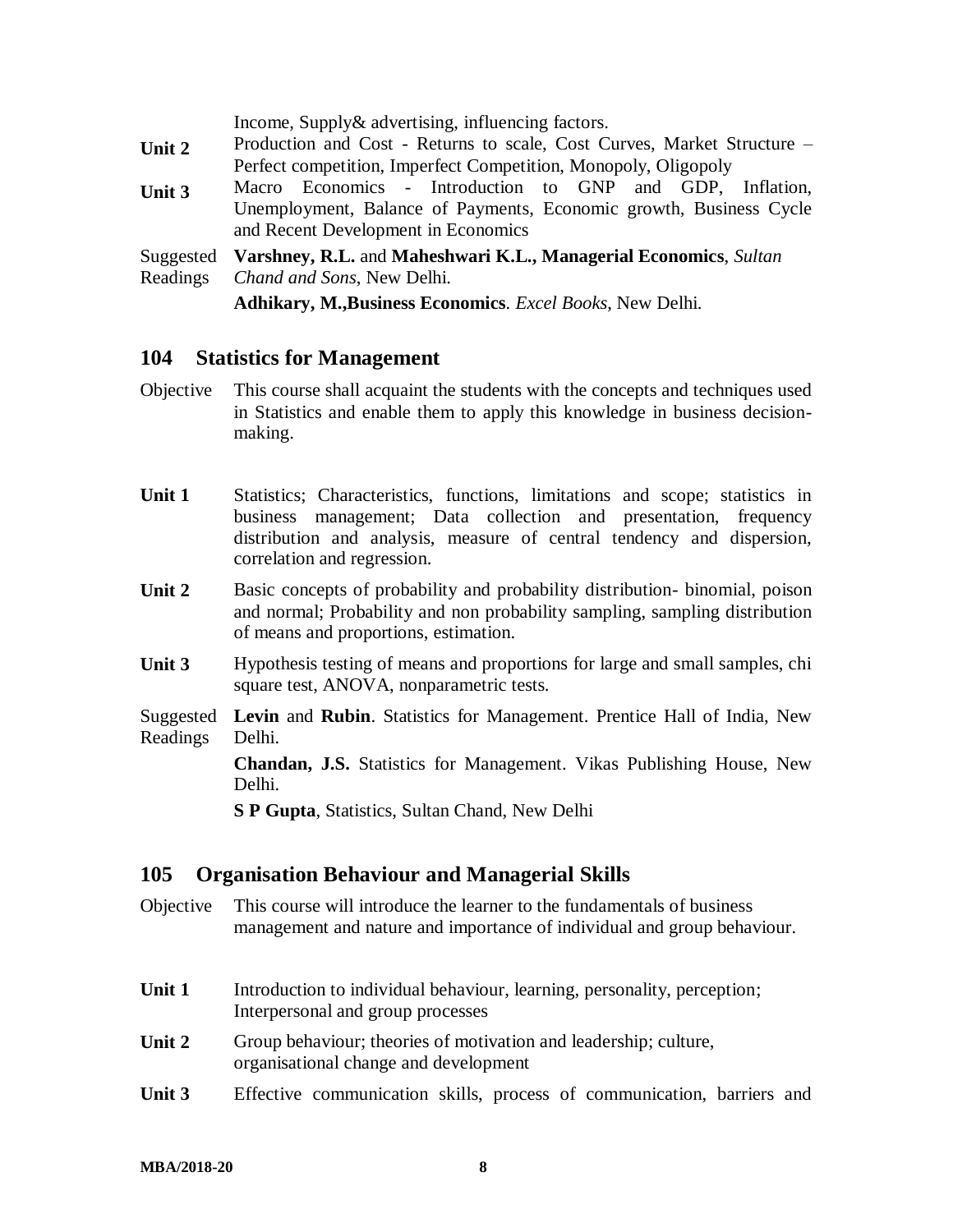gateways in communication, Individual and group communication. Oral communication- presentation of reports, reading skills, creativity, group discussion skills, public speaking and negotiation. Written communication.

Suggested **Luthans, F** . **Organisation Behaviour**. *Prentice Hall of India,*New Delhi.

Readings **Robbins, S.Organisational Behaviour**. *Pearson Education,*New Delhi.

> **Pearse, C Glenn etc. Business Communications: Principles and Applications,** P*rentice Hall of India*, New Delhi.

**P D Chaturvedi and Mukesh Chaturvedi**, Business Communication, *Pearson Education*, New Delhi

#### **106 Quantitative Techniques**

- Objective This course will introduce the learner to the fundamentals of quantitative analysis
- **Unit 1** Need and importance of quantitative tools for decision making for management; Linear programming problem- graphical and simplex method, sensitivity analysis, introduction to integer and goal programming; Assignment and transportation problems.
- **Unit 2** Decision theory; Replacement Models- Individual and Group Replacement problems; Elementary Queuing Theory; Game Theory; Sequencing.
- **Unit 3** Markov Analysis; Monte Carlo simulation; Network techniques- PERT and CPM, Crashing

Suggested Readings **Render, B.** and **Stair, R.M.**, Quantitative Analysis for Management, Prentice Hall of India, New Delhi.

**Kapoor, V.K.**, Operations Research. Sultan Chand, New Delhi.

#### **107 Computers Applications for Management**

Objective This course will introduce the learner to the fundamentals of Computers.

- Unit 1 Introduction to Computers: Hardware and Software, Application of Computers in Business.
- Unit 2 Elementary understanding Java and C++, Basic Operating Systems, LAN, WAN, Internet basics, Intranet, Multimedia, Database fundamentals: DBMS and RDBMS; Introduction to MS-Access.
- **Unit 3** MS-Word, Introduction to spreadsheet software; Creation of spreadsheet applications; Range, Formulas, Functions, Data Base Functions in spreadsheet; Graphics on Spreadsheet. Presentation Graphics - Creating a Presentation on a PC, Elementary Knowledge of Accounting Software
- Suggested Readings **Burch, J.** and **Grudnitski G.** Information Systems: Theory and Practice, New York, John Wiley.

**David, V.** Foundations of Business Systems. Fort Worth, Dryden. **Eliason, A. L.** On-line Business Computer Applications, Chicago, Science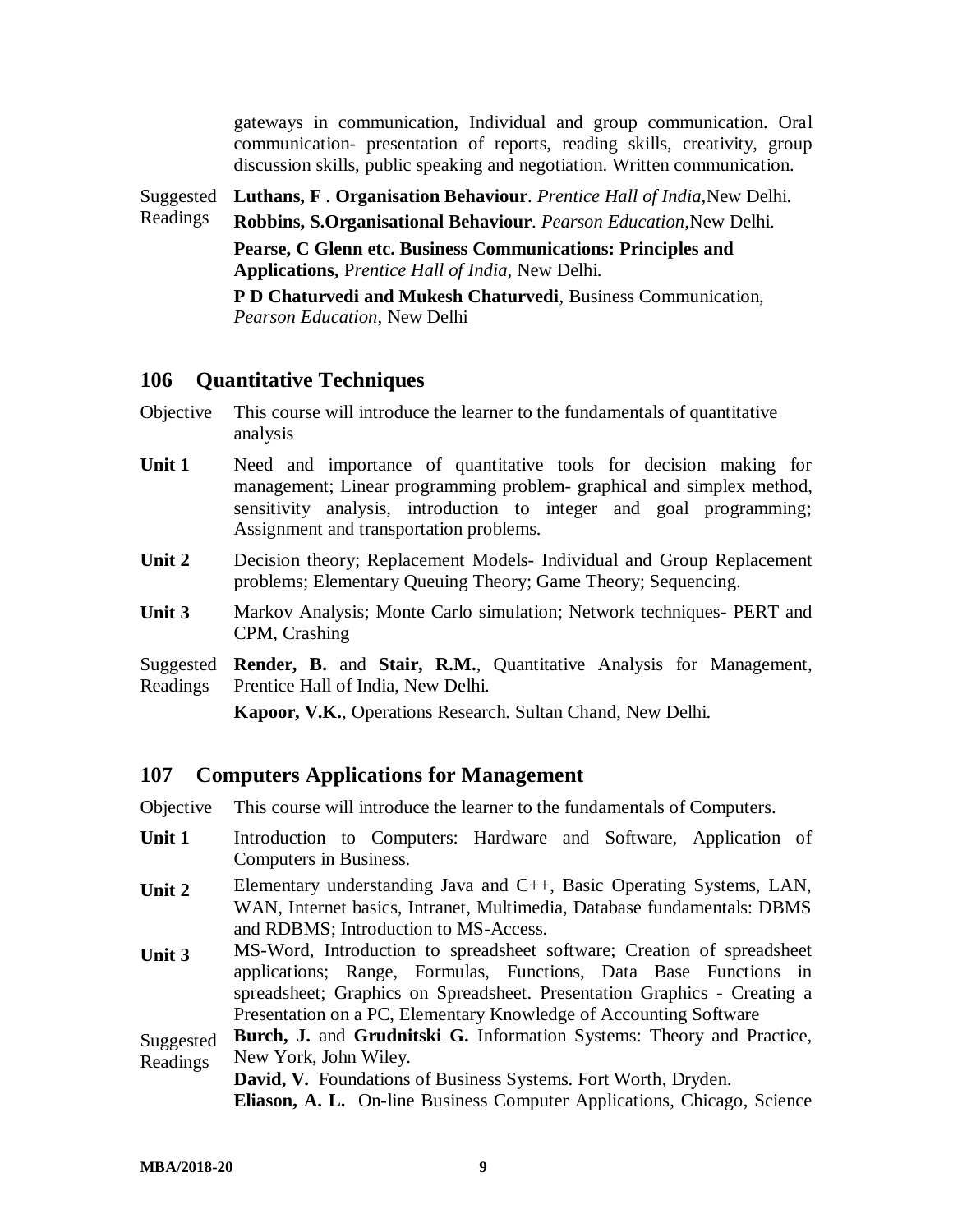Research Associates. **Estrada, S**. Connecting to the Internet. Sebastopol, C A, O'Reilly. PK Sinha, Computer Fundamentals,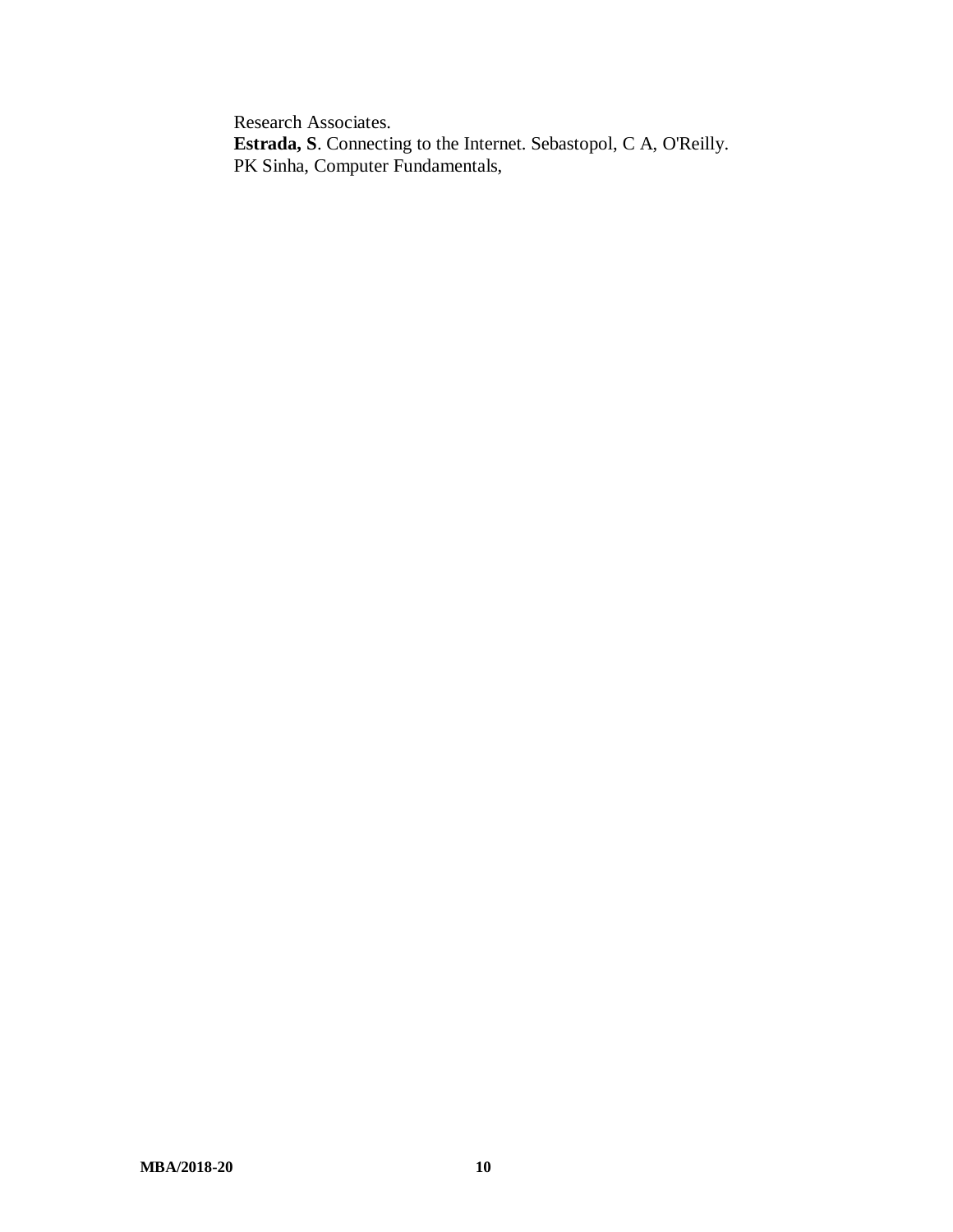### **Semester II**

#### **201 Marketing Management**

| Objective     | This course shall introduce the learner to the basic marketing concepts,<br>functions; market environment and decision variables.                                                              |
|---------------|------------------------------------------------------------------------------------------------------------------------------------------------------------------------------------------------|
| <b>Unit 1</b> | Importance and concept of marketing; meaning, definition, and basic<br>concepts of marketing, concept of marketing mix, meaning and concept of<br>consumer behaviour; buying decision process. |
| Unit 2        | Market segmentation, targeting and positioning; marketing research;<br>competitive advantage and strategic positioning;                                                                        |
| Unit 3        | Product management; pricing and distribution; communication and<br>promotion; marketing of services, recent trends in marketing; green,<br>global and e-marketing etc.                         |
| Suggested     | <b>Kotler, P.Marketing Management.</b> Prentice Hall of India, New Delhi.                                                                                                                      |
| Readings      | Ramaswamy, V.S. and Namakumari, S.Marketing Management,<br><b>Planning and Control.</b> Macmillan India Ltd., New Delhi.                                                                       |

### **202 Financial Management**

| Objective The objective of this course is to acquaint student with the broad framework |
|----------------------------------------------------------------------------------------|
| of financial decision making in a business organisation.                               |

- **Unit 1** Financial Management: Meaning, scope and objectives, Profit Maximisation v/s Wealth Maximisation, Functions of finance Manager in an organisation, Leverages.
- **Unit 2** Capital Structure and Optimum Capital Structure, Theory of Capital Structure, Working Capital Management: Meaning, Determinants, Overview of Components of Working Capital.
- **Unit 3** Capital Budgeting: Concept, Techniques,Sources of Long term finance, Cost of Capital: Debt, Preferred Stock and Equity,Dividend Policy
- Suggested **Chandra, P.Financial Management**. *Tata McGraw Hill*, New Delhi.
- Readings **Bhattacharya**,**Financial Accounting for Business Managers**. *Prentice Hall of India*, New Delhi.

**Pandey, I.M.,Finance: A Management Guide for Managing Company Funds and Profits**. *Prentice Hall of India*, New Delhi.

#### **203 Human Resource Management**

- Objective The objective of this course is to sensitize students to the various facets of managing people and to create an understanding of various policies and practices of human resource management
- Unit 1 Concept, meaning and importance of human resources management;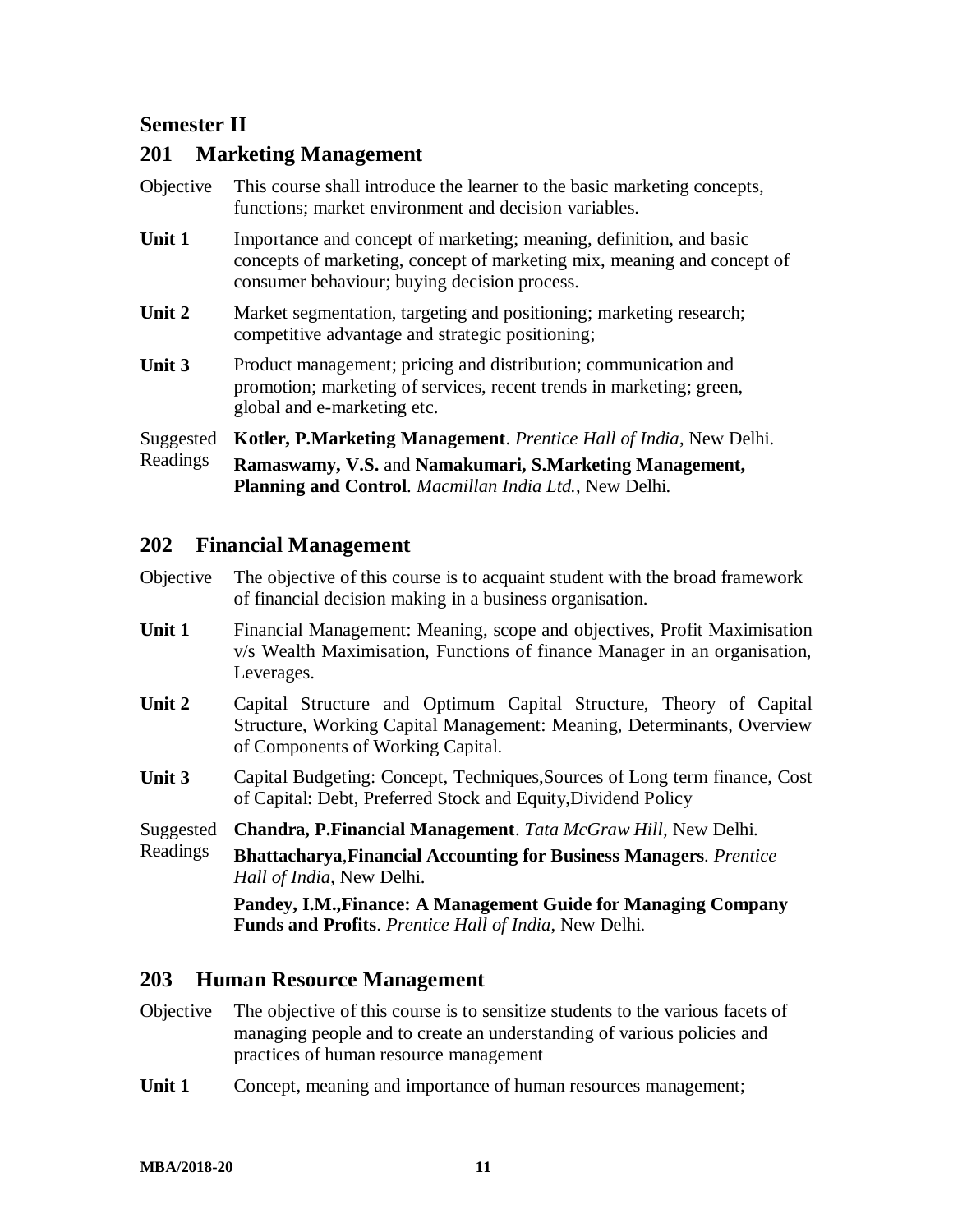Corporate objectives and human resource planning;

- Unit 2 Process of human resource planning- job analysis, job description, and specifications; recruitment and selection; induction; training and development; career planning; employee records and audits.
- **Unit 3** Principles of wage determination, salary structure; job evaluation; and performance appraisal; wage policies, monetary and non-monetary incentives and recent trends in Human Resource Management

Suggested Readings **Dressler, Human Resource Management**. *Prentice Hall of India*, New Delhi.

> **Aswathappa, K,Human resources and Personnel Management**. *Tata McGraw Hill*, New Delhi.

#### **204 Production and Operations Management**

- Objective To familiarise learner with the concept of operations management. Learner must be able to assimilate the techniques of managing operations that include production planning and control.
- Unit 1 Role of operations management in business; Operations strategy; types of production systems; plant location and layout; new product development; managing processes;
- Unit 2 Production planning and control-forecasting; routing, scheduling, expediting; aggregate planning; master scheduling, MRP; PPC in job shop, batch production, mass production and projects; Inventory control- quantity control and selective control;
- **Unit 3** Quality control; housekeeping and maintenance; work study- method study and work measurement; Contemporary issue- JIT, lean manufacturing, Concurrent, engineering, optimised production technology, etc., Recent trends and development in production and operations management.
- Suggested **Adan EE and Ebert RJ**. **Production and Operations Managemen**t. *PHI*, Readings New Delhi.

**Amarine Harold T manufacturinf Organisations and Managemen**t. *PHI*, New Jersey

**Dilworth, James B. Operations Management: Design, Planning and Control for Manufacturing & Services**. *Singapore, McGraw Hill* **Moore, FG and Hendrick, T E. Production / Operations Management**. Homewood, Illinois, Richard D. Irwin

#### **205 Business Environment**

Objective To develop the ability to analyse the competitive business environment, to understand government policies and current issues.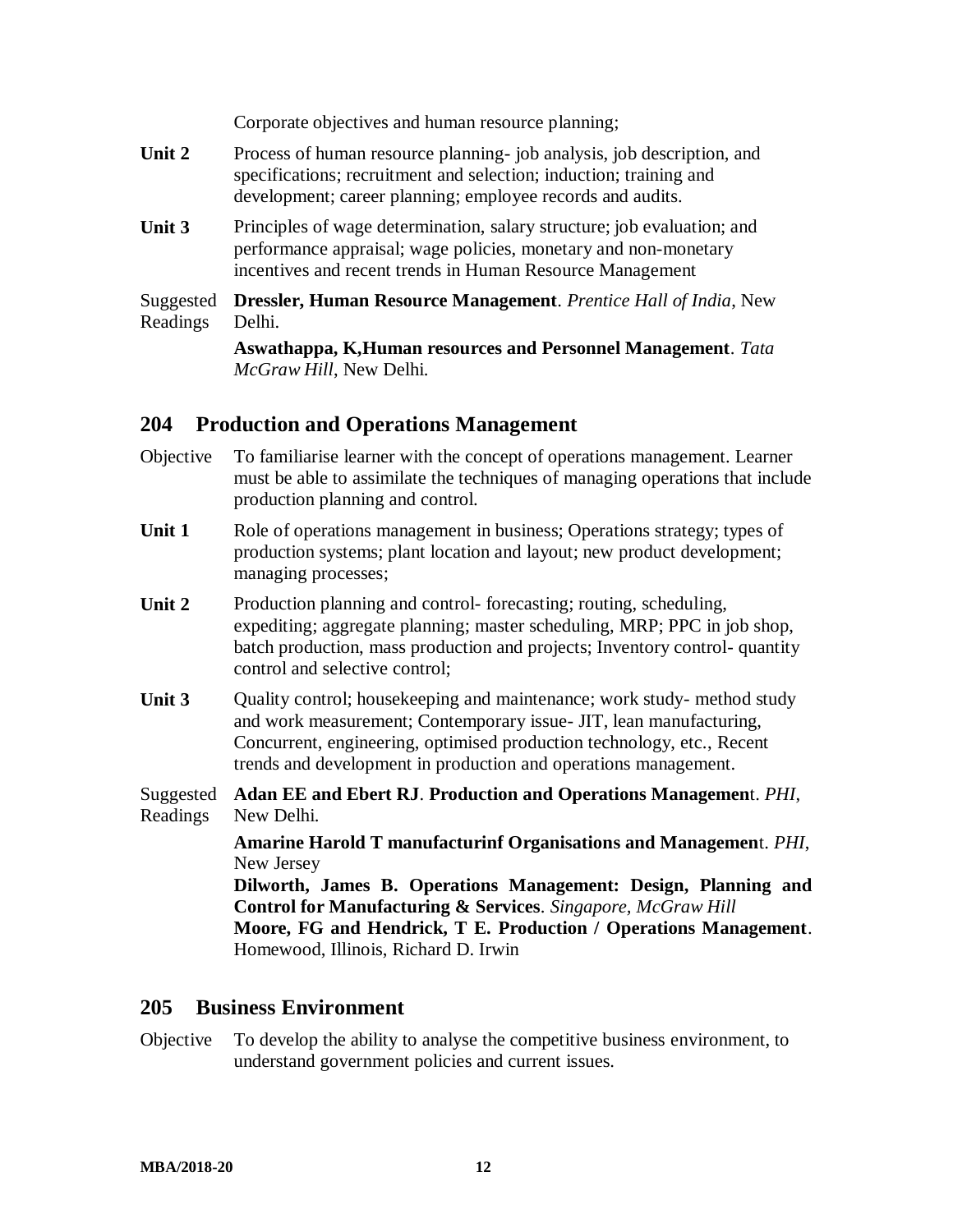- **Unit 1** Nature and significance of business environment, macro environment, political- legal, economic, social, technological,Economic role of government
- **Unit 2** Business and government policies: Fiscal policy, Monetary policy, industrial policy, policy for small scale sector, NRI investment, industrial sickness
- **Unit 3** Business and Law, main provisions for Companies Act, MRTP, FEMA, Consumer Protection Act (CPA), Role and functions of SEBI, Patents & Trademarks
- Suggested Readings **Cherunilam F**. **Business and Government**. *Himalaya Publishing House,*New Delhi.

**Ashwatthappa K.** , *Himalaya Publishing House, New Delhi*

**Mishra and Puri. Business Environment**. *Himalaya Publishing House*, New Delhi.

#### **206 Research Methodology for Business**

- **Objective** The course focuses on the analysis of business problems and the use of scientific research as a problem-solving tool. This encompasses the understanding and application of appropriate research designs, research statistics, data analysis, and report writing and presentation.
- Unit 1 Business Research An overview, Research process and Types of Research, problem formulation and Statement of Research Objectives, management problem v/s. research problem, Importance of literature review. Business Research Design: Steps involved in a research design. Exploratory research: Meaning, suitability, collection. Descriptive research: Meaning, types of descriptive studies, data collection methods. Causal research: Meaning, various types of experimental designs, internal and external validity; types of errors affecting research design.
- **Unit 2** Sampling and Data Collection: Sampling and sampling distribution: Meaning, Steps in Sampling process, Types of Sampling - Probability and non probability Sampling Techniques, sample size determination. Data collection: Primary and Secondary data – Sources – advantages/disadvantages. Data collection Methods: Observations, Survey, Interview and Questionnaire design, Qualitative Techniques of data collection. Measurement & Scaling Techniques: Nominal, Ordinal, Interval and Ratio Scale, Criteria for good measurement, attitude measurement – Likert's Scale, Semantic Differential Scale, Construction of instrument – Validity and Reliability of instrument.
- **Unit 3** Data analysis: Data Preparation editing Coding –Data entry Validity of data – Qualitative vs Quantitative data analyses, Hypothesis testing: ANOVA, Nonparametric tests- chi square test, sign test, run test, Mann-Whitney U Test, Kruskal-Wallis H test. Report Design : Research report – Different types – Contents of report – need of executive summary –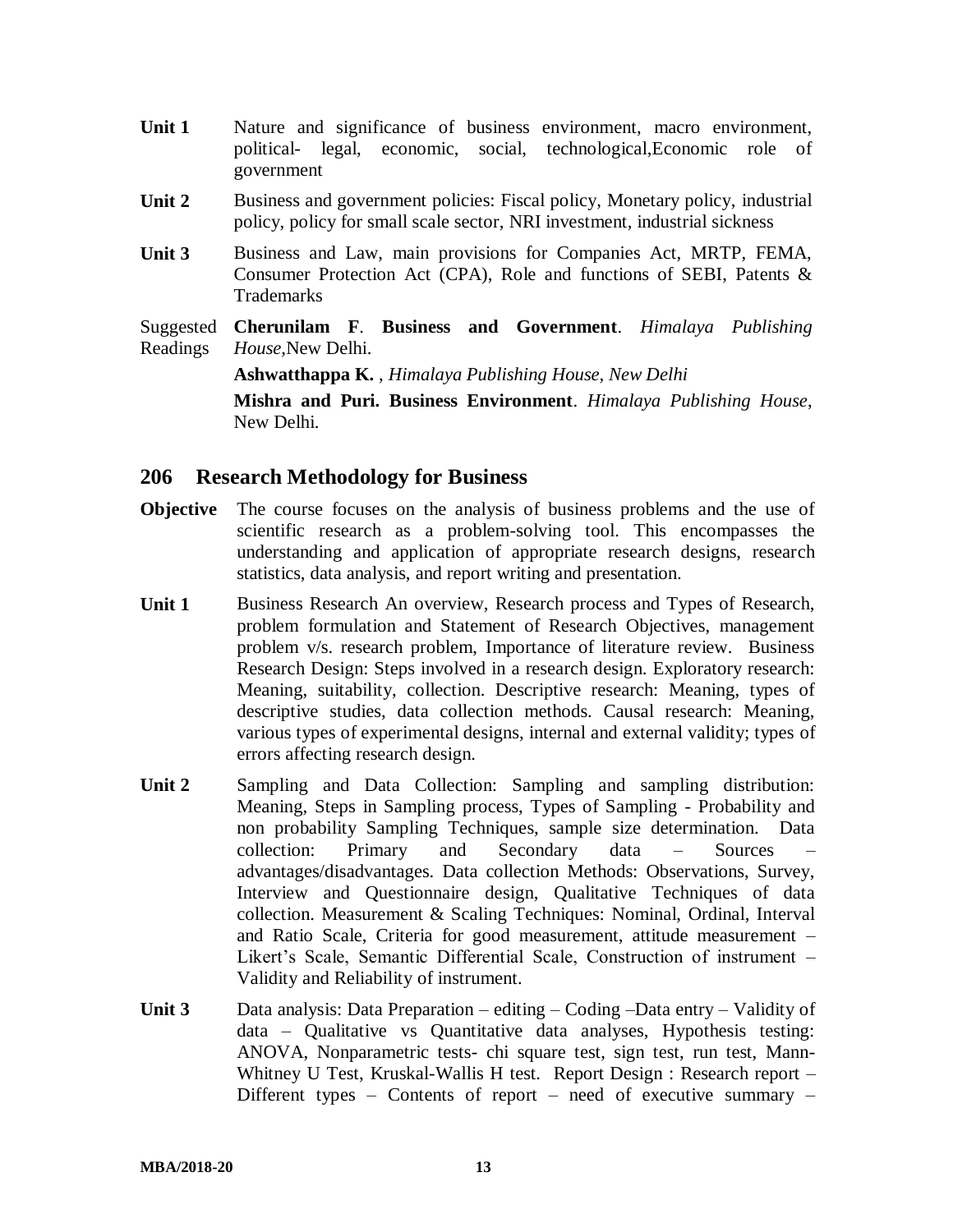chapterization – contents of chapter – report writing – the role of audience – readability – comprehension – tone – final proof – report format – title of the report – ethics in research.

**Suggested**  Schindler and Cooper, Business Research methods, TMH, New Delhi

**Readings** CR Kothari, Research Methodology,

Remenyi, Williams, Money and Swartz, Doing Research in Business and Managemnt, , Sage Publications , New Delhi

K R Sharma, Business Research methods, National Publishing House, New Delhi

#### **207 Viva-Voce**

For the term end viva-voce candidate shall be evaluated for 100 marks by a panel of external expert, an internal expert and the head of the concerned department/ institute.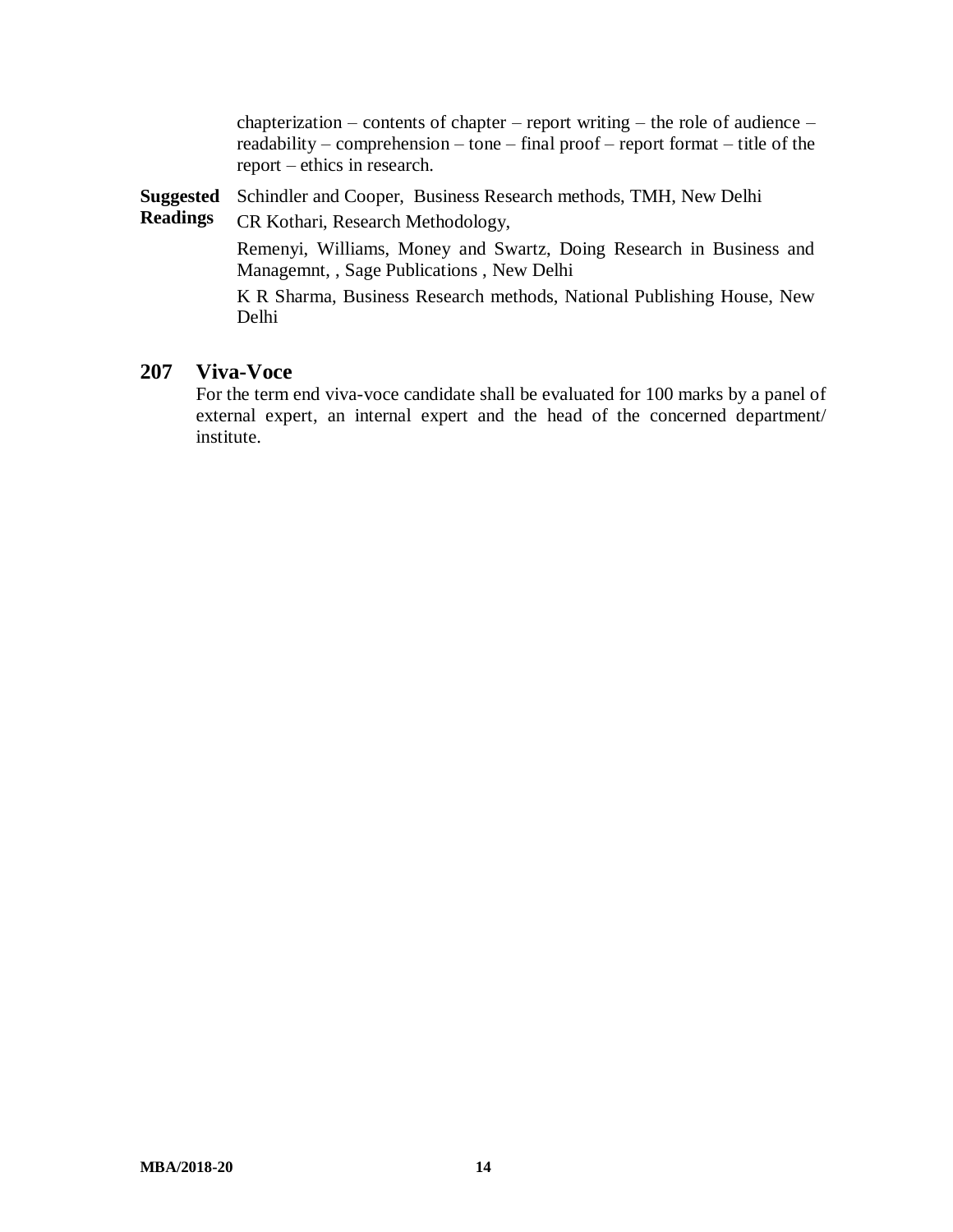## **Semester III Marketing Electives**

#### **301M Brand Management**

- Objective The objective of this course is to impart in-depth knowledge to the students regarding the theory and practice of Brand Management. The objective of this course is to impart in-depth knowledge to the students regarding the theory and practice of Brand Management.
- **Unit 1** Understanding Brands Brand Hierarchy, Brand Personality, Brand Image, Brand Identity, Brand Positioning; Brand Equity;
- **Unit 2** Value addition from Branding Brand-customer Relationships, Brand Loyalty and Customer Loyalty; Managing Brands; Brand Creation, Brand Extensions, Brand-product Relationships, Brand Portfolio;
- **Unit 3** Brand Assessment through Research Brand Identity, Position, Image, Personality Assessment and Change; Brand Revitalization; Financial Aspects of Brands; Branding in Different Sectors: Customer, Industrial, Retail and Service

Suggested **Aaker, David, A. Managing Brand Equity**. *New York*, Free Press.

Readings **Kapferer, J N. Strategic Brand Management**. *New York*, Free Press. **Murphy, John A. Brand Strategy. Cambridge**, *The Director Books*. **Steward, P. Building Brands Directly. London,***MacMillan*. **Upshaw, LyhhB.Building Board Identity:A Strategy for success in a hostile market place**. *New York, John Wiley*. **Subroto SenguptaBrand Positioning**, *Tata McGraw Hill,*New Delhi

#### **302M Sales and Distribution Management**

- Objective The purpose of this paper is to acquaint the student with the concepts which are helpful in developing a sound sales and distribution policy and in organising and managing sales force and marketing channels
- **Unit 1** Nature and Scope of Sales Management; Setting and Formulating Personal Selling Objectives; Recruiting and Selecting Sales Personnel; Developing and Conducting Sales Training Programmes; Designing and Administering Compensation Plans;
- **Unit 2** Supervision of Salesmen; Motivating Sales Personnel; Sales Meetings and Sales Contests; Designing Territories and Allocating Sales Efforts; Objectives and Quotas for Sales Personnel; Developing and Managing Sales Evaluation Programme; Sales Cost and Cost Analysis.
- **Unit 3** An Overview of Marketing Channels, their Structure, Functions and Relationships; Channel Intermediaries - Wholesaling and Retailing; Logistics of Distribution; Channel Planning, Organisational Patterns in Marketing Channels; Managing Marketing Channels; Marketing Channel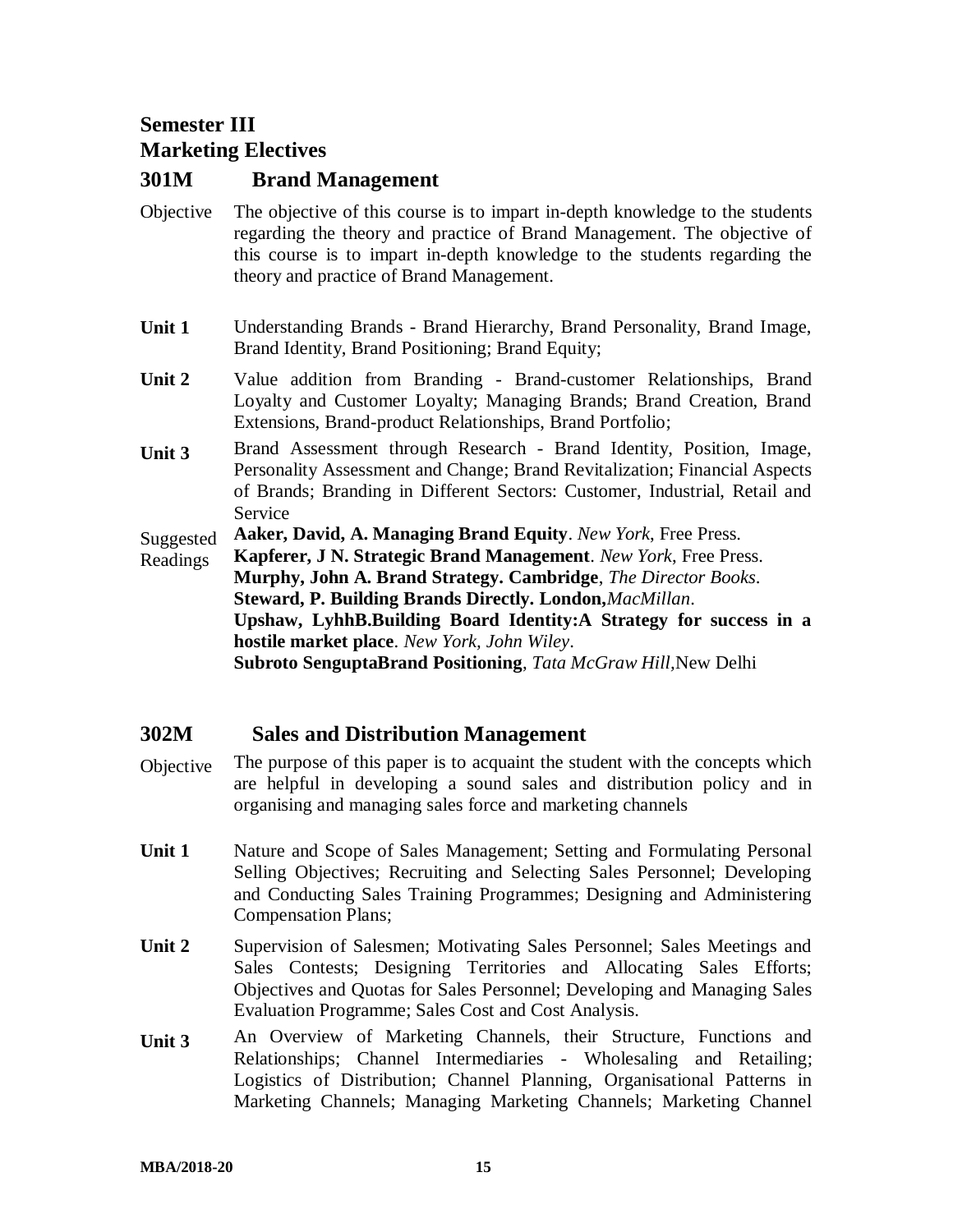|           | Policies and Legal Issues; Information System and Channel Management;       |
|-----------|-----------------------------------------------------------------------------|
|           | Assessing Performance of Marketing Channels; International Marketing        |
|           | Channels.                                                                   |
| Suggested | Anderson, R. Professional Sales Management., Englewood Cliffs, New          |
| Readings  | Jersey, Prentice Hall Inc.                                                  |
|           | Anderson, R. Professional Personal Selling. Englewood Cliffs, New           |
|           | Jersey, Prentice Hall Inc.                                                  |
|           | <b>Buskirk, R H and Stanton, W J. Management of Sales Force. Homewood</b>   |
|           | Illinois, Richard D. Irwin.                                                 |
|           | Dalrymple, D J. Sales Management: Concepts and Cases. New York,             |
|           | John Wiley.                                                                 |
|           | Johnson, E M etc. Sales Management: Concepts, Practices and Cases.          |
|           | New York, McGraw Hill.                                                      |
|           | <b>Stanton, William J etc. Management of a Sales Force.</b> Chicago, Irwin. |
|           | Cundiff, Stiil, R R and Govoni. Sales Management, Englewood Cliffs,         |
|           | New Jersey, Prentice Hall Inc.                                              |

#### **303M Global Marketing Management**

- Objective The basic objective of this course is to acquaint the students with environmental, procedural, institutional and decisional aspects of international marketing.
- Unit 1 The globalization imperative, global marketing environment economic, financial, cultural, political and legal environment
- Unit 2 Development of competitive marketing strategy global marketing research, global segmentation & positioning, global marketing strategies, identification of markets, global market entry strategies, global sourcing strategies
- **Unit 3** Global Product Policy, International Product Life Cycle, global promotion strategy, global Pricing Strategy and Distribution Strategy; various Forms of International Business
- Suggested **International Marketing Srinivasan** *PHI,* New Delhi
- Readings **International Marketing, Fayerweather** *PHI,* New Delhi
	- **International Marketing: Analysis & Strategy, Onkvisit & Shaw** *PHI,* New Delhi

**Bhattacharya, B. Export Marketing: Strategies for Success.**, *Global Business Press*, New Delhi

#### **304M Marketing of Services**

The purpose of this paper is to acquaint the student with the concepts which are helpful in organizing and managing service firms.

Unit 1 Nature of service economy; characteristics of services; classification of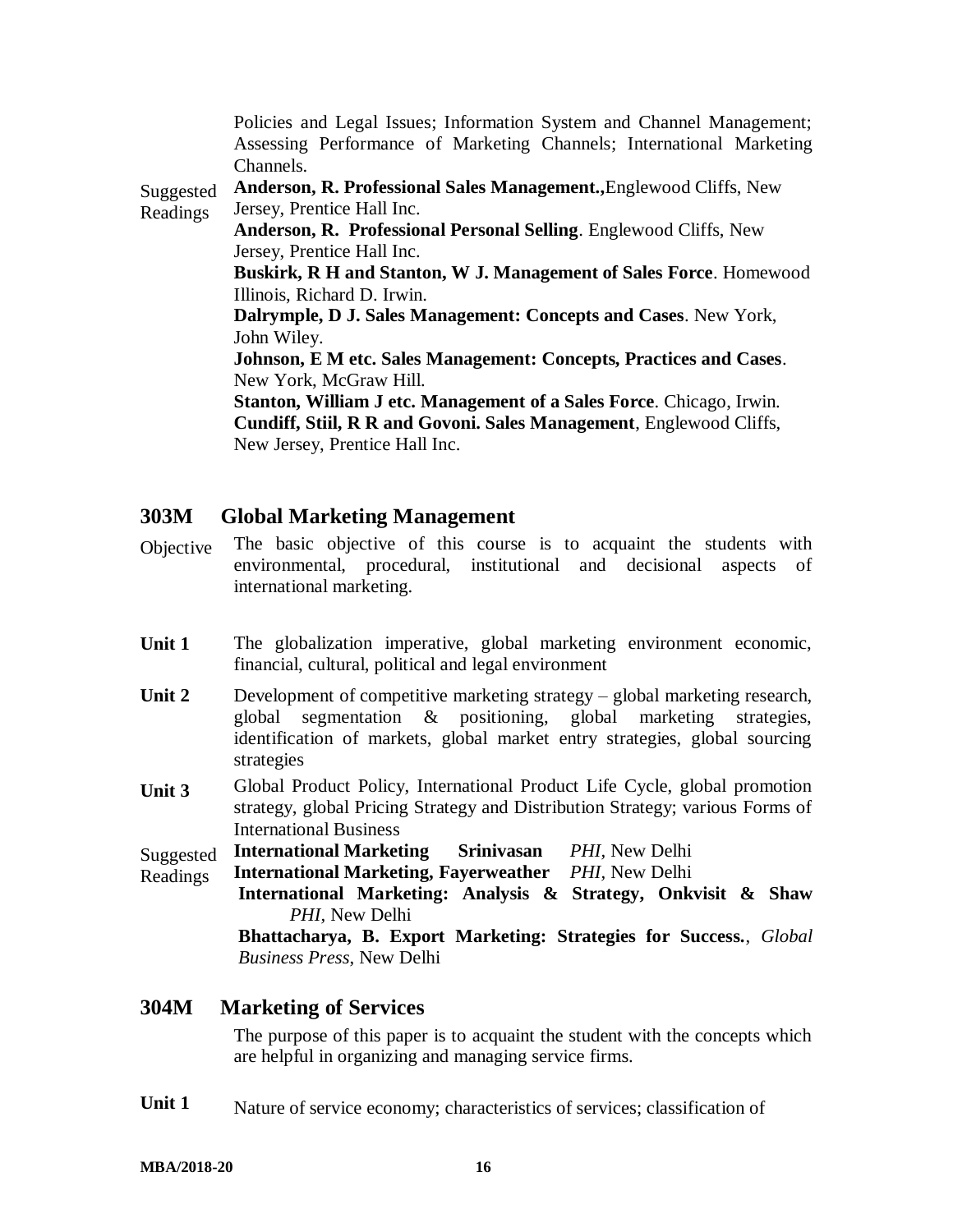services; service quality; consumer behaviour; segmentation and targeting; **Unit 2** Services marketing triangle; implications for marketing mix; marketing mix for services- product, place, price, promotion, people, process and physical evidence Unit 3 Strategic options for services- marketing strategies; globalization of services, small services; Introduction to CRM Suggested Readings **Balaji, B.: Services Marketing and Management**. *S.Chand and Company Ltd.*, New Delhi **Zeithaml, Valarie A. and Bitner Mary Jo: Services Marketing.***Irwin/McGraw-Hill, NY* **Lovelock, Christopher: Services Marketing**,*Prentice Hall Inc., NJ* **Kurtz, David L. and Clow, Kenneth E.: Services Marketing**. *John Wiley & Sons, NY* **Payne, Adrian: Essential of Service Marketing**, *Prentice Hall, NJ*

#### **305 M CONSUMER BEHAVIOR**

- **Unit 1** Studying consumer behavior, Environmental influence on consumer behaviour i.e. Culture, subculture, social class, social group, family, Personal influence
- **Unit 2** Individual determinants of consumer behaviour Personality and self concept, motivation and involvement, attitudes, Consumer motives
- **Unit 3** Consumer satisfaction concept, consumer delight, Consumer objections, Consumer decision-making process, Consumer behaviour and marketing strategy, Consumerism

#### **Suggested David Louden & Della Bitta**, Consumer Behaviour

#### **Readings**

#### **306 M RETAIL MARKETING**

- Unit 1 **Retailing Definition Significance and Importance Indian Vs. Global** scenario - Types of Retailing Store Retailing - Non-store Retailing - Types of retailers, Retail location - Factors affecting retail location decision - Site selection - Factors affecting site selection - Steps in selecting site - Location based retail strategies; store design - Store layout - Types of layouts - Factors affecting store layout - Retailing image mix - Store Facade
- Unit 2 Store administration Floor space management Space mix Managing store inventories and displays - Customer service - CRM in retailing - Cashiering process - Managing in-store promotions and events; Merchandising - Introduction and definition - Steps in merchandise planning - Merchandise hierarchy - Buying process - Category management manufacturer's brands Vs. private label brands
- **Unit 3** Retail supply chain management Definition Integrated supply chain planning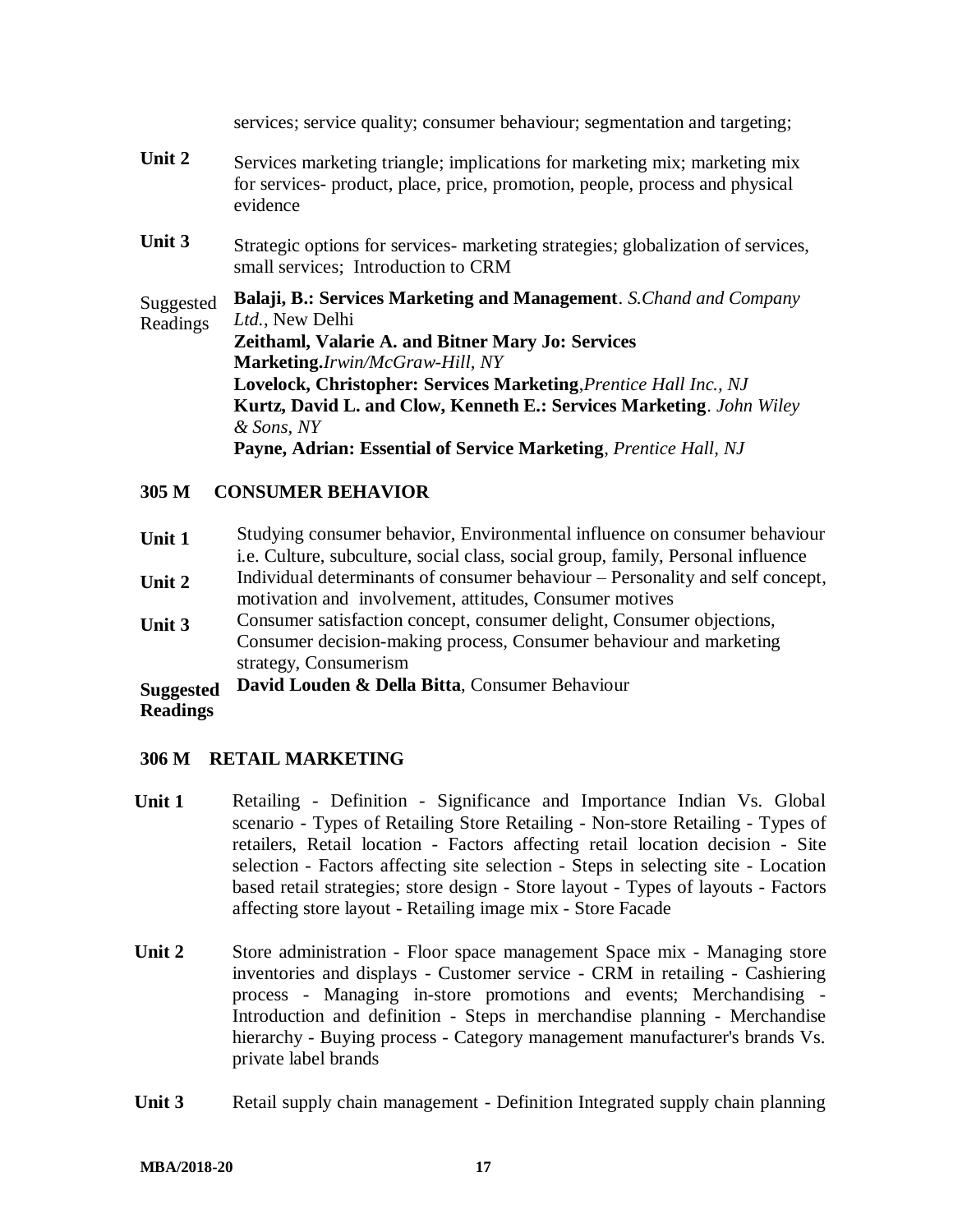- Vendor Development - Quick Response Inventory Planning - Floor Ready Merchandise - Electronic data exchanges and bar coding - Managing reverse logistics, Retail communication - Merchandise based - Store based - Service based - Steps in planning - Retail communication mix - Sales promotion - Advertising Public relations - Personal selling; New trends in retailing - Franchising in retailing Role of IT in retailing **Suggested Readings** Retail Management - Gibson Vedamani Retailing Management - Levy & Weitz Retail Marketing Management - David Gilbert Retailing Management - Swapna Pradhan Retail Management - Ron Hasty & James Reardon The Art of Retailing - A.J.Lamba Retail Marketing Management - Swapna Pradhan Retailing Management - W.Steward have Retailing Management - Analysis, Planning & Control - David Walters

#### **307 M MARKETING RESEARCH**

- Unit 1 Introduction to Market Research Types of Research Basic & Applied, Nature, Scope, Objectives, Importance & Limitations of Market Research; Sources and collection of Marketing Data. Secondary data - Advantages & Limitations, Sources - Govt. & Non Govt. Primary Data - Advantages & Limitations, Sources, Methods of Collection Primary Data - Observation, Mail, Personal Interview, Telephonic Interview, Internet Interviewing. Market Research Techniques. National readership survey, Retail Store Audit, Consumer Panels, Test Marketing, Research in Advertising Decisions, Marketing Audit, Data Base Marketing, Focus Group Interviews.
- Unit 2 Sampling, Questionnaire & Scaling Techniques. Probability and Non Probability Sampling, Sampling methods, Sample Design. Questionnaire design and drafting. Scaling techniques like Nominal, Ordinal, Interval, Ratio, Perceptual Map, Semantic Differential, Likert, Rating & Ranking Scales. Setting up & Implementation of Marketing Research Project. Steps in formulating Market Research Projects, One project for consumer durables and one for non durables to be discussed.
- Unit 3 Illustrations/cases to be discussed for following topics of above mentioned chapters. Data collection methods, test marketing, focus group interviews, internet interviewing, sample design, questionnaire construction, scaling techniques. Application of Marketing Research. Product Research, Price Research, Market Segment Research, Promotion Research, Consumer Behavior Research, Distribution Research.

**Suggested**  Marketing Research by Ramanuj Majumdar

**Readings** Marketing Research by Mishra Marketing Research by MV Kulkarni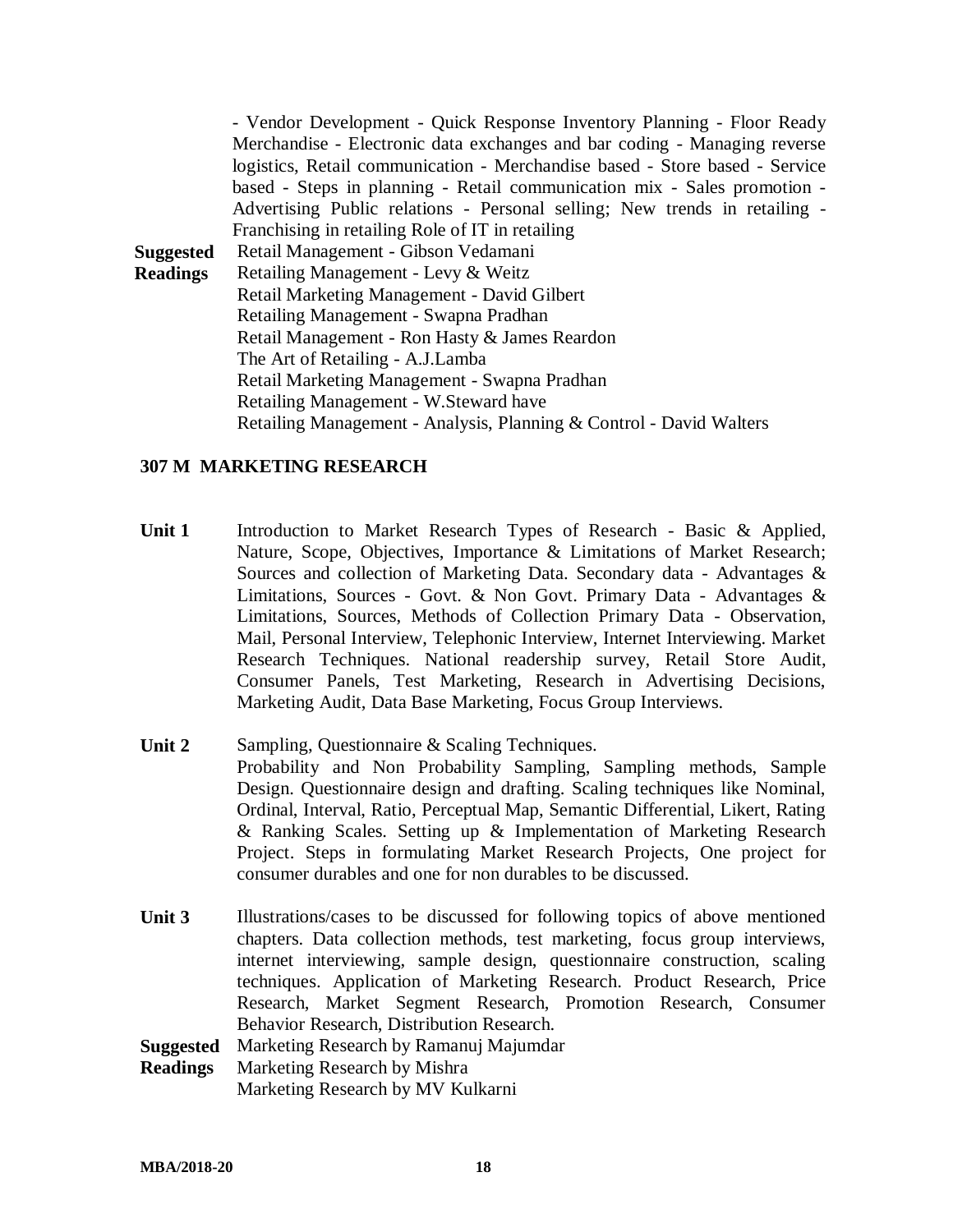Marketing Research by DM Sarawte. Research for Marketing Decisions by Paul Green, Donald Tull. Marketing Research-Rajendra Nargundkar (Tata McGraw Hill)

#### **308 M RELATIONSHIP MARKETING**

- **Unit 1** Conceptual foundation of Relationship Marketing, evolution of relationship marketing, its significance in Indian context; Relationship marketing of Services V s. Relationship marketing in Consumer markets
- **Unit 2** Buyer seller relationships, Relationship marketing in Mass markets, relationship marketing and marketing strategy; Relationship marketing and distribution channels.
- Unit 3 Role of Information Technology in building, maintaining and enhancing relationships; Customer profitability design and analysis
- **Suggested** Jagdish Sheth,Atul Parvatiyar, Handbook of Relationship Marketing
- **Readings** Richard Batterley , Leading Through Relationship Marketing S. Shajahan, Relationship Marketing Jagdish Seth, Atul Parvatiyar, G. Shainesh, Customer Relationship Management

#### **309 M INTEGRATED MARKETING COMMUNICATION**

- **Unit 1** Integrated marketing communication components, plan, and value of understanding promotional p, in the context of marketing mix (4P's); The communication process Understanding the consumer, Consumer segmentation. Demographic/ psychographics segmentation, SEC classification; Promotion opportunity analysis - Market analysis and segmentation, setting up communication objectives and budget
- **Unit 2** Campaign Management advertising positioning statement; Advertising design, appeals, message, strategy and its execution framework, DAGMAR.; Media types and media selection, Media buying, space & time marketing, reach and frequency; Ethics and social responsibility in marketing communication.
- Unit 3 Trade promotion and Consumer promotion Types, Planning for sales promotion programme. - Push & pull strategies; Database and direct marketing programs, Internet marketing - E-com and its incentive; Evaluating marketing communication programs Message evaluation, reorganization test etc. Public Relations and sponsorship programs - PR department and its functions, integrating PR with IMC process.

**Suggested**  Integrated Advertising, Promotions and Marketing Communication by

**Readings** Kenneth down & Donald Bach PHI Promotions and Integrated Marketing Communications by Richard Semantic, TL Advertising and Promotions by Belch and Belch, Tata McGraw Hill Otto Kllipner's Advertising procedure -- The Prentice Hall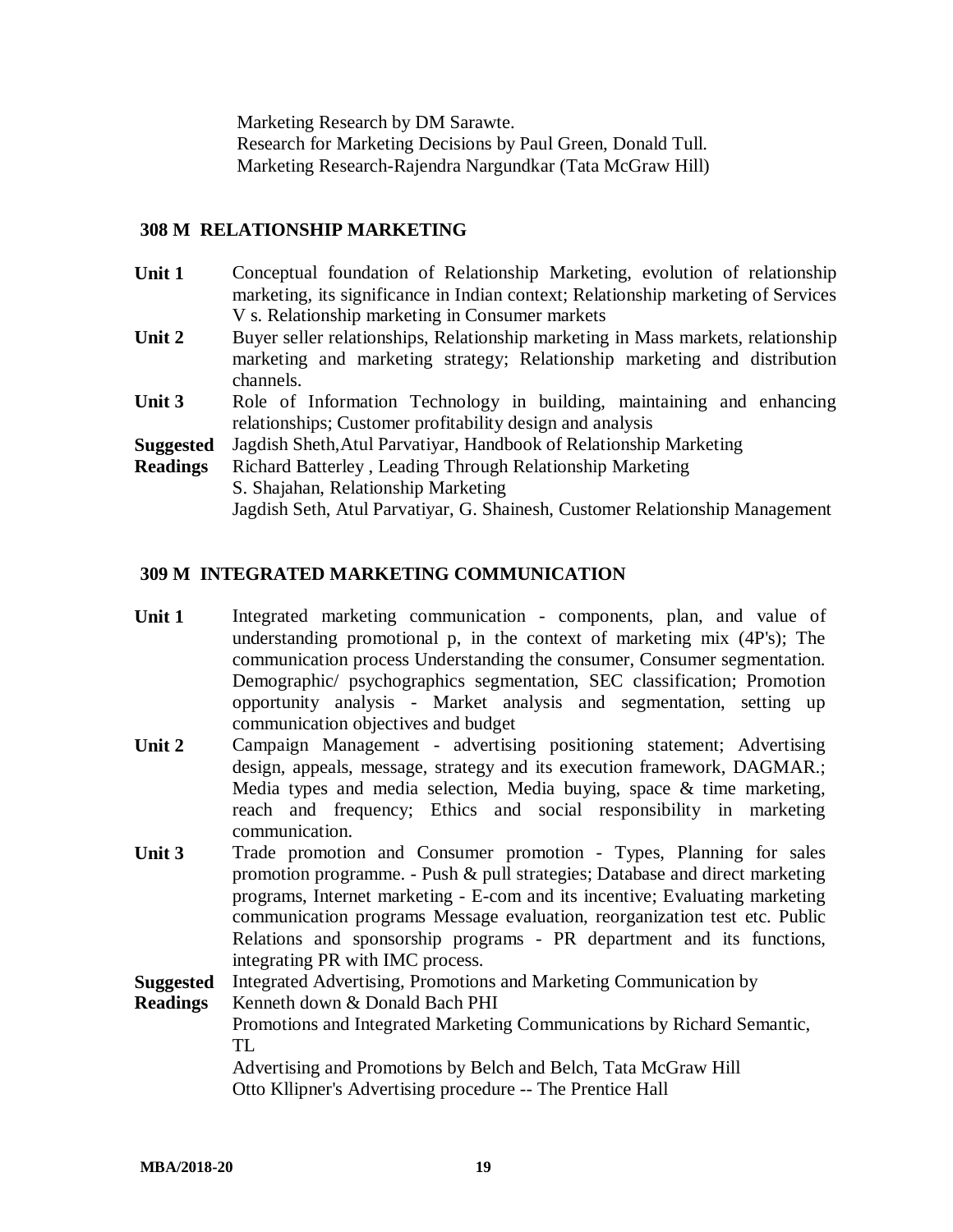Advertising, sales and promotion mgt - Himalayan publishing house Advertising - frank Jerkins - Prentice Hall Advertising and Promotion - An Integrated Marketing communications Perspective \_ Tate McGraw Hill. Contemporary advertising  $=$  William Fares-Irwin / McGraw hill series. Advertising Management - Rajiv Batra, John G Myers, David Aaker David Ogilvy, Ogilvy on advertising

#### **310 M DIRECT MARKETING**

- Unit 1 Role and significance of corporate communications in Industry today Specific requirements and skills for a corp. com professional Role of corporate communications towards IMC Integrated Marketing Communications; In house communication - House journals - Design and Conceptualization, Customer Newsletter - Design and Conceptualization Reference Manuals, Sales promotion Brochures - Design and conceptualization, Customer Presentations - Design and Conceptualization
- **Unit 2** Exhibitions Planning and conceptualization. Themes and design, Layouts and execution, Stall construction and Management, Feedback and analysis; Corporate Presentations **-** Audio and video Techniques to make effective presentations, Body language and voice modulation
- **Unit 3** Public Relations Press Releases Drafting and releasing, Media selection and placements, Media tracking, Practical session on how a PR company functions Story angles, How to organize a press conference, Direct marketing - Direct Response - Direct mail Relearning.

**Suggested**  Integrated Advertising, Promotions and Marketing Communication by

**Readings** Kenneth clown & Donald Bach PHI.

> Promotions and Integrated Marketing communications by Richard Semantic, TL.

Advertising and Promotions by Belch and Belch, Tata McGraw Hill

Otto Clapper's Advertising Procedure - The prentice hall

Advertising, Sales and Promotion Management- Himalayan publishing house Advertising - Frank Jerkins - Prentice Hall

Successful direct Marketing methods-Bob Stone and Ron jacobs.

#### **311 M INDUSTRIAL MARKETING**

- **Unit 1** The Industrial Marketing System Participants, Channels, Nature of Industrial Marketing - Industrial Marketing Vs. Consumer Marketing - Economics of Industrial demand ~ The Resellers' market, Understanding Industrial Market - Organizational Customers, Buyers' strengths, Negotiation Skills, Government Agencies
- **Unit 2** Classifying Industrial Products Nature of Industrial buying Interpersonal dynamics of Industrial buying; Strategic Planning Process in Industrial Marketing Segmenting, targeting and positioning industrial products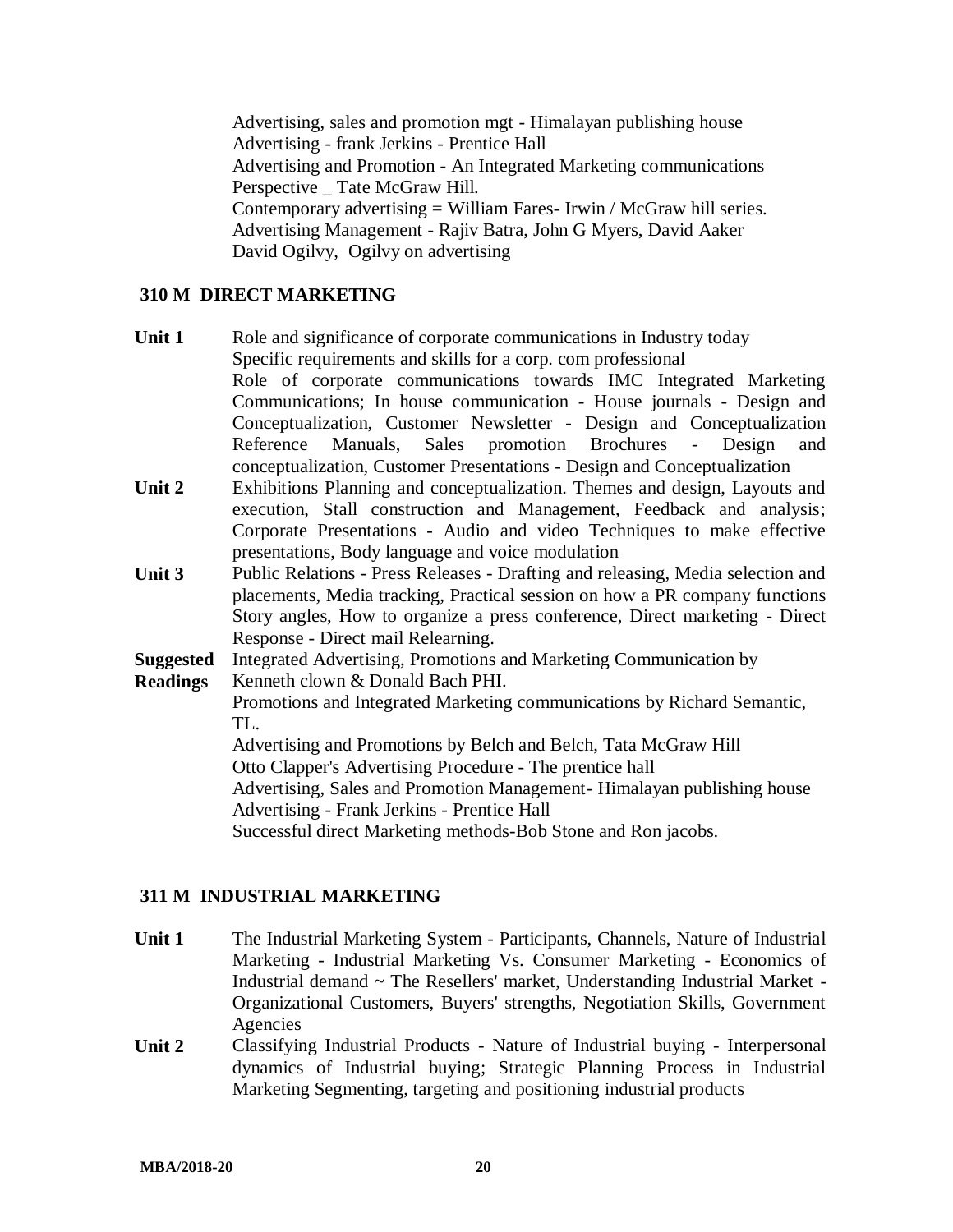**Unit 3** Channel Structure for Industrial Products - Formulating channel strategy - Channel Logistics; Price determinants for industrial products - Price Decision Analysis; Industrial Marketing in the international environment **Suggested Readings** Industrial Marketing - Hill, Alexander, Cross Industrial Marketing - Analysis, Planning and Control - Reeder, Brierty, Reeder Industrial Marketing - Hawaldar

#### **312 M ONLINE -MARKETING**

| Unit 1 | Marketing on the net: conceptual foundation of net marketing, market |
|--------|----------------------------------------------------------------------|
|        | opportunity, managing in the e commerce world. Business models B2B,  |
|        | $B2C$ , and $C2C$ .                                                  |
|        |                                                                      |

- **Unit 2** Understanding internet consumer: B2C internet marketing; shopping agents and consumer behaviour, internet marketing communication; B2B internet marketing
- **Unit 3** Customer relationship development, Developing and managing effective websites, Customer service and support in web space.

Suggested Readings **Chaston**, E Marketing Strategy, TMI **Paul S Richardson**, Internet Marketing, TMI **Mary Lou Roberts**, Internet Marketing, TMI **Thomas Eisenmann**, Internet Business Models, TMI

#### **Finance Electives**

#### **301 F Investment and Portfolio Management**

- **Objective** The objective of this course is to impart knowledge to students regarding the theory and practice of Security Analysis and Investment Decision Making Process.
- **Unit 1** Investment: Meaning, Principles and Avenues, Operations of Indian Stock Market; New Issue Market; Valuation Theories of Fixed and Variable Income Securities.
- **Unit 2** Stock Market Analysis Fundamental and Technical Approach, Efficient Market Theory; Recent Developments in the Indian Stock Market.
- **Unit 3** Portfolio Management: Meaning, Importance, Markowitz Theory, Capital Asset Pricing Model, Arbitrage Pricing Theory, constructing efficient frontier and optimum portfolio.
- Suggested **Amling, Frederic. Investment. Englewood Cliffs**, *Prentice Hall Inc*., New Jersey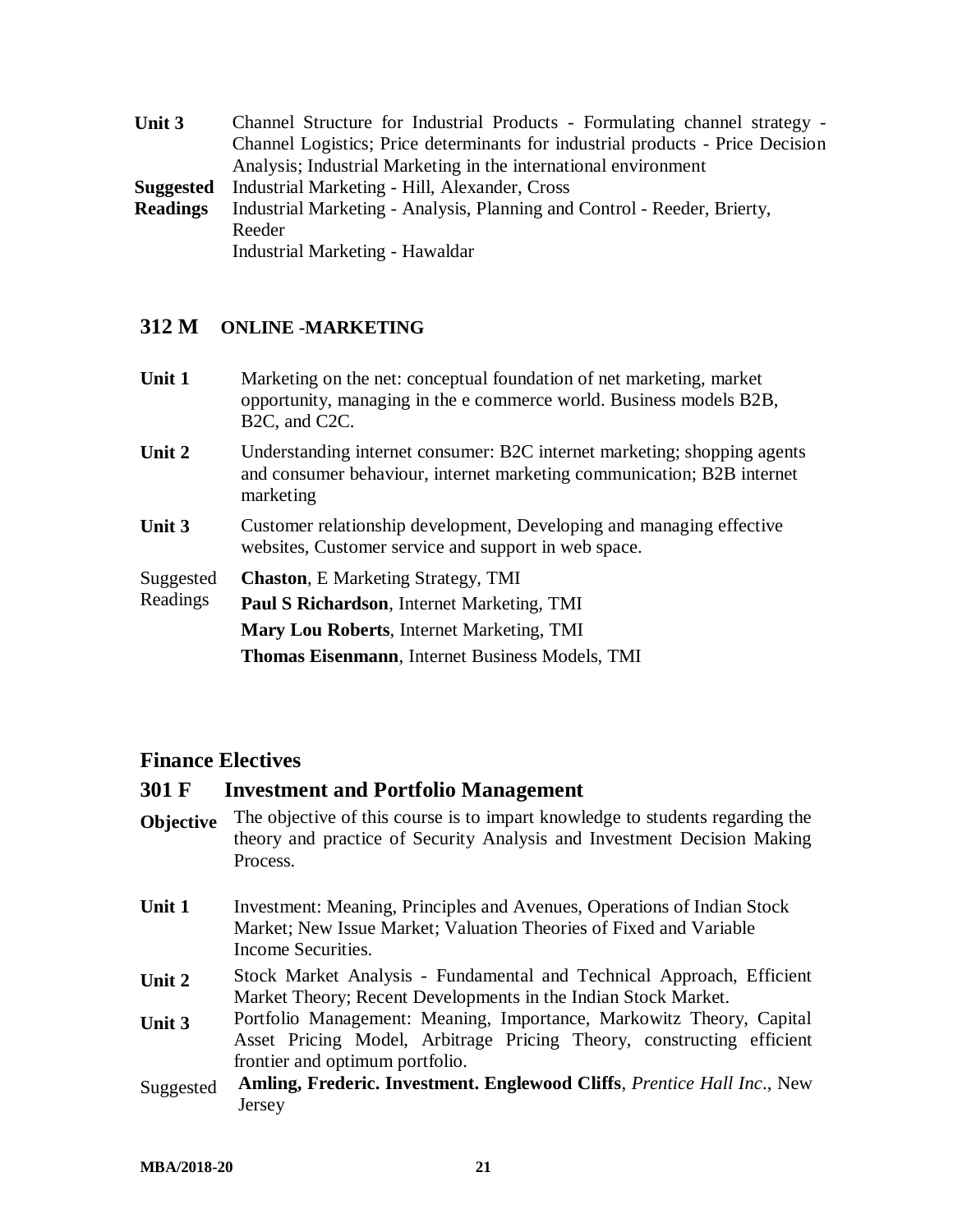Readings **Bhalla, V K. Investment Management: Security Analysis and Portfolio Management.,***S. Chand*, New Delhi **Fischer, Donald E. and Jordan, Ronald J. Security Analysis and Portfolio Management**. *Prentice Hall of India*, New Delhi

#### **302 F Management Control Systems**

- **Objective** The main objective of the course is to appraise the students the about the concept of management control system as well as its role in efficient management of public system
- **Unit 1** Management Control: Concept, Nature, Purpose and Importance, Impact of Inadequate Controls, Management Control Process, Requirement of effective Control System.
- Unit 2 Types of Control, Overview of Management Control Techniques i.e. Budgetary Control, Standard Costing, Financial Ratio Analysis, Internal Audit, Performance Budgeting, Zero base budgeting, Performance Planning and Budgetary System, Statistical Quality Control, PERT, CPM, Responsibility Accounting.
- **Unit 3** Information needs in the Management Control Process, Measures of Performance, Key variables and Evaluation of Performance, Control of important functions and Activities, Management Reporting System, Strategic Planning and Management Control.

**Suggested Readings** Anthony, R N and Govindrajan V. Management Control Systems. 8<sup>th</sup> ed., Taraporevala, Chicago, Irwin.

**Emmanuel, C and Otley D. Accounting for Management Control**. London, Nostrand Reinhold. **Ghosh, P K and Gupta, G S. Cost Analysis and Control**. New Delhi, Vision. **Glynn, J J. Value for Money: Auditing in Public Sector**. London, Prentice Hall Inc. **Hersey, P and Blanchard, H B. Management of Organization Behaviour**: Utilising Human Resources. New Delhi, Prentice Hall of India.

**Maciariello, J A and Kirby C J. Management Control System**. Englewood Cliffs, New Jersey, Prentice Hall Inc.

## **303 F Management of Financial Institutions**

- Objective The main objective of this course is to help students to learn the various financial services and their role in the overall financial system.
- **Unit 1** Financial Institution: Meaning, Nature, Role of Financial Institutions, Types of Financial Institution: Kinds of Money Market and Capital Market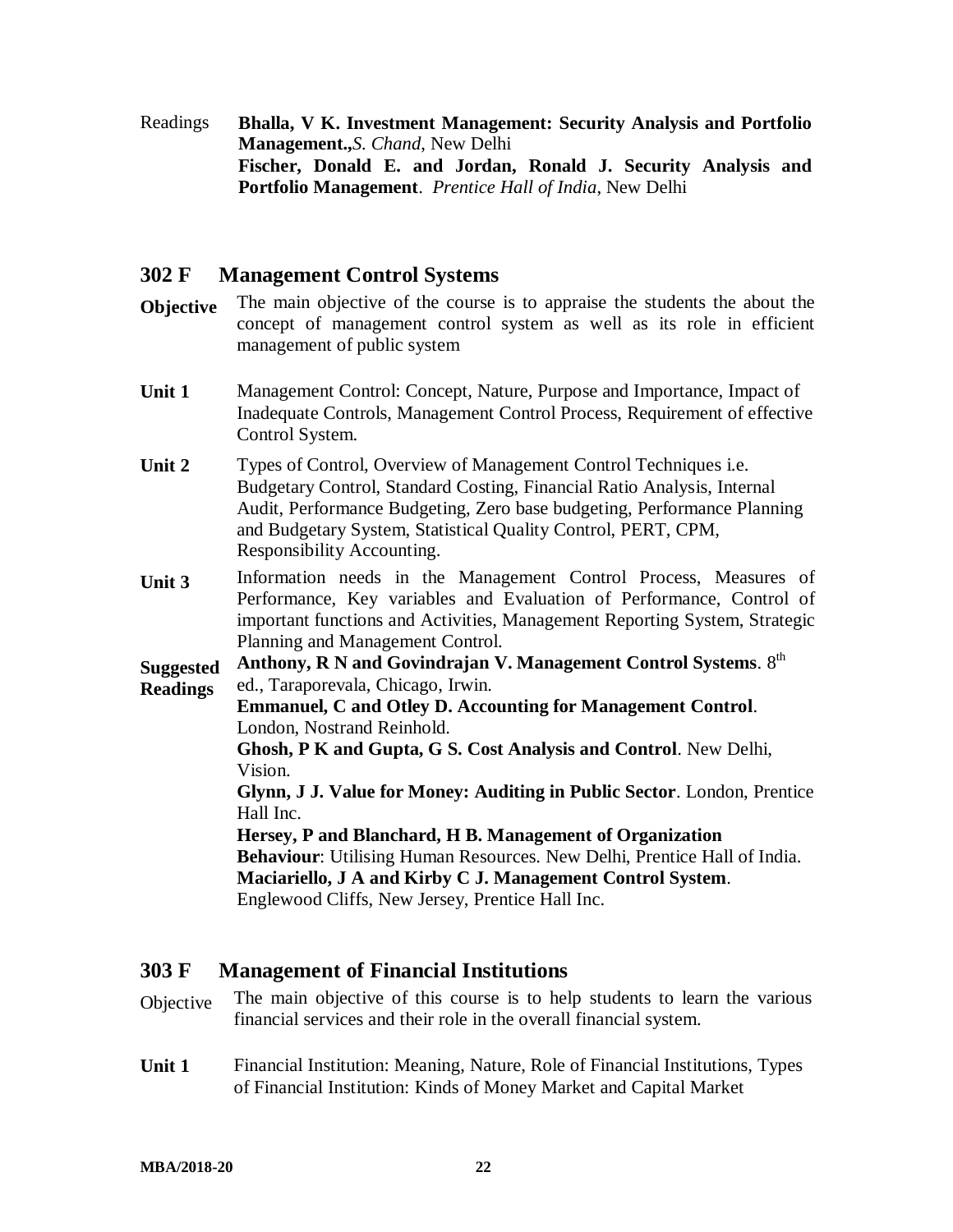Institutions, Challenges before Financial Institution in India.

- **Unit 2** Management of Commercial Banks in India: Overview of Commercial banks in India, Corporate Governance in banks, Liquidity Management, Management of Deposits, Management of Loans and Asset-Liability Management in Commercial Banks, Non Performing Assets in Banks.
- **Unit 3** Management of Development Banks & Investment Institutions: Overview of Development Banks and Investment Institutions in India, Resource Planning, Resource Mobilisation and Project Evaluation by Development Banks in India.

Suggested **Bhalla, V K. Management of Financial Services**. *Anmol,* New Delhi.

Readings **Bhalla, V K And Dilbag, Singh. International Financial Centres**. *Anmol,* New Delhi.

> **Ennew,C, Trevor Watkins & Mike Wright: Marketing of Financial Services**, *Heinemann Professional* Pub.

### **304 F Financial Decisions Analysis**

Objective The basic objective of this course is to impart an intensive knowledge about the use of managerial techniques in specified financial decision making areas.

| Unit 1    | Basic Concepts in Decision Making: Product Costing, behaviour                 |
|-----------|-------------------------------------------------------------------------------|
|           | characteristics of costs, Forecasting using Historical data, Least square     |
|           | method of Regression Analysis, Predictive quality of Regression line,         |
|           | Relevant cost concept in Decision making: Qualitative factors in Decision     |
|           | Making, Relevancy of Information.                                             |
| Unit 2    | Operation Research in Decision Making: Linear Programming, Sensitivity        |
|           | Analysis, Queing Theory, Decision Tree Analysis, Simulation Technique,        |
|           | Replacement Decisions,                                                        |
| Unit 3    | Capital Expenditure Decision Under Conditions of Risk and Uncertainty;        |
|           | Cost-volume-profit Analysis under Conditions of Uncertainty; Leasing Vs.      |
|           | Borrowing Decisions, Mergers and Acquisitions, Takeover code.                 |
| Suggested | <b>Bhalla, V K. Financial Management and Policy.</b> $2^{nd}$ ed., New Delhi, |

Readings Anmol, Delhi. **Bierman, Harold. Lease Vs. Buy Decision**. Englewood Cliffs, New Jersey, Prentice Hall Inc. **Fogler H and Ganpathy Financial Econometrics**. Englewood Cliffs, New Jersey, Prentice Hall Inc. **Levy, H and Sarnat H. Capital Investment and Financial Decision**. Englewood Cliffs, New Jersey, Prentice Hall Inc. **Van Horne, James C. Financial Management and Policy**. Englewood Cliffs, New Jersey, Prentice Hall of India.

#### **305 F Management of Financial Services**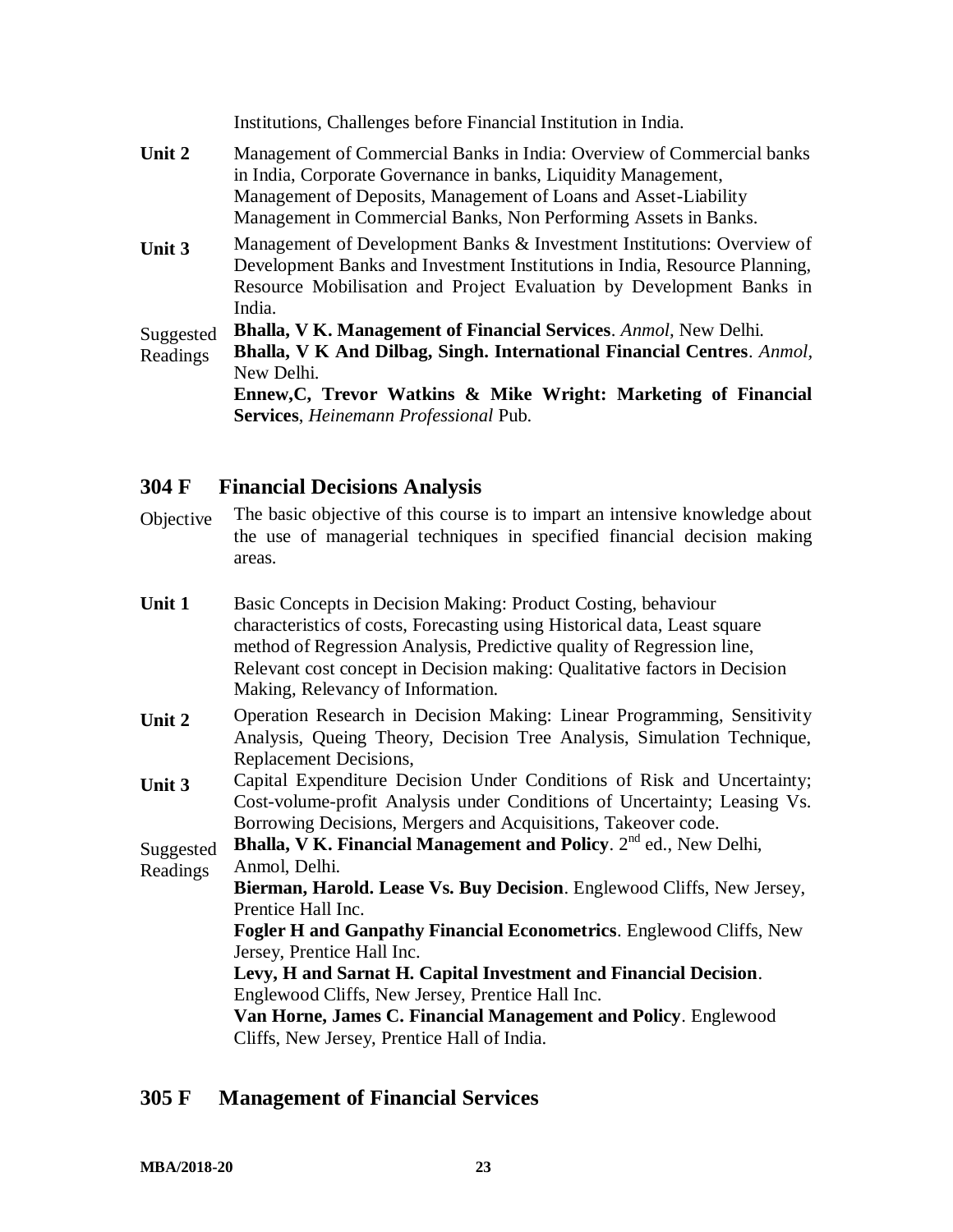| Objective | The main objective of this course is to help students to learn the various<br>financial services and their role in the overall financial system.                                                                                                                                       |
|-----------|----------------------------------------------------------------------------------------------------------------------------------------------------------------------------------------------------------------------------------------------------------------------------------------|
| Unit 1    | Financial Services: Conceptual Framework, Meaning, Classification, Scope,<br>Characteristics of Users of Financial Services, Providers of Financial                                                                                                                                    |
| Unit 2    | Services, Challenges facing the Financial Services<br>Financial Services and Trade in financial Services, Factors affecting access<br>to Financial Services, Financial Services and Value Addition, Innovative<br>Financial Services, Financial Service Market and Instruments: Credit |
| Unit 3    | An Overview of types of non-bank financial Services, Banking Services for<br>Common man: Financial Inclusion, Security Credit Rating, Venture Capital,<br>Credit Cards.                                                                                                                |
| Suggested | <b>Bhalla, V K. Management of Financial Services. Anmol, New Delhi</b>                                                                                                                                                                                                                 |
| Readings  | <b>Bhalla, V K And Dilbag, Singh. International Financial Centres. New</b><br>Delhi, Anmol.                                                                                                                                                                                            |
|           | Ennew, C, Trevor Watkins & Mike Wright: Marketing of Financial                                                                                                                                                                                                                         |
|           | <b>Services, Heinemann Professional Publication</b>                                                                                                                                                                                                                                    |
|           | Gordan and K.Natrajan Emerging Scenario of Financial Services,<br>Himalaya Publishing House.                                                                                                                                                                                           |
|           | Meiden, Arthur Brennet M. Option Pricing: Theory & Applications.                                                                                                                                                                                                                       |
|           | Toronto, Lexington Books.                                                                                                                                                                                                                                                              |
|           | Kim, Suk and Kim, Seung. Global Corporate Finance: Text and Cases.,<br>Miami Florida, Kolb.                                                                                                                                                                                            |
|           |                                                                                                                                                                                                                                                                                        |

#### **306F: WORKING CAPITAL MANAGEMENT**

- Objective The objective of the course is to acquaint the students with the importance of the working capital and the techniques used for effective working capital management.
- **Unit 1** Working Capital management: Meaning, Concept, Importance, Levels of Working Capital Investment, Working Capital Policies, Cash Management Systems.
- **Unit 2** Managing Corporate Liquidity and Financial Flexibility: Determining the optimum levels of Cash Balance- Baumol Model, Beranek Model, Miller-Orr Model, Stone Model, Receivable Management --Determining the Appropriate Receivable Policy.
- **Unit 3** Inventory Management: Kinds of Inventories, Benefits and Costs of Holding Inventories, Inventory Management and Valuation, Inventory Control Models, Short-term financing, Programming Working Capital Management.

#### Suggested Readings 1. Bhalla, V.K. Working Capital Management: Text and Cases, Delhi, Anmol.

- 2. Hampton J.J. and C.L. Wagner Working Capital Management, John Wiley & Sons.
	- 3. Mannes,T.S. and J.T. Zietiow Short -term Financial Management, West Publication Co.
	- 4. Scherr, F.C. Modern Working Capital Management, Prentice Hall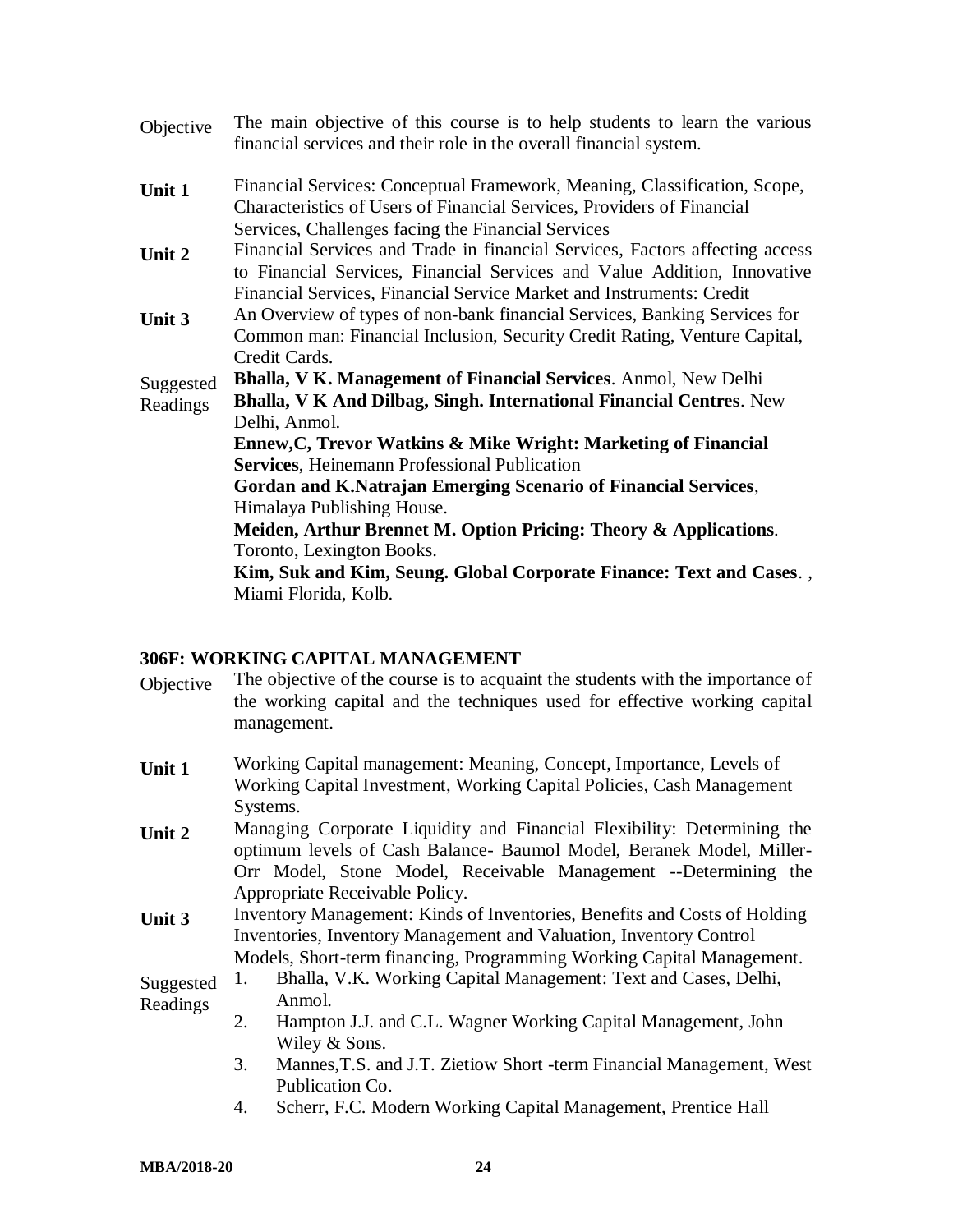5. Smith, Keith V. and G.W. Gallinger Readings on Short-term Financial Managemert, 3rd ed. West Publication Co.

#### **307F: FINANCIAL DERIVATIVES**

- Objective The objective of this course is to give an in depth knowledge of the functioning of derivative securities market.
- **Unit 1** Derivatives: Meaning, Concept, Forward Contracts, Future Contracts, Other Derivative Securities, Types of Traders, Futures Markets and the use of Futures for Hedging.
- **Unit 2** Forward and Futures Prices, Interest Rate Futures, Swaps, Options Markets, Properties of Stock Option Prices, Trading Strategies Involving Options, Black-Scholes Option Model, Binomial Model.
- **Unit 3** Options on Stock Indices, Currencies and Futures Contracts, General Approach to Pricing Derivatives Securities, Interest Rate Derivative Securities, Derivatives Market in India.
- Suggested Readings 1. Bhalla, V K. Investment Management.;Security analysis and Portfolio Management, New Delhi, S. Chand.
	- 3. Brennet, M. Option Pricing: Theory & Applications. Toronto, Lexington Books, 1993.
	- 4. Cox, John C and Rubinstein, Mark Options Markets. Englewood Cliffs, New Jersey, Prentice Hall Inc.
	- 5. Huang, Stanley S C and Randall, Maury R. Investment Analysis and Management. London, Allyn and Bacon.
	- 6. Hull, John C. Options, Futures and Other Derivative Securities. 2nd ed. New Delhi, Prentice Hall of India.
	- 7. Sharpe, William F. etc. Investment. New Delhi, Prentice Hall of India.

#### **308F: INTERNATIONAL FINANCIAL MANAGEMENT**

- Objective The objective of this paper is to give students an overall view of the international financial system and how multinational corporations operate.
- **Unit 1** International Financial management: An Overview, International Financial System and Capital Flows, European Monetary System, Foreign Exchange Market.
- **Unit 2** Managing Short Term Assets and Liabilities: Working Capital Management, Financing of International Trade, Instruments of the International Money Market, Euro currency Market.
- **Unit 3** Managing Long Term Assets and Liabilities: Multinational Capital Budgeting, International Long term Financing, Cost of Capital and Capital Structure of the Multinational Firm, International Mergers, Acquisitions and Divestures.
- Suggested 1. Abdullah, FA. Financial Management for the Multinational Firm. Englewood Cliffs, New Jersey, Prentice Hall Inc.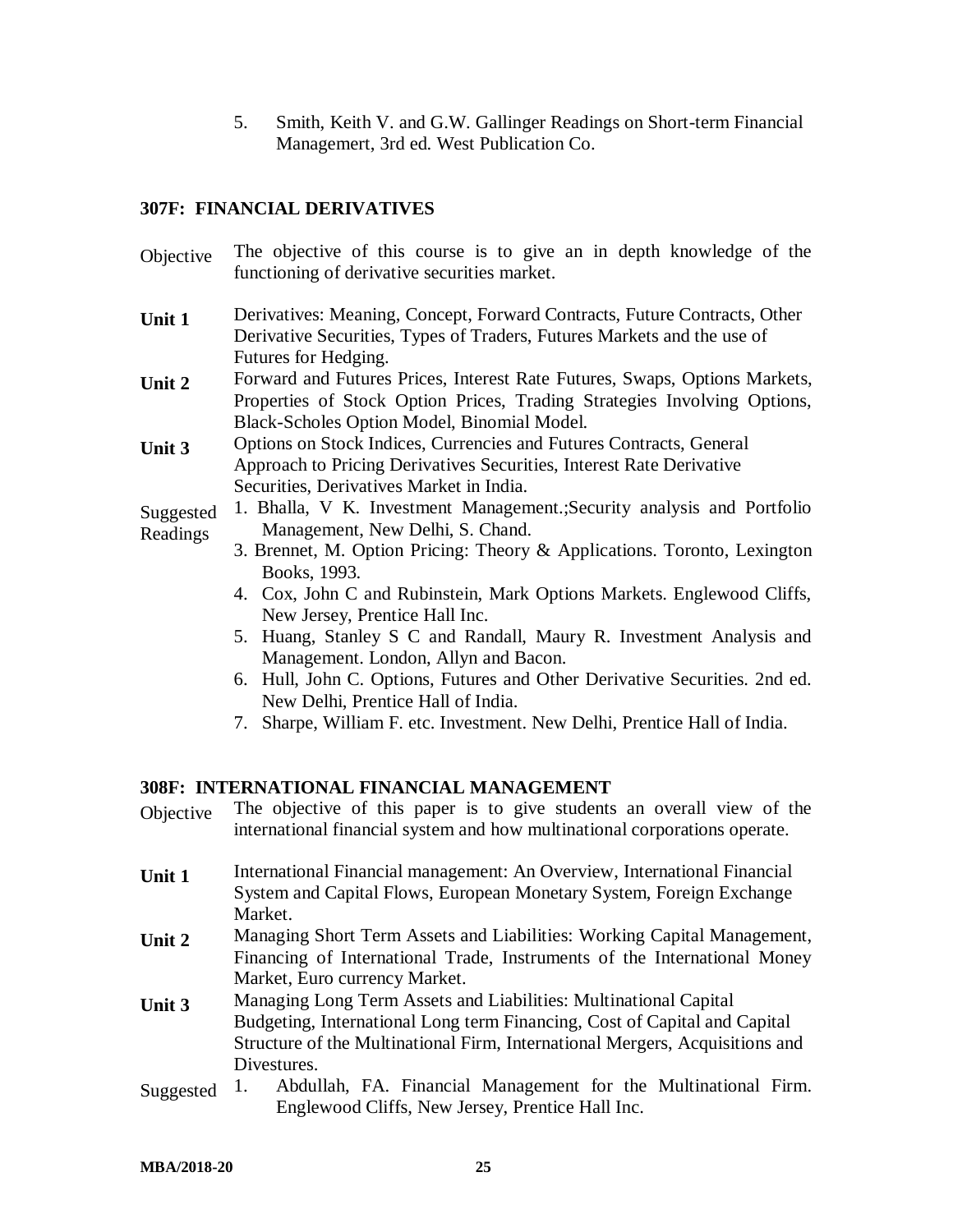- Readings 2. Bhalla, V K. International Financial Management, New Delhi, Anmol, 2001.
	- 3. Buckley, Adrian. Multinational Finance. New York, Prentice Hall Inc.
	- 4. Kim, Suk and Kim, Seung. Global Corporate Finance: Text and Cases. 2nd ed. Miami Florida, Kolb.
	- 5. Shapiro, Alan C. Multinational Financial Management, New Delhi, Prentice Hall.

#### **309F: INTERNATIONAL ACCOUNTING**

- Objective The objective of this course is to acquaint the students with the accounting needs of international financial markets and to analyse the accounting measurement and reporting issues unique to multinational business transactions.
- **Unit 1** International Dimensions of Accounting Conceptual Development and Comparative Development Patterns, Currency Transactions, Financial Accounting among countries and International economic linkages.
- **Unit 2** Managing International Information Systems, International Perspective on Inflation Accounting, Financial Reporting and Disclosure, Analysing Foreign Financial Statements.
- **Unit 3** Financial Management of Multinational Entities, Transfer Pricing and International Accounting - International Standards and Multinational Corporations.
- Suggested Readings 1. Arpon, Jeffrey S and Radebaugh, Lee H. International Accounting and Multinational Enterprises. New York, John Wiley.
	- 2. Choi, Frederick D S and Mueller Gerhard G. International Accounting. Englewood Cliffs, New Jersey, Prentice Hall Inc.
	- 3. Evans, Thomas G. International Accounting & Reporting. London, MacMillan.
	- 4. Gray, S J. International Accounting and Transnational Decisions. London, Butterworth.
	- 5. Holzer, H Peter. International Accounting. New York, Harper & Row.
	- 6. Prodhan, Simal. Multinational Accounting. London, Croom-Helm.
	- 7. Rathore, Shirln. International Accounting. Englewood Cliffs, New Jersey, Prentice Hall Inc.

#### **310F:CORPORATE TAXATION**

- Objective The objective of the course is to acquaint the participant with the implications of tax structure and corporate profit planning in operational as well as strategic terms.
- **Unit 1** Basic Concepts of Income Tax, Residential status of a Company, Computation of Income under Different Heads of Income, Set off and Carry forward of Losses, Deductions and Exemptions in Additional Tax on Undistributed Profits, Companies Profit Surtax Act, Computation of Tax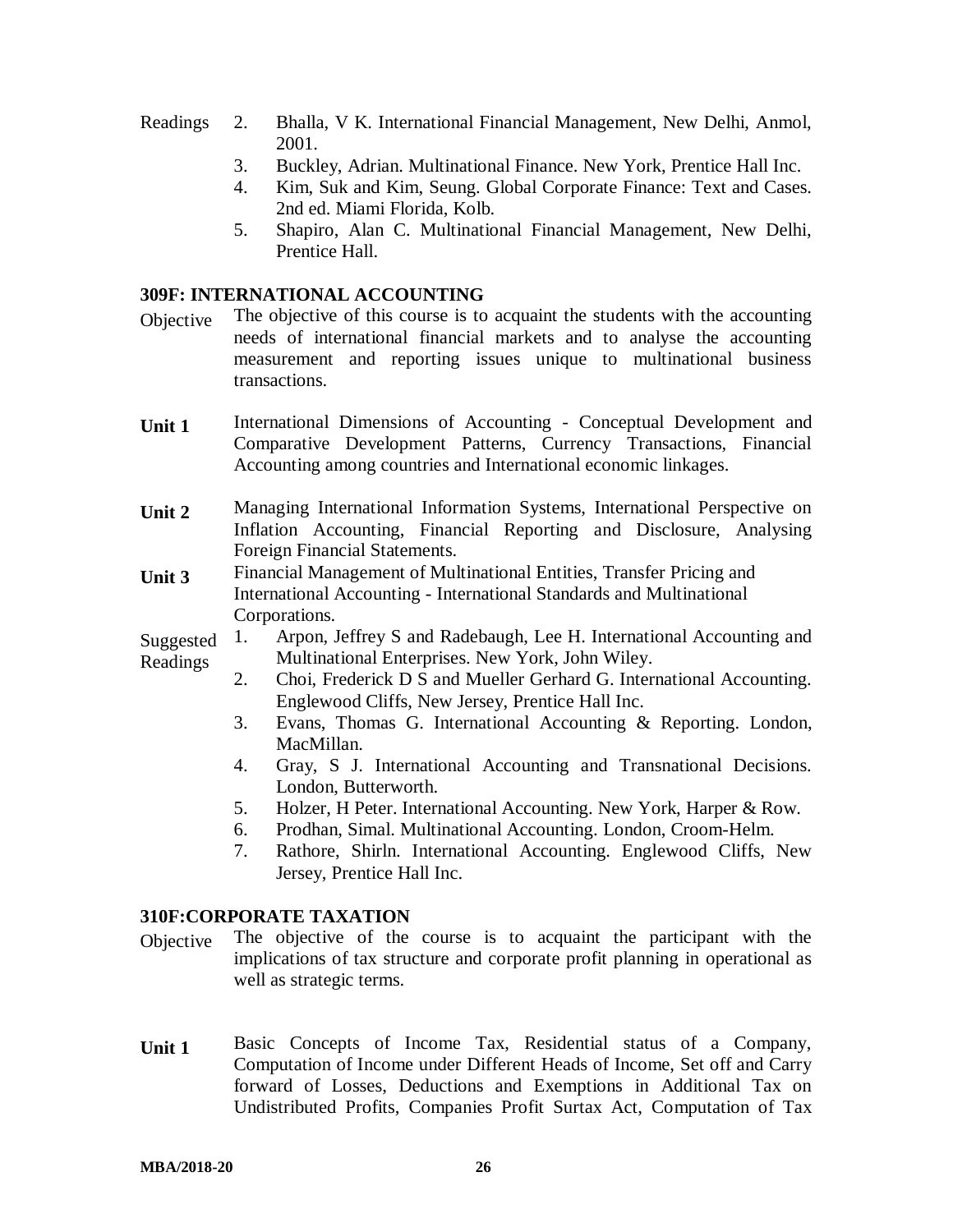Liability.

- **Unit 2** Meaning and Scope of Tax Planning and Location of Undertaking, Type of Activity, Ownership Pattern, Tax Planning Regarding Dividends Policy, Issue of Bonus Shares, Inter Corporate Dividends and Transfers, Tax Planning Relating to Amalgamation and Merger of Companies.
- **Unit 3** Tax Considerations in respect of Specific Managerial Decision like Make or Buy, Own or Lease, Close or Continue, Sale in Domestic Markets or Exports; Replacements and Capital Budgeting Decisions, etc, Tax Planning in respect of Managerial Remuneration, Foreign Collaborations and Joint Ventures, Implications of Avoidance of Double Taxation Agreements.

Suggested Readings 1. Ahuja, G K & Gupta, Ravl Systematic Approach to Income Tax. Allahabad, Bharat Law House.

- 2. Iyengar, A C. Sampat Law of Income Tax. Allahabad, Bharat Law House.
- 3. Kanga, J Band Palkhivala, N A. Income Tax. Bombay, VOI.1-3, N.M. Tripathi.
- 4. Ranina, H P. Corporate Taxation: A Handbook. 2nd ed., New Delhi, Oriental Law House.
- 5. Singhania, V K. Direct Taxes: Law and Practice. Delhi, Taxman.
- 6. Srinivas, E A. Handbook of Corporate Tax Planning. New Delhi, Tata McGraw Hill.

#### **Human Resource Management Electives**

#### **301 H Human Resource Development**

| Objective The main objective of this course is to help students to learn the needs and |
|----------------------------------------------------------------------------------------|
| methods of human resource development in an organization.                              |

- **Unit 1** Introduction to HRD Concepts, Goals, Challenges; HRD system and strategies, HRD Climate;
- **Unit 2** Designing HRD Systems: Development system; Career system; Employee counseling, coaching and mentoring
- **Unit 3** HRD for Workers; HRD Intervention; HRD Approaches for coping with Organisational Changes; Case Studies of HRD in Indian Organizations.
- **Suggested T Deb ,** HRD Theory and Practice, Ane Books, New Delhi
- Readings **Dayal, Ishwar, Successful Applications of HRD**. *New Concepts*, New Delhi

**Dayal, Ishwar. Designing HRD Systems**. *New Concepts*, New Delhi **Kohli, Uddesh & Sinha, Dharni P. HRD - Global Challenges & Strategies in 2000 A.D.**, *ISTD*, New Delhi

#### **302 H : Management Training and Development**

Objective The purpose of this paper is to provide an in-depth understanding of the role of Training in the HRD, and to enable the course participants to manage the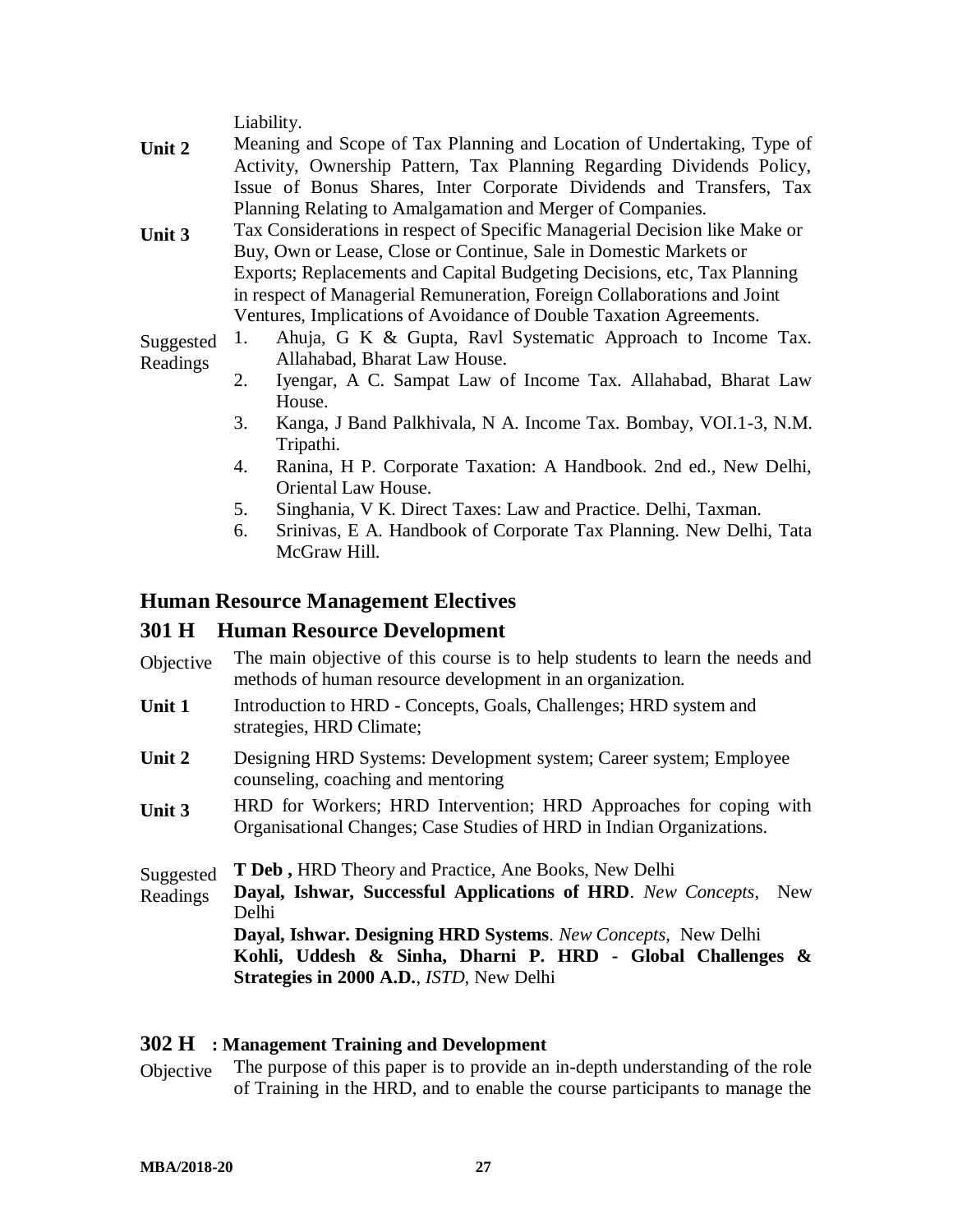Training systems and processes.

- **Unit 1** Training Process an Overview; Role, Responsibilities and Challenges to Training Managers, Organization and Management of Training Function methods of training and development
- **Unit 2** Learning and training, Identification of training needs and Action Research
- **Unit 3** Planning, Designing and conducting training and development programme, , evaluation of training and development programmes, Training and Development in India.

#### Suggested **T Deb , Training and Development, Ane Books, New Delhi**

- Readings **Beunet, Roger ed**. Improving Training Effectiveness. Aldershot, Gower **Buckley R & Caple, Jim**. The Theory & Practice of Training. London,
	- Kogan & Page

**Lynton, R Pareek, U.** Training for Development. 2nd ed. New Delhi, Vistaar

**Pepper, Allan D.** Managing the Training and Development Function. Aldershot, Gower.

**Rae, L.** How to Measure Training Effectiveness. Aldershot, Gower

**Reid, M A. etc**. Training Interventions: Managing Employee Development. London, IPM

**Senge, P.** The Fifth Discipline: The Art and Practice of the Learning Organization. London, Century

#### **303 H Industrial Relations and Legislations**

- Objective The main objective of this course is to help students to learn the multidimensional complexities of trade unions.
- **Unit 1** Industrial Relations Perspectives; Industrial Relations and The Emerging Socio-economic Scenario; Industrial Relations and the State; Legal Framework of Industrial Relations;;
- Unit 2 Role and Future of Trade Unions; Trade Union and the Employee; Trade Union and The Management; Discipline and Grievance Management; Negotiation and Collective Settlements;
- **Unit 3** Participative Management and Go-ownership; Productive Bargaining and Gain Sharing" Employee Empowerment and Quality Management; Industrial Relations and Technological Change.

Suggested Readings **Kochan, T.A. & Katz Henry. Collective Bargaining and Industrial Relations**. *Hornewood,*Illinois,

**Papola, T S & Rodgers, G. Labour Institutions and Economic Development in India.***Geneva, ILO*

**Rarnaswamy, E A. The Rayon Spinners The Strategic Management of Industrial Relations.***OxfordUniversity Press*, New Delhi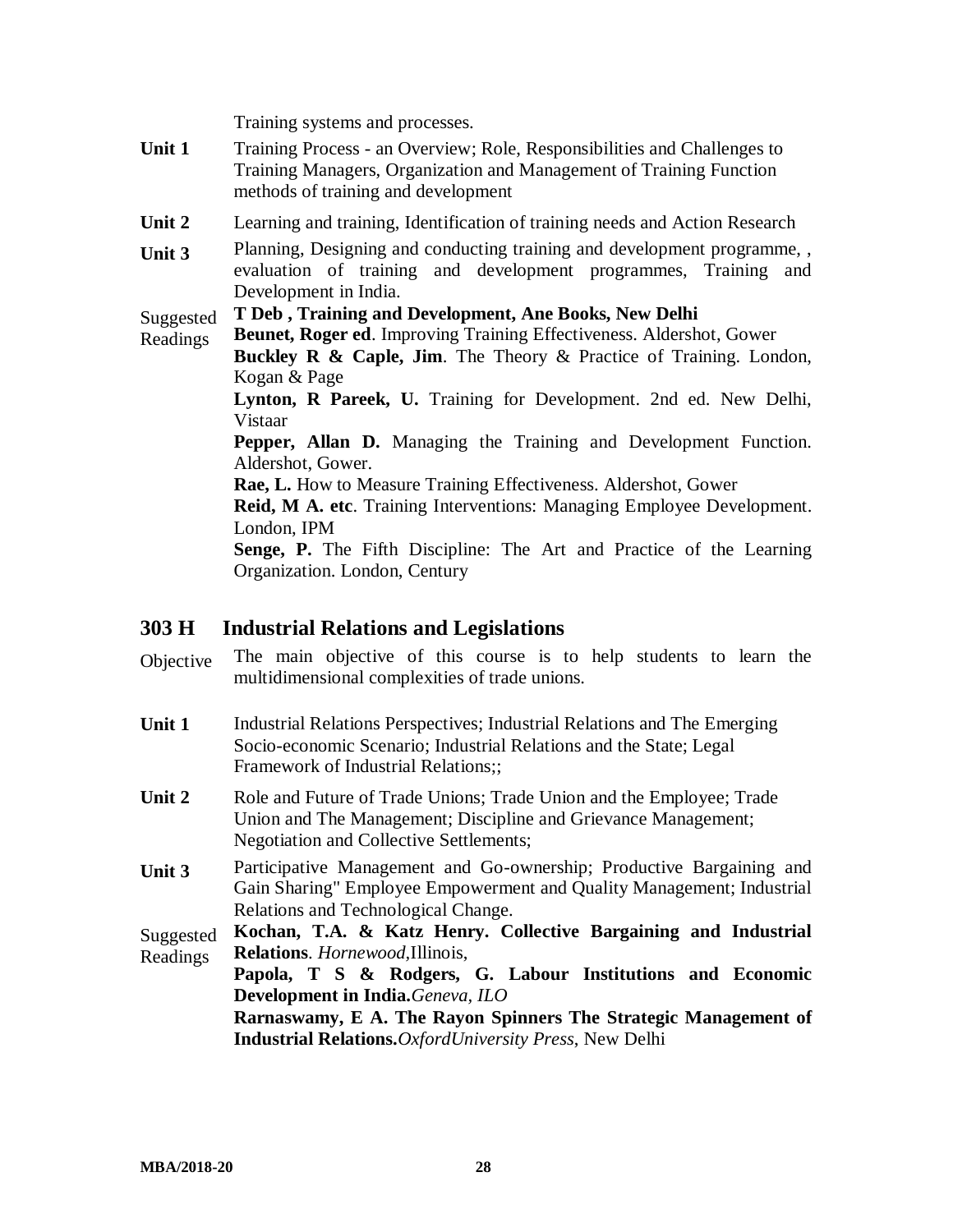### **304 H Human Resource Planning**

| Objective             | The main objective of this course is to help students to learn the needs and<br>methods of human resource planning in an organization.                                                                                                                                                                 |
|-----------------------|--------------------------------------------------------------------------------------------------------------------------------------------------------------------------------------------------------------------------------------------------------------------------------------------------------|
| Unit 1                | Macro Level Manpower Planning and Labour Market Analysis;<br>Organisational Human Resource Planning; Stock Taking; Work Force Flow<br>Mapping; Age and Grade Distribution Mapping;                                                                                                                     |
| Unit 2                | Models and Techniques of Manpower Demand and Supply Forecasting;<br>Behavioural Factors in Human Resource Planning - Wastage Analysis;<br>Retention; Redeployment and Exit Strategies; Career Management and<br>Career Planning; Performance Planning; Potentials Appraisal and Career<br>Development; |
| Unit 3                | HRD Climate; Culture; OWL and Management of Change; TOM and HRD<br>Strategies; HRD in Strategic Organisations; Human Resource Information<br>System; Human Resource Valuation and Accounting.                                                                                                          |
| Suggested<br>Readings | Dayal, Ishwar. Successful Applications of HRD, New Concepts, New<br>Delhi<br>Dayal, Ishwar. Designing HRD Systems. New Concepts, New Delhi.<br>Kohli, Uddesh & Sinha, Dharni P. HRD - Global Challenges &<br>Strategies in 2000A.D., <i>ISTD</i> , New Delhi.                                          |

### **305 H Organisation structure and Development**

| Suggested<br>Readings | French and Bell. Organisational Development. PHI, New Delhi<br>Chris Arygis. Management and Organization Development: The Path<br>from XA to YB. TMH, New Delhi. |
|-----------------------|------------------------------------------------------------------------------------------------------------------------------------------------------------------|
| Unit 2<br>Unit 3      | Operational component of OD, Characteristics and foundation of OD process<br>OD Interventions, structural and comprehensive intervention.                        |
| Unit 1                | Organizational structure and development, meaning and definition, OD in<br>perspective, assumptions and values in OD                                             |
| Objective             | The main objective of this course is to help students gain an understanding of<br>need and process of organization structure and development.                    |

### **306 H Organizational Change and Intervention Strategies**

| Objective | The objective of this paper is to prepare students as organizational change<br>facilitators using the knowledge and techniques of behavioural science. |
|-----------|--------------------------------------------------------------------------------------------------------------------------------------------------------|
| Unit 1    | Organization Change - an Overview; Approaches to Problem Diagnosis                                                                                     |
| Unit 2    | Some Major Techniques of Planned Change; Steps in OD, General OD<br>Competencies, OD Skills                                                            |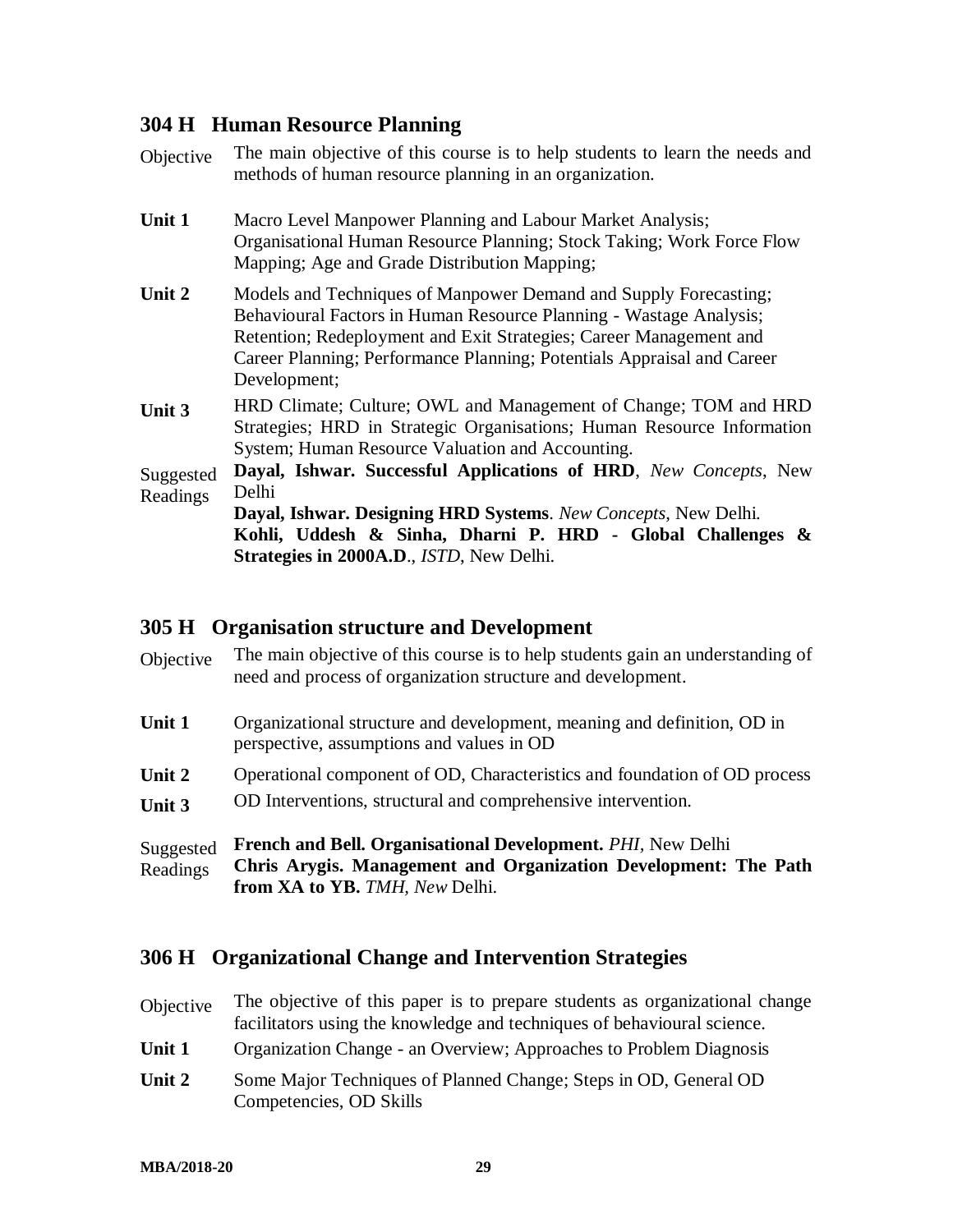**Unit 3** Organization Change - an Overview; Approaches to Problem Diagnosis;, Designing Interventions - Interpersonal, Team, Intergroup and System; Evaluation of OD, Ethics of OD Professional, Future of OD. Suggested Readings **Abad, Ahmad.** etc. Developing Effective Organization. New Delhi, Sri Ram Centre for Industrial Relations, 1980. **De Nitish**. Alternative Designs of Human Organizations. London, Sage. **French, W H. and Bell, CH**. Organisation Development. New Delhi, Prentice Hall of India. French, W L., etc. Organization Development Theory, Practice and Research. 3rd ed. New Delhi, Universal Book Stall. **Harvey, D F. and Brown, D R**. An Experiential Approach to Organization Development. Englewood Cliffs, New Jersey, Prentice Hall Inc. **Huse, FE. and Cummings, T G**. Organization, Development and Change. 3rd ed. New York, West. **Sinha, Dharani**, P. etc. Consultants and Consulting Styles. New Delhi, Vision.

#### **307 H Counselling Skills for Managers**

| Objective | To develop basic skills among students to independently handle a wide range<br>of employee counseling and performance counseling.                                               |
|-----------|---------------------------------------------------------------------------------------------------------------------------------------------------------------------------------|
| Unit 1    | Emergence and Growth of Counseling Services; Approaches to Counseling;<br>Counseling Process - Beginning, Developing and Terminating a Counseling<br>Relationship and Follow up |
| Unit 2    | Counselor's Attitude and Skills of Counseling; Assessing Client's Problems;<br>Selecting Counseling Strategies and Interventions - Changing Behaviour<br>through Counseling;    |
| Unit 3    | Special Problems in Counseling; Application of Counseling<br>to<br>Organizational Situations with a Focus on Performance Counseling.                                            |
| Suggested | Cormer, L.S. and Hackney, H. The Professional Counselor's Process Guide                                                                                                         |
| Readings  | to Helping. Englewood Cliffs, New Jersey, Prentice Hall Inc.,                                                                                                                   |
|           | Maclennan, Nigel. Councelling for Managers. Aldershot, Grover,                                                                                                                  |
|           | <b>Moursund, J.</b> The Process of Counseling and Therapy. 2nd ed. Englewood                                                                                                    |
|           | Cliffs, New Jersey, Prentice Hall Inc.,                                                                                                                                         |
|           | <b>Munro, C A., etc. Counseling: A Skills Approach. Methuen,</b>                                                                                                                |
|           | Reddy, Michael. Counseling at Work. British Psychological Society and                                                                                                           |

Methuen, London and New York,

#### **308H Compensation Management**

Objective The course is designed to promote understanding of issues related to the compensation or rewarding human resources in the corporate sector, public services and other forms of organisations and to impart skills in designing,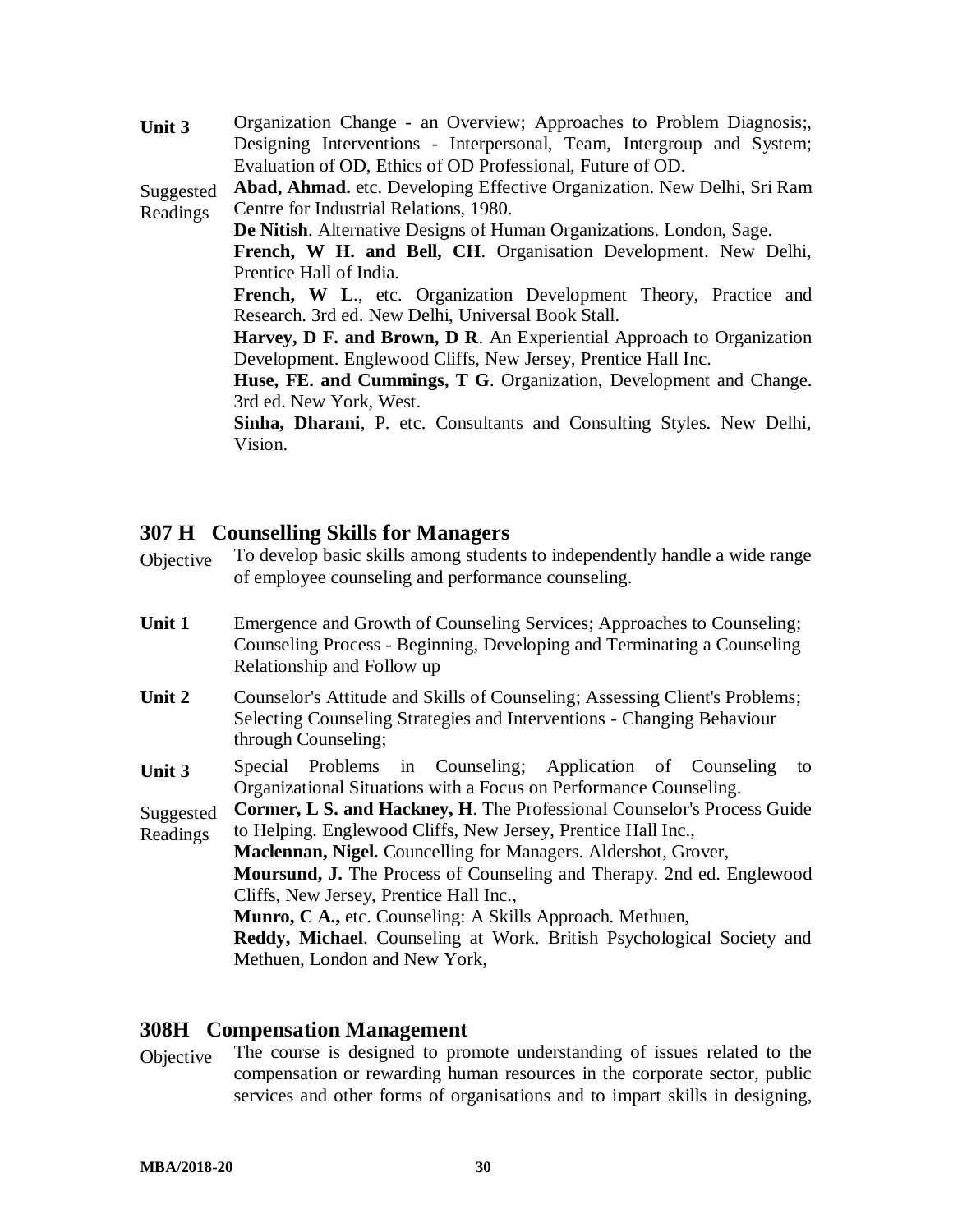analysing and restructuring reward management systems, policies and strategies.

- **Unit 1** Conceptual and Theoretical Understanding of Economic Theory Related to Reward Management; Competitive Imperatives: Productivity, Quality, Service, Speed, Learning; Planning for Improved Competitiveness; Diagnosis and Bench marking, Obtaining Commitment
- **Unit 2** Determination of inter and Intra-industry Compensation Diftrenfialis; Internal and External Equity in Compensation Systems; Understanding Tools Used in Designing, Improving and Implementing Compensation Packages; Compensation Designs for Specific Type of Human Resources like Compensation of Chief Executives, Senior Managers, R&D Staff, etc.;
- **Unit 3** Understanding Different Components of Compensation Packages like Fringe Benefits, Incentives and Retirement Plans; Compensation Practices of Multinational Corporations and Strategic Compensation Systems; Statutory Provisions Governing Different Components of Reward Systems; Working of Different Institutions Related to Reward System Like Wage Boards, Pay **Commissions**

Suggested Readings **Armstrong, Michel and Murlis, Helen**. Reward Management: A Handbook of Salary Administration. London, Kegan Paul

**Bergess, Lenard R.** Wage and Salaty Administration. London, Charles E-Merril

**Capernan, George.** Employees Share Ownership. New York, Kogan Page Hart, Robert A. Economics of Non-Wage Labour Costs. London, George Aller and Unwin.

**Hendorson, Richard** Compensation Management.- Rewording Performance. 6th ed. Englewood Cliffs, Prentice Hall Inc.

**Micton, Rock**. Handbook of Wage and Salary Administration

#### **Operations/ Systems Management Electives**

#### **301O Total Quality Management**

- Objective To create customer consciousness and concept of organisation wide quality. This course should also introduce learner to common tool of improvement.
- **Unit 1** Defining quality; concept of total quality management; Quality gurus; Malcolm Baldrige National Quality Award (MBNQA) model; elements of total quality management.
- **Unit 2** Seven QC tools; Quality function deployment; benchmarking; business process re-engineering. Introduction to ISO 9000 and ISO 14000.
- **Unit 3** Relationship management- CRM concepts; Relationship marketing and strategy; e-CRM.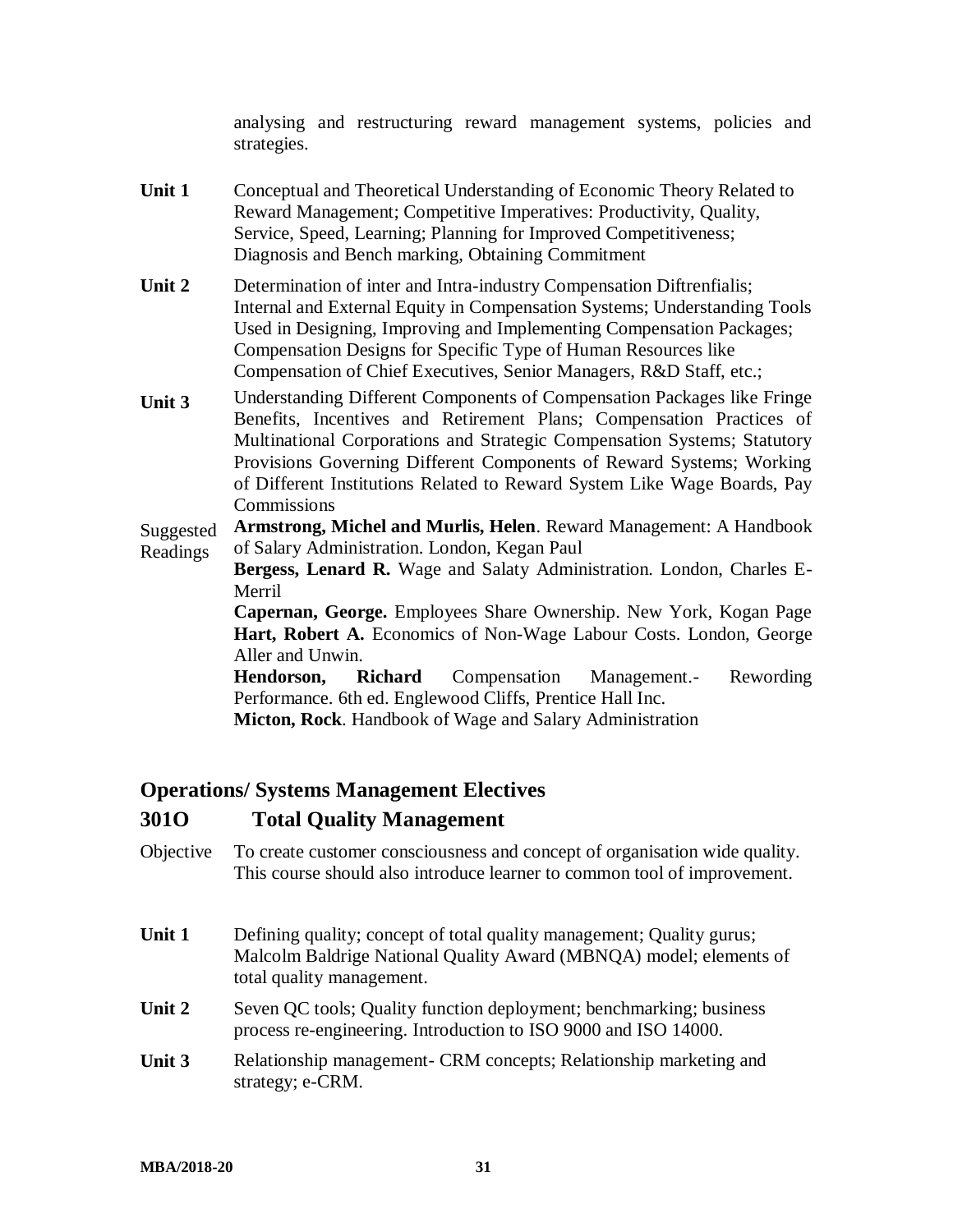Suggested Readings **Sharma, D.D.,Total Quality Management**. *Sultan Chand and Co.*, New Delhi.

> **Ehresman,Small Business Success Through TQM**. *Tata McGraw Hill*, New Delhi.

**Raju, Sundara,Total Quality Management**. *Tata McGraw Hill*, New Delhi.

#### **302O Service Operation Management**

- Objective The key objective of this course is to acquaint the students with decision making in planning, design, delivery, quality and scheduling of service operations. The candidates are also expected to appreciate the role of service quality and operations in emerging services economy of India.
- **Unit 1** Matrix of Service Characteristics; Challenges in Operations Management of Services; Aggregate Capacity Planning for Services; Facility Location and Layout for Services; Job Design - Safety and Physical Environment; Effect of Automation
- **Unit 2** Operations Standards and Work Measurement; Measurement and Control of Quality of Services; Dynamics of Service Delivery System; Scheduling for Services Personnel and Vehicles
- **Unit 3** Waiting Line analysis; Distribution of Services; Product-Support Services; Maintenance of Services; Inventory Control for Services; Case Studies on Professional Services.

Suggested **Bowmen David E. etc. Service Management Effectiveness: Balancing**

Readings **Strategy, Organization and Human Resources, Operations and Marketing**. San Francisco, Jossey, Bass.

> **Collier David A. Service Management: Operating Decisions**. Englewood Cliffs, New Jersey, Prentice Hall Inc.

**Fitzsimmons, James A and Sullivan, Robert S. Service Operations Management**. New York, McGraw Hill.

**Heskett, James L. etc. Service Breakthroughs-Changing the Rules of the Game**. New York, Free Press.

**Murdick, R G. etc. Service Operations management**. Boston, Allyn and Bacon.

**Sharma, J.K. Service Operations Management**, Delhi, Anmol.

**Voss, C. etc. Operations Management in Service Industries and the PublicSector**. Chichester, Wiley.

#### **303O Production Planning and Control**

Objective To develop a broad conceptual framework based on the research which has been done in the recent past and to bridge the gap between the theoretical solutions on one hand and the real world problems on the other in production planning and control.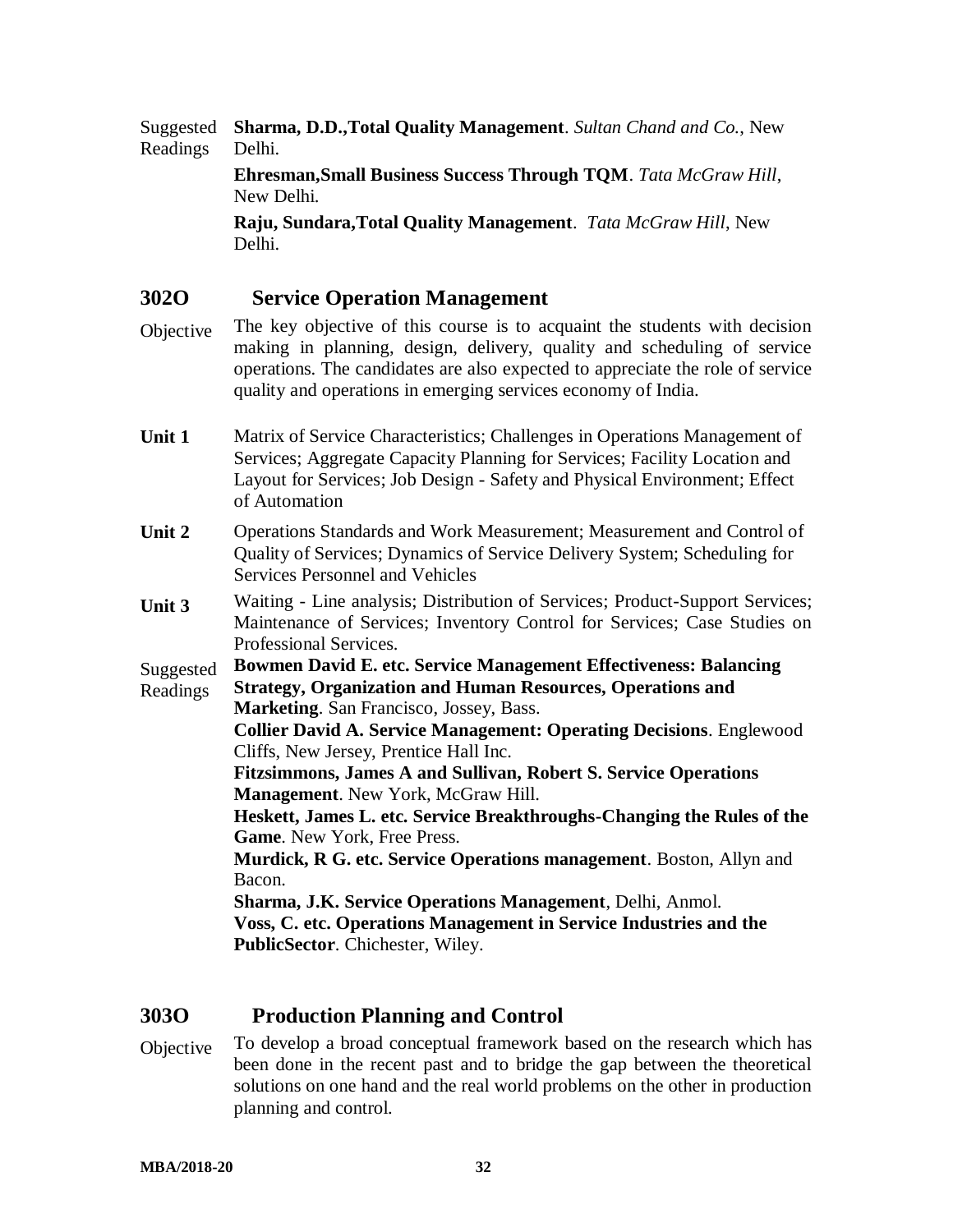| Unit 1    | Production Planning and Control Function; Material Requirement Planning; |
|-----------|--------------------------------------------------------------------------|
|           | Production-Inventory Systems; Forecasting for Inventory and Production   |
|           | Control                                                                  |
| Unit 2    | Aggregate Planning; Job Shop Planning; Scheduling and Control; Just-in-  |
|           | Time Production; Line Balancing                                          |
| Unit 3    | Planning for High Volume Standardized Products; Procedures and           |
|           | Documentation in Production Planning and Control; Application of         |
|           | Computers; ERP                                                           |
| Suggested | Burbidge, John L. Principles of Production Control. London, Donald and   |
| Readings  | Evans                                                                    |
|           | Caubang, Ted C. Readings on Production Planning and Control.             |
|           | Geneva, ILO.                                                             |
|           | <b>Greene, James H. Production and Inventory Control Handbook.</b> New   |
|           | York, McGraw Hill.                                                       |
|           | Mc Leavey, Dennis W and Narasimhan, S L. Production and Inventory        |
|           | <b>Control.</b> Boston, Allyn and Bacon.                                 |
|           | Peterson, R and Silver, E A. Decision Systems for Inventory              |
|           | Management and Production Planning New York, John Wiley.                 |
|           | Vollmann, T E. etc. Manufacturing Planning and Control. Homewood,        |
|           | Illinois, Richard D Irwin.                                               |

#### **Information Technology Management Electives**

#### **301 I Management Support Systems**

- Objective This course has been designed to develop an understanding of the concepts and application of Information Technology based Management Support Systems.
- **Unit 1** Overview of CBIS Applications; Decision Making Concepts A Need for Decision Support; Decision Modeling Exercises; Role of Decision Support Systems in Business; Modeling in Decision Support; Spread Sheet Software Systems as DSS Tool
- **Unit 2** Development of Planning Models in Various Functional Areas; Introduction to Integrated Financial Planning System for Financial Modeling. Group Decision Support Systems; Use of DSS Technology for Marketing, Finance, Production and HRM. Modeling of Multi-objective and Analytic Hierarchy Process.
- **Unit 3** Artificial Intelligence; Need and Application. Al Based Systems; Fuzzy Knowledge in RuleBased Systems; Expert System Shells; Working on an Expert System Shell; Development of a Expert System Model for a Functional Area. PROLOG - A Tool for Al Programming. Executive Information Systems and their Applications.

Suggested Readings **Davis, Michael W. Decision Support**. Englewood Cliffs, New Jersey, Prentice Hall Inc.

**Jayashankar, R. Decision Support Systems**. New Delhi, Tata McGraw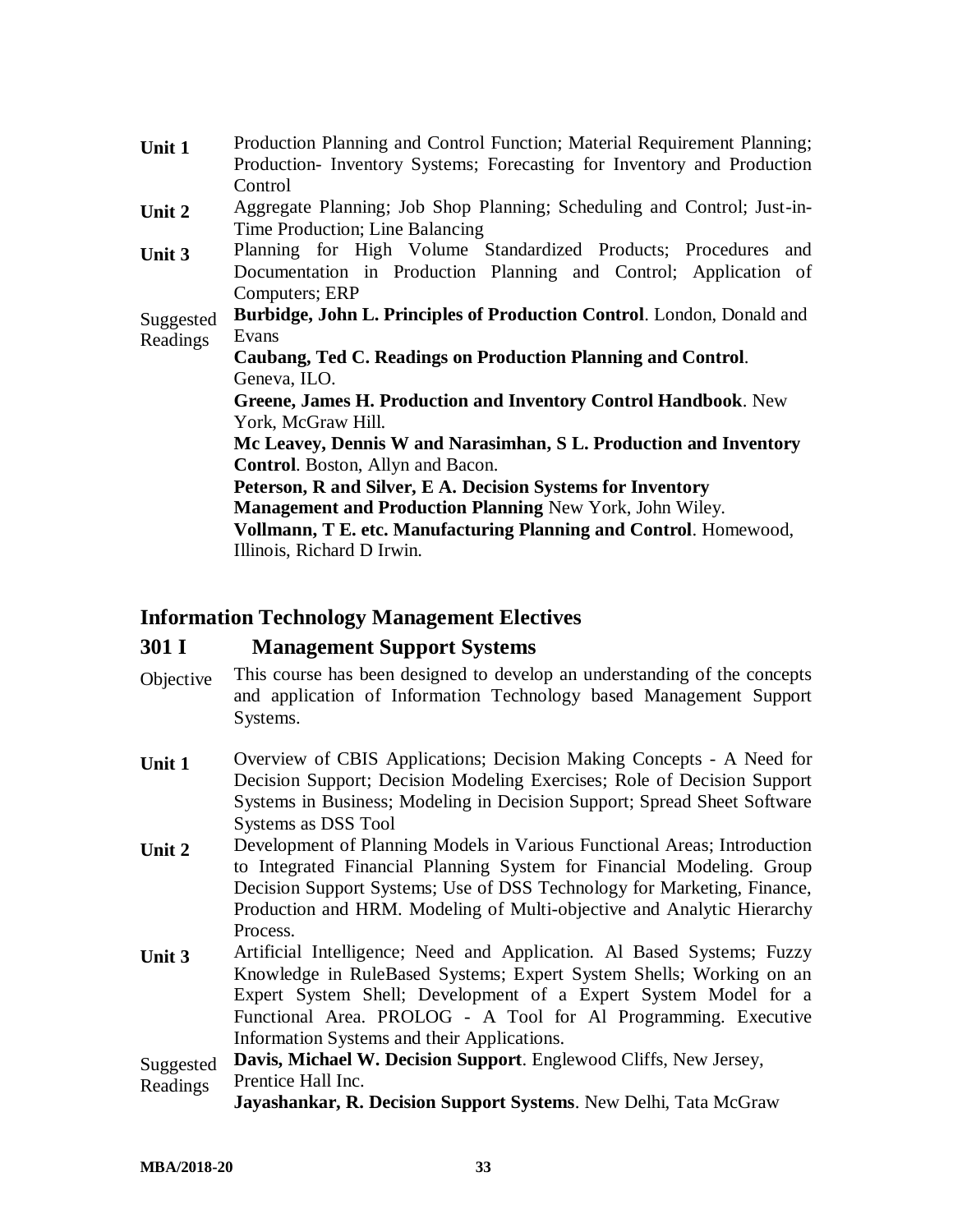Hill.

**Patterson, Dan W. Introduction to Artificial Intelligence and Expert Systems**. Englewood Cliffs, New Jersey, Prentice Hall Inc.

**Rolph, Paul. How to choose and Use an Executive Information System.** New Delhi, Viva Books.

**Sprague, Ralph H. Decision Support for Management**. Englewood Cliffs, New Jersey, Prentice Hall Inc.

**Turban, E. Decision Support & Expert Systems**. 2nd ed., New York, MacMillan.

**Bratko, Ivan. Prolog: Programming for Artificial Intelligence**. 2nd ed. California, Addison-Wesley.

#### **302 I Business Process Re-engineering**

- Objective This course has been designed to develop an appreciation of process view of business and redesign thereof. The participants would be able to develop an understanding of the use of Information Technology for process redesign.
- **Unit 1** Conceptual Foundation of Business Process Re-engineering; Role of Information Technology in BPR; Process Improvement and Process Redesign
- **Unit 2** Process Identification and Mapping; Role/Activity Diagrams; Process Visioning and Benchmarking. Business Process Improvement
- **Unit 3** Business Process Redesign; Man Management for BPR Implementation; Re-organizing People and Managing Change, BPR Experiences in Indian Industry

Suggested Readings **Carr, D K and Johansson, H J. Best Practices in Re-engineering**. New York, McGraw Hill.

**Champy, James. Re-Engineering Management: The Mandate for New Leadership**. London, Harper Collins.

**Coulson-Thomas, C. Business Process Re-engineering: Myth & Reality**. London, Kogan Page.

**Davenport, T H. Process Innovation: Re-engineering Work through InformationTechnology**. Boston, Harvard Business School Press.

**Hammer, Michael. Re-engineering the Corporation: A Menifesto for BusinessRevolution**. London, Nicholas Brealey.

**Jayaraman, M S. etc. Business Process Re-engineering**. New Delhi, Tata Mc-Graw Hill.

**Pepppard, J and Rowland P. The Essence of Business Process Re-Engineering**. New York, Prentice Hall Inc.

#### **303 I System Analysis and Design**

Objective This course is aimed at developing an appreciation of Analysis and Design of computer based commercial data processing systems.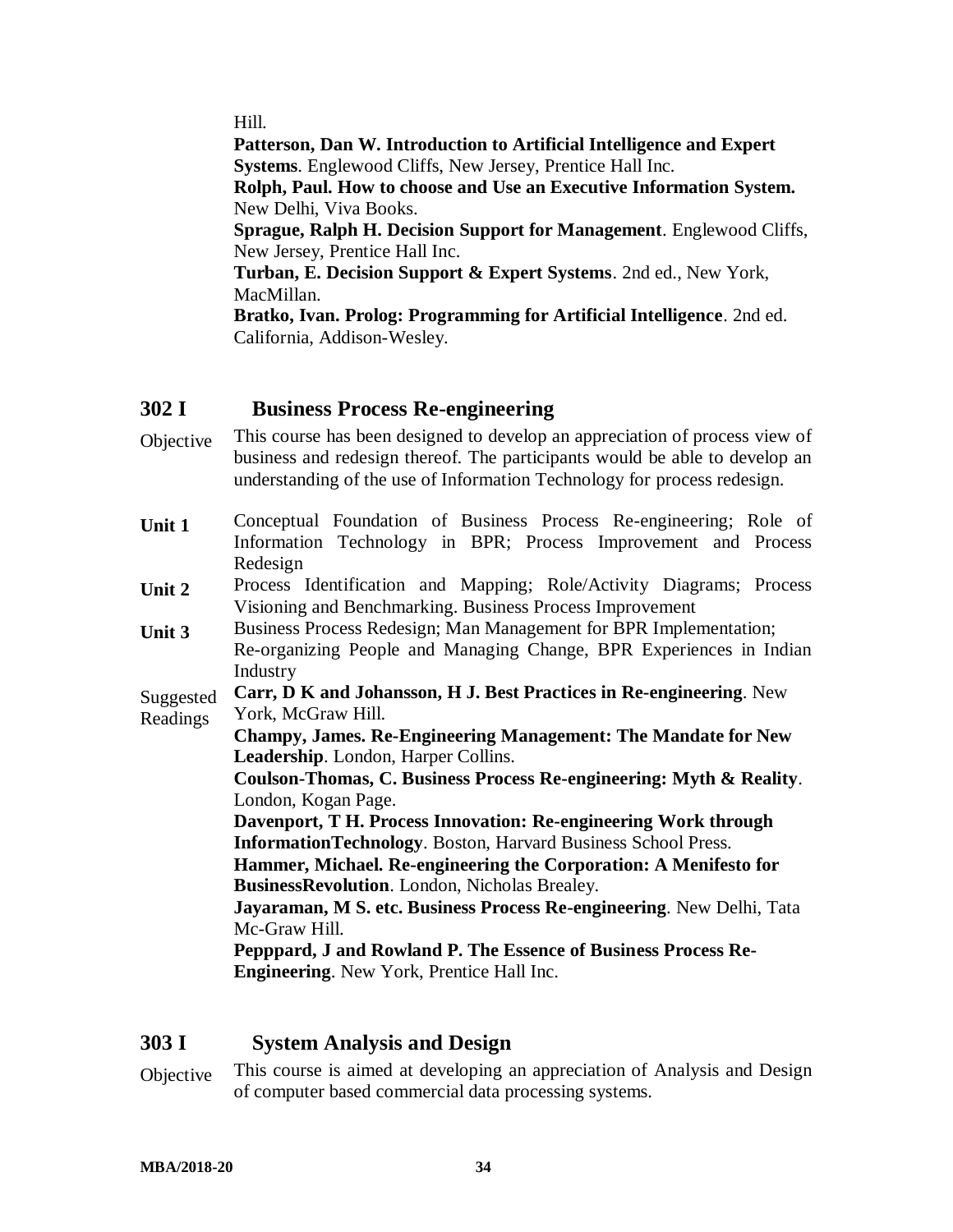- **Unit 1** Overview of Systems Analysis and Design; Software applications today- the changing scenarios- Introduction to different methodologies and Structured System Analysis- Problem identification- requirement analysis: tools and techniques-feasibility analysis- Operational, Technical and Economical Feasibility--details of SDLC approach. Business Systems Concept-, Systems Development Life Cycle; Project Selection; Feasibility Study.
- **Unit 2** Tools for Analysis and Design of Business Systems; Methodologies Available; Need for Structured Techniques; Structured Techniques Available. System Requirement Specification and Analysis; Data Flow Diagrams-, Data Dictionaries; Process Organisation and Intersections; Decision Analysis; Decision Trees and Tables; Expansion, Explosion and Normalization. Detailed Design; Modulation; Module Specification; File Design
- **Unit 3** Data Base Design.System Control and Quality Assurance; Documentation Tools; Testing Techniques Available; System Controls and Audit Trails; System Administration and Training; Conversion and Operations Plan.Hardware and Software Selection; Hardware Acquisition; Benchmarking, Vendor Selection, Operating System Selection, Language Processors, Performance and Acceptance Testing Criteria. Managing Data Processing in an Organisation; Data Processing Setup; Project Management Techniques for Managing Software Projects

Suggested **Awad. Elias M. Systems Analysis and Design**, New Delhi,

Readings Prentice Hall of India.

**Coad, Peter and Edward, Yourdon. Object-Oriented Analysis**, Englewood Cliff, New Jersey, Yourclon Press.

**Hawryszkiewyez, I T. Introduction to Systems Analysis and Design**, New Delhi, Prentice Hall of India

**Marco,T.D. Structurted Analysis & System Specification**, New Delhi, Yourclon Press

**Rajaraman, V. Analysis and Design of Information Systems**. New Delhi, Prentice Hall of India.

**Van Over, David. Foundations of Business Systems**. Fort Worth, Dryden Press.

**Whitten, J L. etc. System Analysis and Design Methods**. New Delhi, Galgotia.

#### **304 I Data Base Management Systems**

- Objective This course has been designed to introduce the participants with the applications of systems designed to manage the data resources of organizations. It provides the participants an opportunity to study the handson implementation of a database in corporate environment.
- **Unit 1** Data Processing Concepts, Data Structures; File Processing and Access Methods; Taxonomy of Data Management Systems-, Various Data Base Management Models. Evaluation of Commercially Available Software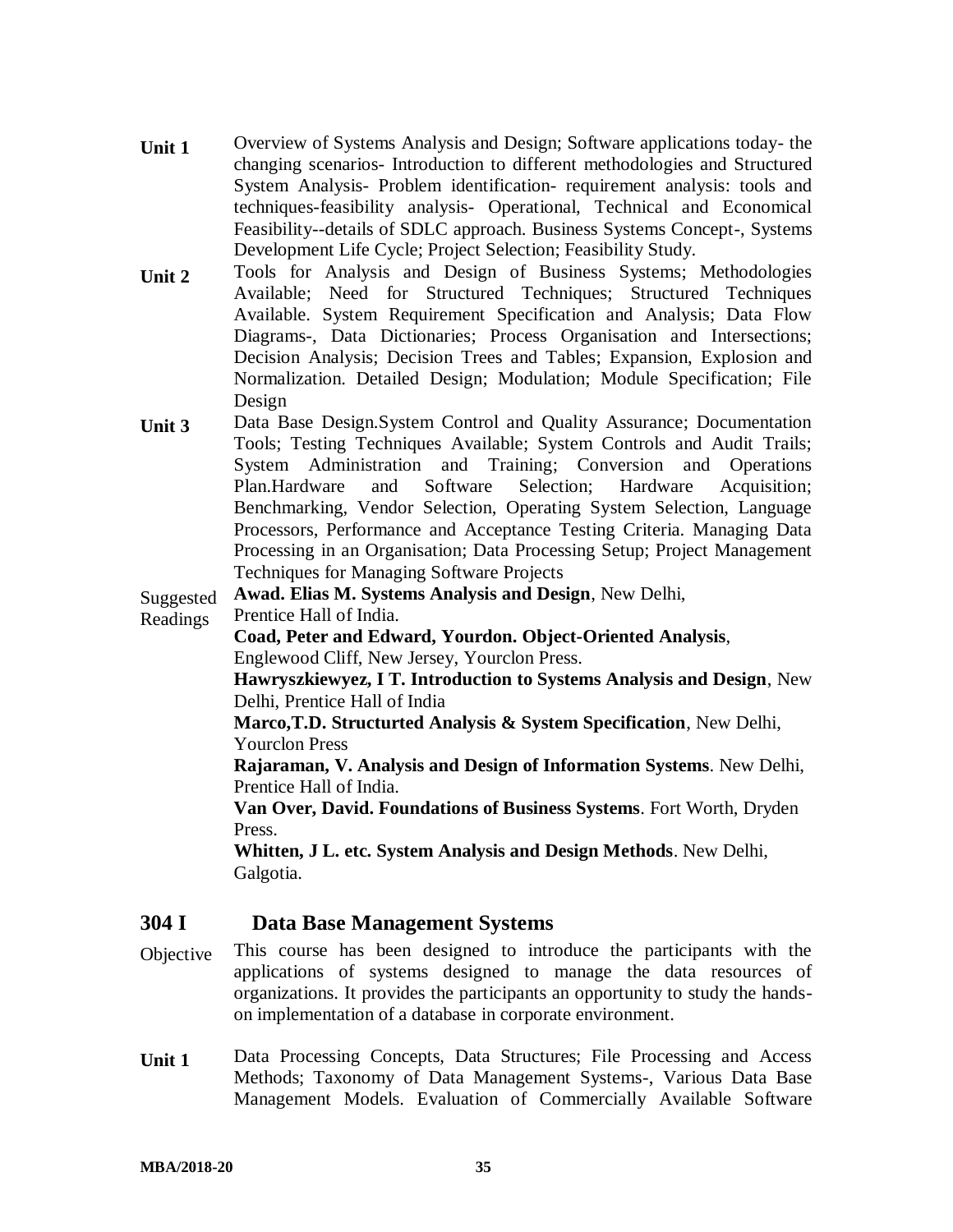Systems with Managerial Emphasis on Tradeoffs Among Cost, Capacity, and Responsiveness

- **Unit 2** Functions of Transaction Processes and their Communications Interface with Database Management Systems; Distributed Data Processing Systems and a Need for Database Environment for such a System. Physical Database Structures; Normalization and Logical Design; Query Languages for Relational Database Management Systems
- **Unit 3** Study of a Relational Database Management Systems for Successful Implementation of Distributed Systems Structured Query Language. Distributed Data Base Systems; On-line Data Bases; Object Oriented Data Bases. Managerial Issues Related to Data Base Management; Evaluation Criteria; Performance Analysis; Recovery Issues; Reorganisation Problems; Implementation and Maintenance Issues; Database Administration.

Suggested Coad, Peter and Edward, Yourdon. Object-Oriented Analysis. 2<sup>nd</sup> ed.,

Readings EnglewoodCliff, New Jersey, Yourdon Press, 1991.

**Kroenke, David M. Database Processing: Fundamentals, Design, Implementation.** 41<sup>st</sup> ed., New York, McMillan, 1992. **McFadden, Fred R and Hoffer, Jeffrey, A. Database Management**. 3rd ed., Redwood City, Benjamin-Cummings, 1991. **Pratt, Philip J. A Guide to SOL**. Boston, Boyd and Fraser, 1990. **Salemi, Joe. Client / Server Data Bases**. Emeryville, California, Ziff-Davis Press, 1993. **Systems and Developers Manuals for an RDBMS such as Oracle**.

### **307 Training Project Report**

At the end of second semester, all the students will have to undergo Summer Training of continuous period of 24 working days excluding holidays/ Sundays with an industrial, business or service organization by taking up a project.The student will undergo on the job training under the close supervision of a supervisor in the business organization. This training should help her/him develop a perspective of wholesome management of business activities. This would enable her/him to appreciate the importance of different business activities and see how different business activities are interrelated. She/He will have to submit a report on the organization she/he has undergo training and make a presentation before a panel of faculty members. A seminar on Summer Training Project Report has to be delivered by the students during Semester III of Part II.

The Summer Training Report shall comprise of two parts- Part one, a general understanding of the industry and the firm and part two- a specific real time project with the consent of both the organization and the Department's Training and Placement Advisor/Officer.

The students who undergo this training are compulsorily required to arrange to deliver the confidential report of the training supervisor directly to the Training & Placement Officer/Advisor of the Department in the absence of which the student will not be allowed to join back at the Department and any Summer Training Report will not be allowed to be submitted and no viva-voce or presentations taken.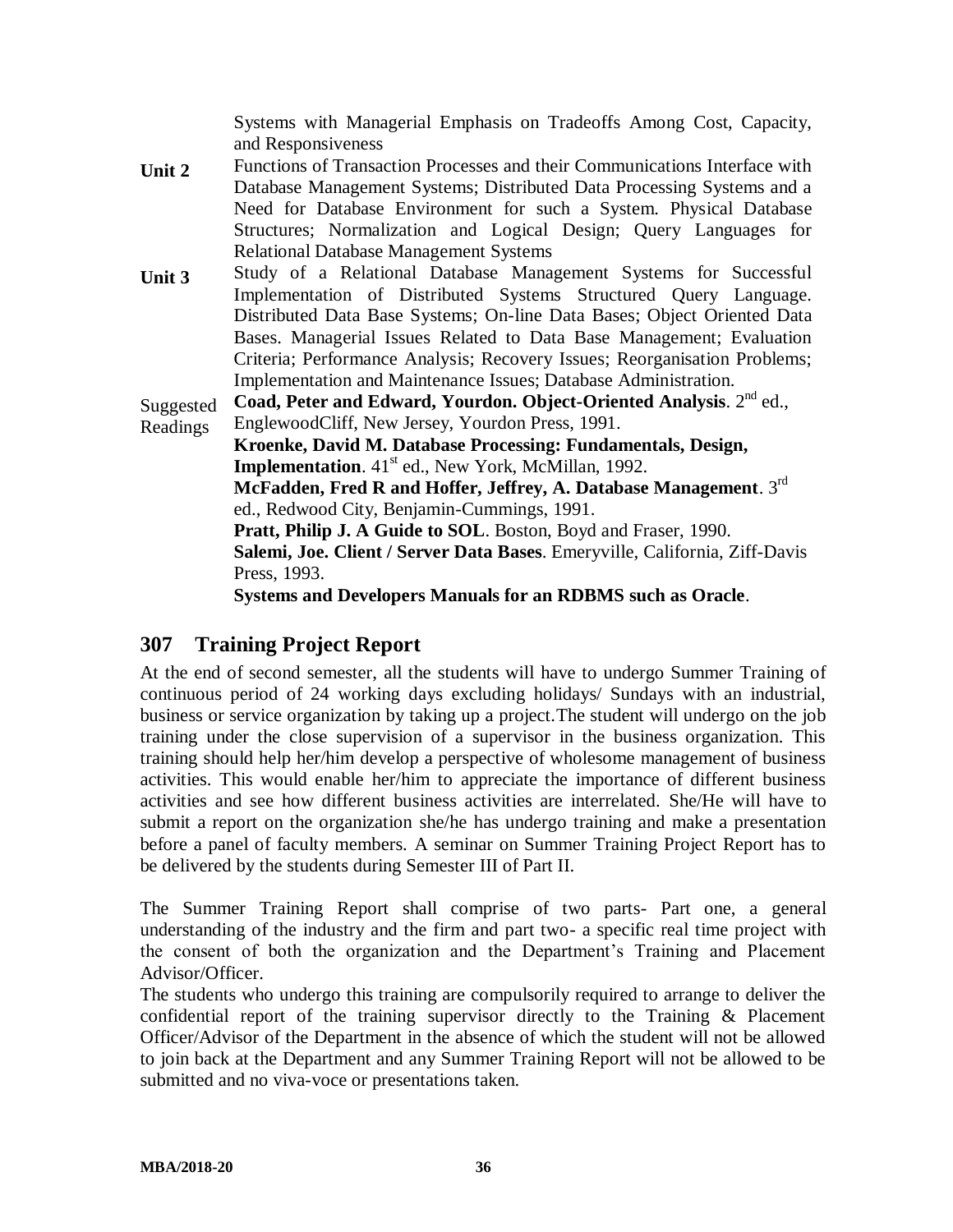Training Project Evaluation shall be done as follows: 50 marks for Training Project Report to be evaluated by External Examiner based upon Viva-Voce, 50 marks for internal evaluation, 25 of which would be based on student presentation before the faculty members of the Department and the other 25 marks on the Summer Training Project Report submitted by the student.

Depending upon the needs of this student training, the Head of the Department may depute the Faculty Members to visit the organizations outside Ajmer where the students may be undergoing training to ensure the effectiveness of training and to sort out any of the training related issues on the spot, this would also be used as an opportunity to guide the students on the spot for training/project report.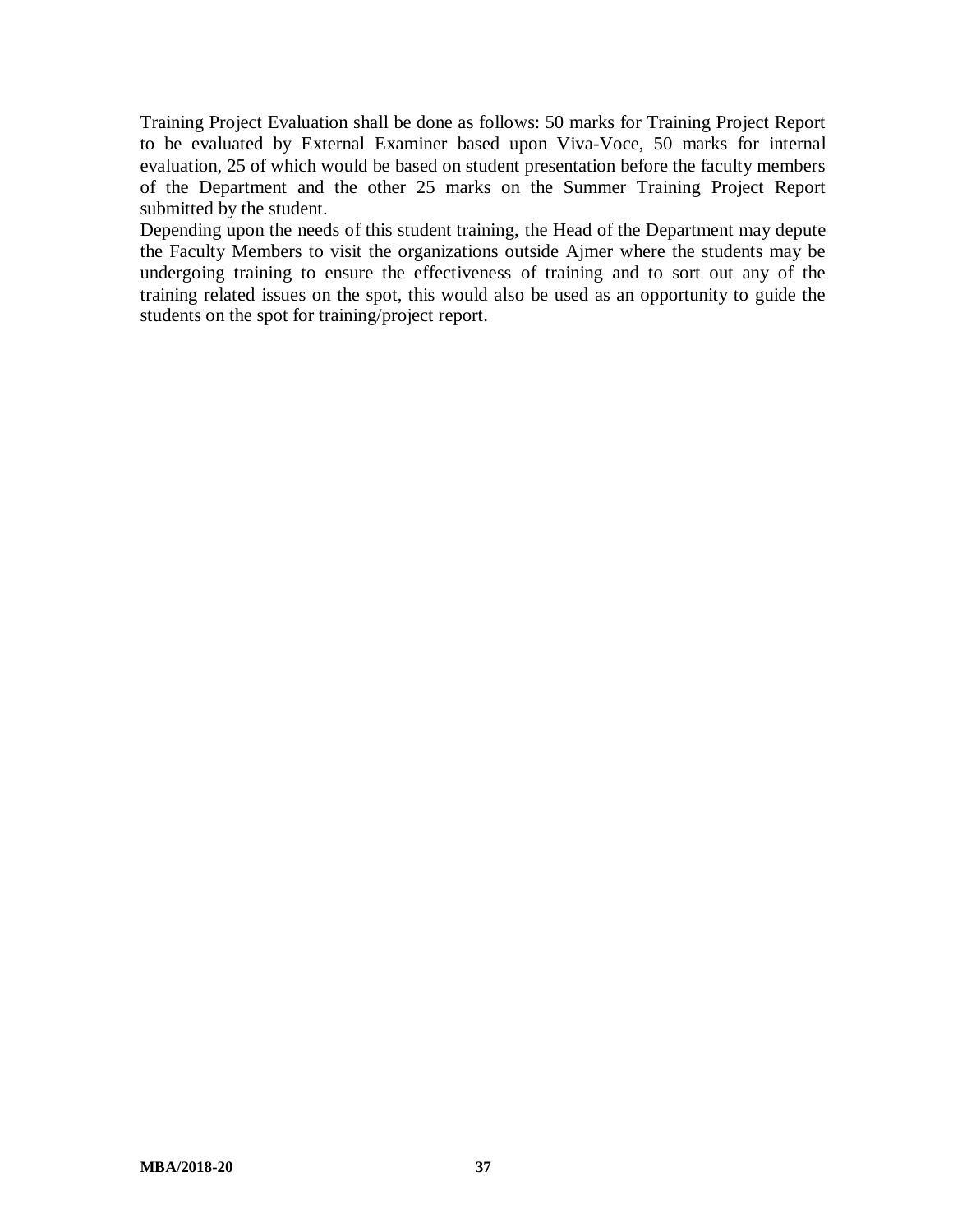#### **Semester IV**

#### **401 Business Policy and Strategic Management**

- Objective This course should help learner develop understanding of process of developing and implementing strategy.
- Unit 1 Nature, importance and concept of strategy; process of strategic management; vision, mission, objectives and goals; components of environmental scanning- SWOT analysis
- Unit 2 Grand strategies, different types of strategies; choice of strategy and tools for choosing the right strategy
- Unit 3 Strategy Implementation organizational structure, management policies, leadership implementation and resource allocation, strategic appraisal

Suggested **Kazmi, A.,Business Policy and Strategic Management**. *Tata Mcgraw Hill*, Readings New Delhi.

> **Wheelen, T.L.** and **Hunger, J.D.,Strategic Management and Business Policy**. *Pearson Education*, (LPE), New Delhi.

#### **402 Management Information System**

- Unit 1 Introduction to Management information System: definition, components, types; informational needs; systems concept; application of information systems in business organisation;
- Unit 2 Introduction to information system technology: hardware and software resources, database management systems, telecommunication and networking systems.
- **Unit 3** Building information systems: Life cycle and prototype approach; Decision support system and enterprise information system; information system security and control

Suggested Readings **Laudon and Laudon, Management information System**, Pearson Education , new Delhi **O Brain, Management Information System**, *PHI,*New Delhi **Jaiswal Mittal, Management information System,** *Oxford***, New Delhi Jawadekar, Management information System**, *Tata McGraw*, New Delhi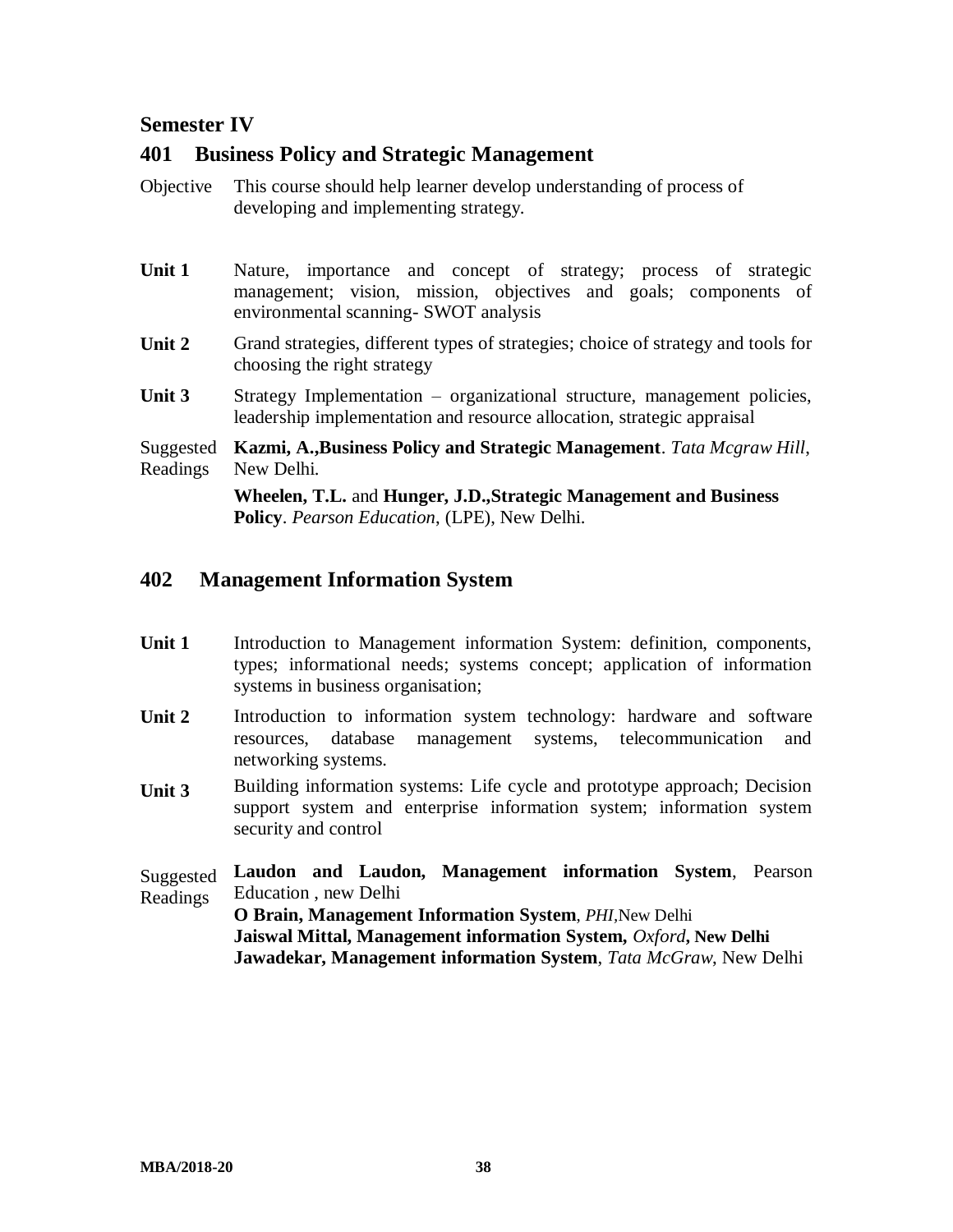#### **403 International Business Management**

- Objective To help the learner in developing the ability to analyse the competitive international business environment
- Unit 1 International Business: An overview Types of International Business; The External Environment; The Economic and Political Environment, The Human Cultural Environment; Influence on Trade and Investment Patterns; Recent World Trade and Foreign Investment Trends;
- **Unit 2** Balance of Payments Accounts and Macroeconomic Management; Theories and Institutions: Trade and Investment - Government Influence on Trade Investment; Determination of Trading Partner's Independence, Interdependence and Dependence; World Financial Environment Crossnational Cooperation and Agreements; Tariff and Non-Tariff Barriers
- **Unit 3** WTO, Regional Blocks; International production; Internationalisation of Service Firms; Operation Management in International Firms; World Financial Environment: Foreign Exchange Market Mechanism;

Suggested **Justin Paul. International Business.** Prentice Hall India, New Delhi

Readings **Francis Cherunilam. International Business: Text & Cases** Prentice Hall India, New Delhi

#### **404 Project Management**

- Objective The objective of the course is to familiarise the learner with management and techniques of Project Management.
- **Unit 1** Concept, Characteristics and types of Project, Project Management: Concept, Meaning, Objectives, Participants in Project Management, Project Life Cycle.
- **Unit 2** Project Planning, Project Organisation, Project Report, Project Design and Network Analysis: PERT, CPM, crashing, levelling and smoothening
- **Unit 3** Social Cost benefit Analysis, Project Financing, Incentives and Subsidies, Project Monitoring and Control.
- Suggested **Maylor, Harvey**, **Project Management**, Pearson Education, New Delhi. Readings